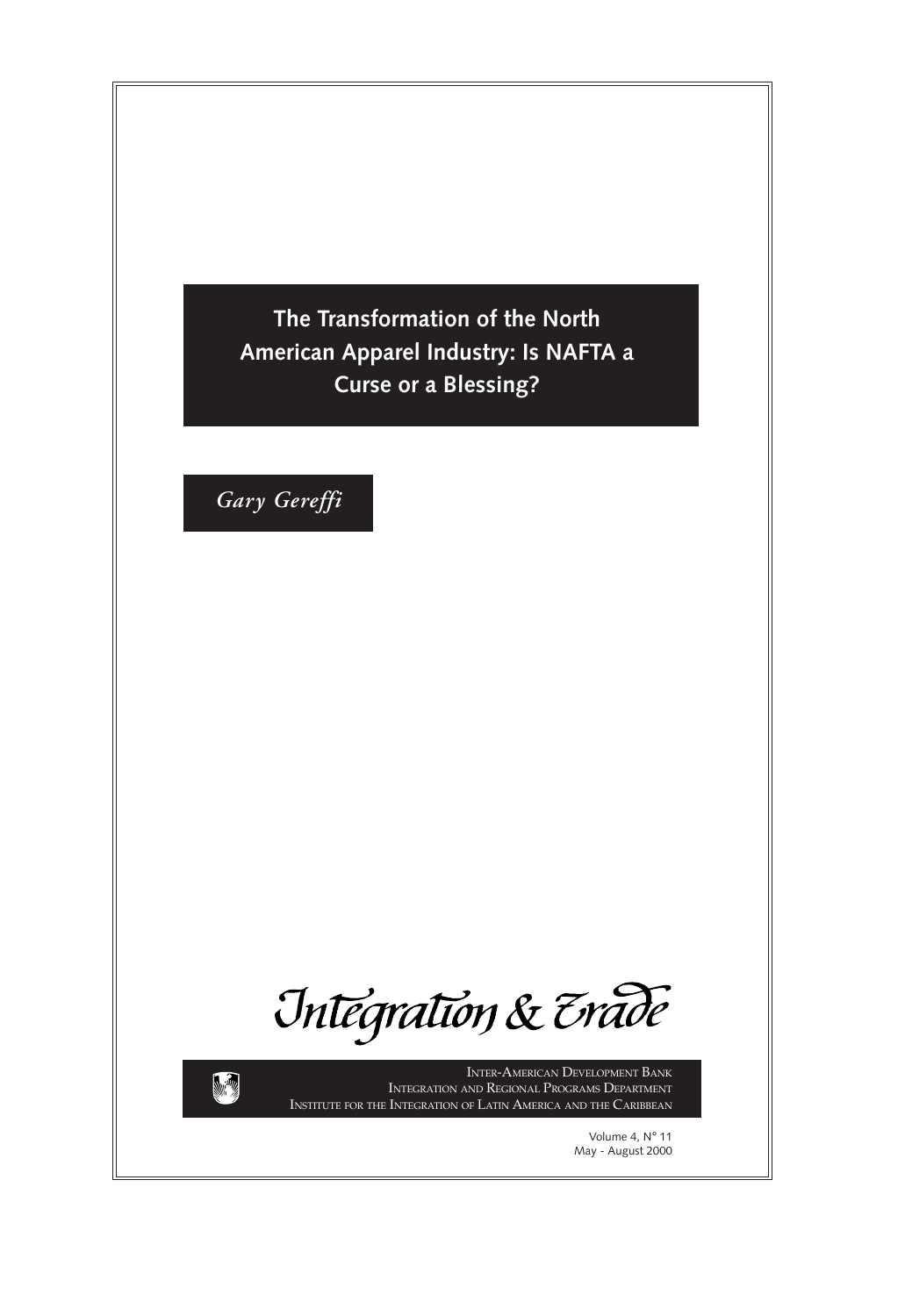# **The Transformation of the North American Apparel Industry: Is NAFTA a Curse or a Blessing?**

## *Gary Gereffi*

*Professor; Ph.D., Yale, 1980. Director, Markets & Management Studies Program, Department of Sociology, Duke University.*

### *Summary*

*The article uses the global commodity chains framework to explain the transformations in production, trade and corporate strategies that altered the global apparel industry over the past decades and changed the conditions for industrial upgrading. It analyzes strategies and behavior of the three types of lead firms: retailers, marketers and branded manufacturers. It proposes the distinction between three new patterns or models of competition on the North American market: the East Asian, Mexican and Caribbean Basin model.*

*Each model presents different perspectives and challenges for industrial upgrading. The United States continues to define the terms of change, and US firms lead the process toward mass customization and agile manufacturing. Mexico needs to develop new and better networks in order to compete with East Asian suppliers for the US full-package market. The Caribbean Basin model, almost exclusively limited to assembly, would have to develop networks with US retailers and marketers if they are to acquire the skills and resources needed to move into the more diversified activities associated with full-package production.*

## *I. LATIN AMERICA'S DEVELOPMENT DILEMMAS*

The economic history of Latin America is a story of paradoxes and diversity. At one level, the twentieth century appears to reflect spectacular progress. Average per capita income in Latin America and the Caribbean quintupled. Life expectancy, a dismal 40 years in 1900, now stands at 70 years. And literacy is a reality for seven out of eight adults in 2000, compared to just one in four in 1900.

Despite these gains, however, the gap between Latin America and the developed world has not narrowed. The average per capita income of the region's larger countries visà-vis the United States remains unchanged; it was 14% of U.S. per capita income in 1990, and it is 13% today. Although industry has grown from 5% to 25% of gross domestic product, Latin America's share of world trade fell from 7% to 3%, and primary commodities still make up more than half of the region's exports. Finally, the countries of Latin America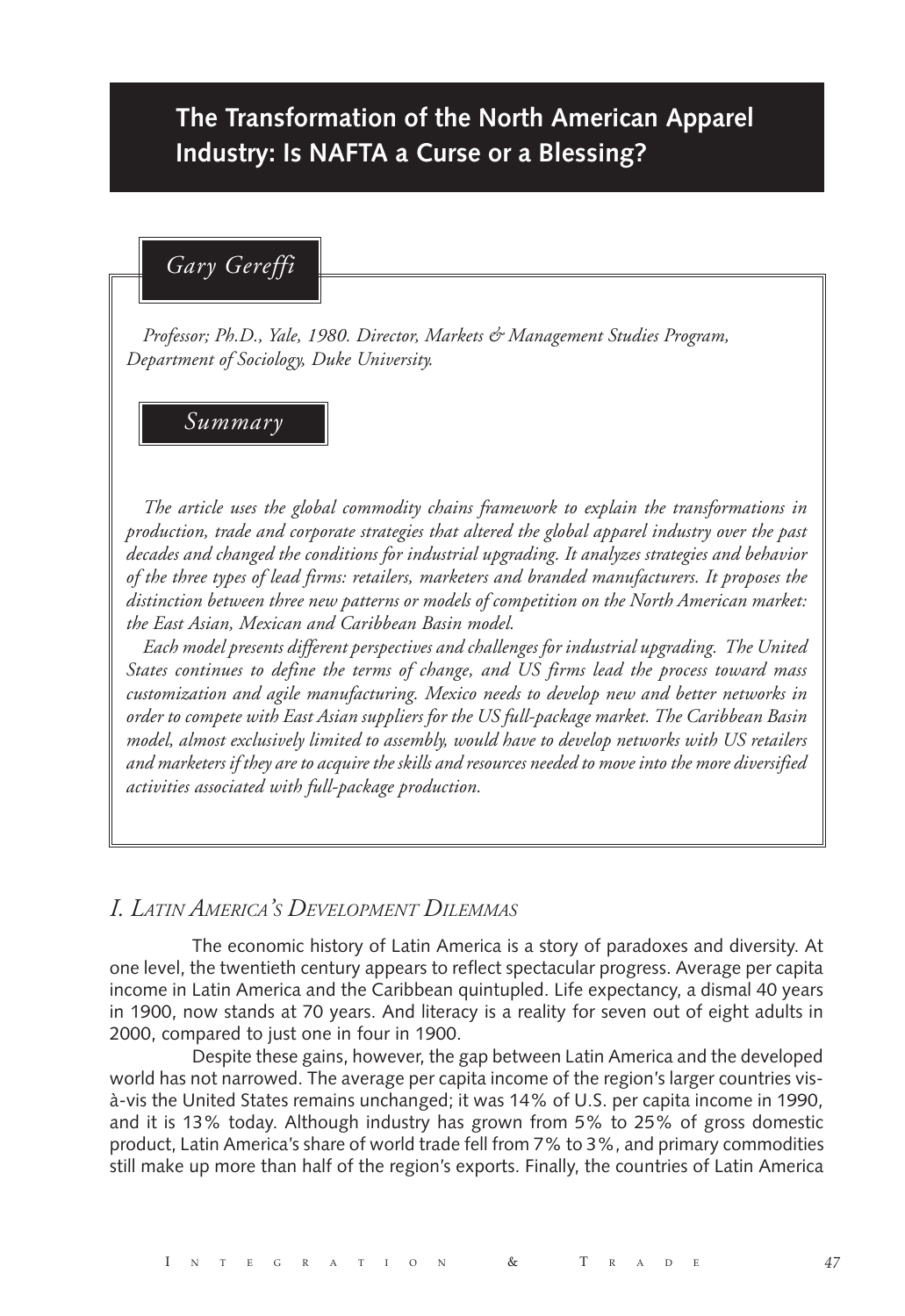and the Caribbean suffer from the greatest income inequality in the world. Two out of every five Latin American families live in poverty. Striking disparity among incomes is evident in both large and small countries of the region. In Brazil and Guatemala, the top 10% of the population amass almost 50% of national income, while the bottom 50% scrape up little more than 10%. While Latin America's income distribution seemed to improve in the 1970s, it worsened considerably in the 1980s and it has remained stagnant at high levels in the 1990s (IDB [1998]; Thorp [1998]). Latin America's all-out conversion to free markets in the 1990s has not led to tangible benefits for the majority of the population; the sad fact remains that poverty and inequality persist and even worsen.

The enduring legacy of social and economic inequality in Latin America, despite a decade of market-friendly reforms, has resulted in growing criticism of the prevailing policy framework dubbed the "Washington Consensus." This approach maintained that the key to creating prosperous and equitable societies in Latin America is fiscal discipline, open markets, and private sector-led growth. Top officials in leading financial institutions like the World Bank and the Inter-American Development Bank are now calling for a second generation of reforms that go beyond financial stabilization and address the issues of longterm equitable growth by putting "people first." These institutional reforms emphasize education for all (especially women and girls), social protection for the unemployed and elderly, good governance, improved public services and infrastructure, and environmental sustainability as the pillars of a new development framework (Wolfensohn [1998])and Birdsall *et al.* [1998]).

Implementing new development strategies for Latin America is complicated by the fact that the region is a heterogeneous mix of subregional economies. Small Central American and Caribbean nations are highly dependent on exports of agricultural products and traditional manufactures like apparel. The Andean countries (Venezuela, Peru, Ecuador, Bolivia, and Colombia) are almost exclusively primary-product exporters, with the exception of Colombia where manufactured exports make up one-third of the total. Southern Cone countries (Argentina, Chile, and Uruguay) also emphasize primary products, although they have more developed manufacturing sectors than the Andean nations. By contrast, in the region's two largest economies – Brazil and Mexico – manufactured exports account for more than one-half and three-quarters, respectively, of total exports (Gereffi and Hempel [1996]). Furthermore, the dominance of Brazil and Mexico in the region's exports increases in proportion to the technological complexity of goods: the two countries accounted for 60% of traditional exports, 77% of basic intermediate inputs, and 85% of Latin America's exports of advanced industrial products (ECLAC [1994] pp. 61-81). The acute financial crisis in Asia has contributed to the dramatic improvement in Latin America and the Caribbean's position as a destination for foreign direct investment (FDI) in the 1990s, with the increase in FDI to the region doubling from US\$ 33 billion to \$65 billion between 1995 and 1997. However, one-half of total FDI in 1997 went to just two countries, Brazil (30%) and Mexico (19%), reinforcing the existing disparities in the region (ECLAC [1998], pp. 17-18).

Within Latin America, Mexico has surpassed all other nations in building its manufacturing export capacity. The number of exporting firms has risen from 22,000 in 1994 to 34,000 in 1998, and the workers employed in Mexico's thriving *maquila* industry (which assembles imported U.S. inputs for re-export to the United States) has passed the one million mark. Foreign investment has poured into Mexico at more than \$10 billion a year to create new export-driven factories. Productivity has risen steadily, and total quality management systems are becoming the norm. However, productivity still has not translated into higher real wages for the workers, who often are less well off than their fathers were. While total trade between the United States and Mexico has doubled to \$159 billion a year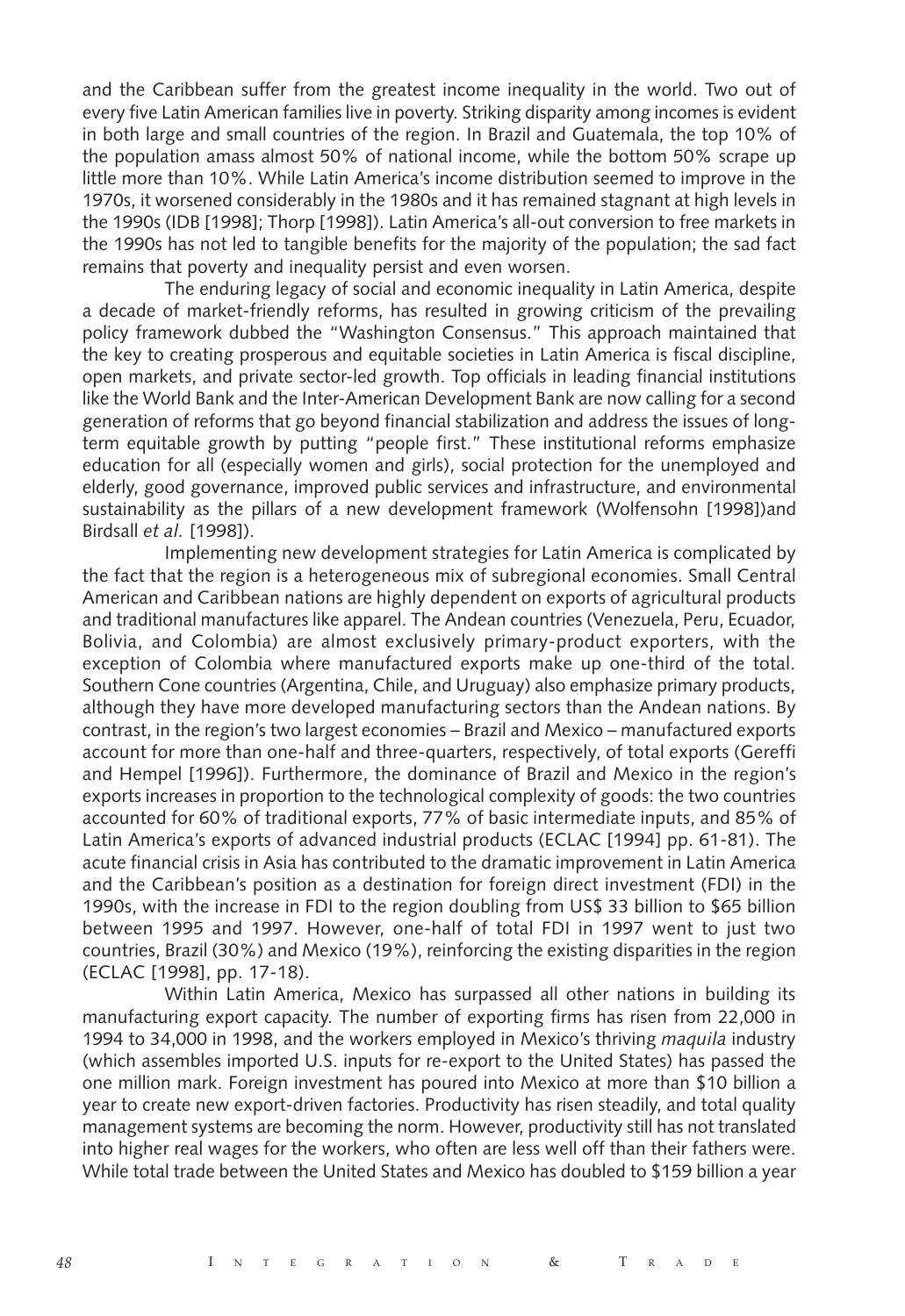from \$77 billion since the enactment of the North American Free Trade Agreement (NAFTA) in 1994, putting Mexico ahead of Japan and trailing only Canada as the United States' leading trade partner, most consumers are worse off today than they were a decade ago in terms of what they can buy for themselves. Since Mexico's big currency devaluation of 1994-1995, when the peso lost over half of its original value in a matter of months, consumers in Mexico have suffered a staggering 39% drop in their purchasing power. Today almost two-thirds of the citizenry is considered "poor" – i.e., daily incomes of \$3 or less; fewer than half of the population fit that description before the currency crisis. "Assuming the economy can keep growing at 5% a year, it's still going to take five more years for Mexico to reduce poverty to 1984 levels," according to Miguel Szekely, an economist with the Inter-American Development Bank (Millman [1999], Smith [1999]).

No industry better captures the development contradictions that have beset Latin America in the past decade than apparel. It is an industry that is simultaneously very traditional (many of its antiquated sewing factories are a throwback to the sweatshops at the onset of the Industrial Revolution) and ultramodern (the global sourcing networks managed by today's large apparel companies link dozens of countries, hundreds of factories, and thousands of retail outlets, and they are knit together by the most advanced transportation, communication, and information technologies available). Apparel shipments from Mexico and the Caribbean Basin countries to the United States are pacing the boom in manufactured exports from these economies, generating plenty of jobs and foreign exchange; yet complaints abound about the quality of these jobs, the stability of the export earnings, and the declining standard of living confronted by workers.

There is acrimonious debate about whether NAFTA should be considered a good deal or not, and for whom. The dispute galvanizes strong vested interests in the United States and Mexico, as well as the Caribbean Basin. The U.S. critics of NAFTA claim that it has escalated the destruction of the U.S. manufacturing base, and bolster this view with estimates that more than 250,000 jobs have been lost in the United States because of the passage of NAFTA. A disproportionate number of these job losses have occurred in the apparel and textile sector. In North Carolina, the hub of many of the leading US textile and apparel firms, apparel employment statewide has fallen by 9.2% annually since 1995, while textile employment has declined at the appreciably slower annual rate of 4.9% (Jud and Cassill [1999]). Burlington Mills, Cone Mills, VF Corporation, Sara Lee, Guilford Mills, and numerous other North Carolina companies are investing in Mexico at a rapid clip. Although consolidation, automation and enhanced productivity have contributed to U.S. job losses, NAFTA is seen as the primary culprit because Mexican production dramatically increases U.S. corporate profits: "U.S. corporations in Mexico can pay workers \$30 per week, provide little or no benefits, avoid U.S. laws that protect the health and safety of workers, and then discharge waste into the local river or ditch without having to worry about meeting the stringent government regulation that exists in the United States" (Castelli [1999]).

This critical perspective is sharply challenged by NAFTA boosters, who see the regional trade agreement as a defensive "survival strategy" intended to protect the North American market against a flood of Asian imports. Since NAFTA went into effect on January 1, 1994, Mexico has overtaken China as the top U.S. supplier of apparel. More generally, NAFTA has precipitated a profound regional shift in where apparel is made. Before NAFTA, most U.S. clothing imports came from Asia. Today, most U.S. apparel comes from the Americas, and it is made in places like Mexico, the Caribbean, and Canada – all places that use U.S. yarn and fabric (unlike Asian clothing imports, which have virtually no U.S. yarn or fabric). Using impeccable supply-chain logic, Carlos Moore of the American Textile Manufacturers Institute concludes that NAFTA has indeed benefited the U.S. textile industry and its workers: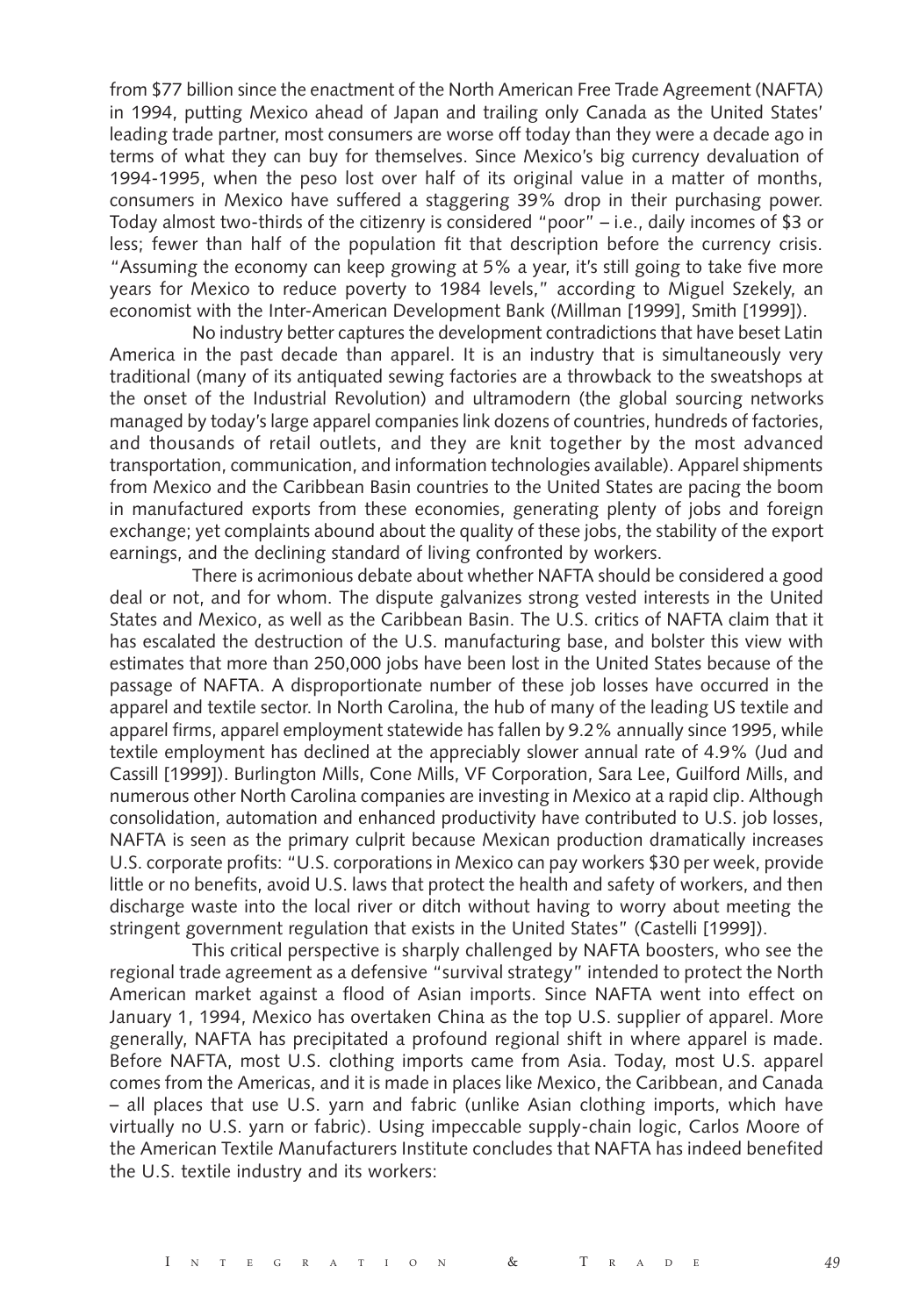"When apparel imports from the Far East increase, textile production in this country decreases. When production drops, that means fewer jobs for American textile workers. Simply put, apparel imports from Mexico help our industry and our workers; apparel imports from the Far East hurt us….I'm not claiming all is rosy in our industry. Like manufacturing industries all across the United States, the textile industry has consolidated and increased its productivity, which has resulted in job losses. The industry also has faced growing imports from Asia, much of which violates trade rules, and this has added to job losses. But keep in mind, if we didn't have NAFTA, job losses in the textile industry would have been far more drastic because U.S. garment-making would have continued to move to the Far East and we would not have nearby markets for our textiles (Moore [1999])."

Actually, NAFTA appears to have accelerated a prior, more general trend toward a growth in U.S. exports to Mexico. Between 1992 and 1997, North Carolina's textile exports to Mexico grew fivefold (from \$33 million to \$150 million), while apparel exports increased nearly eightfold (from \$49 million in 1992 to \$383 million in 1997) (Dyer [1999]). Whether net job losses can be attributed to NAFTA is difficult to pin down. While an estimated 20,000 North Carolinians reportedly have lost jobs as their employers relocated factories south of the border since NAFTA went into effect in 1994, unemployment rates in the state remain at a record low 3%, fueled in part by the creation of new jobs to assist with the record level of exports to Mexico.

Unraveling the North American restructuring paradox in terms of the drivers as well as the beneficiaries of change in the apparel sector will be the focus of this paper. First, the global commodity chains approach will be introduced as a way to understand the worldwide organization of apparel production, and the shifting economic roles of lead companies within this sector. Second, international market factors will be examined by outlining the most significant trade shifts in the apparel industry, with an emphasis on Asia and Latin America. Third, the impact of NAFTA on patterns of competition in the textile and apparel commodity chain in Mexico and the Caribbean Basin countries will be explored. Finally, we will analyze in greater detail the changing corporate strategies of the major transnational firms in the North American apparel industry, who themselves are following different approaches to maintaining their market power and profitability in a post-NAFTA environment.

## *II.THE APPAREL COMMODITY CHAIN*

In global capitalism, economic activity is not only international in scope, it is also global in organization. "Internationalization" refers to the geographic spread of economic activities across national boundaries. As such, it is not a new phenomenon. Indeed, it has been a prominent feature of the world economy since at least the seventeenth century when colonial empires began to carve up the globe in search of raw materials and new markets for their manufactured exports. "Globalization" is much more recent than internationalization because it implies functional integration between internationally dispersed activities.

Industrial and commercial capital have promoted globalization by establishing two distinct types of international economic networks, which can be called "producerdriven" and "buyer-driven" global commodity chains, respectively (Gereffi [1994] and [1999]). A commodity chain refers to the whole range of activities involved in the design, production, and marketing of a product (see Gereffi and Korzeniewicz [1994] for an overview of this framework). Producer-driven commodity chains are those in which large, usually transnational, manufacturers play the central roles in coordinating production networks (including their backward and forward linkages). This is characteristic of capital- and technology-intensive industries such as automobiles, aircraft, computers, semiconductors,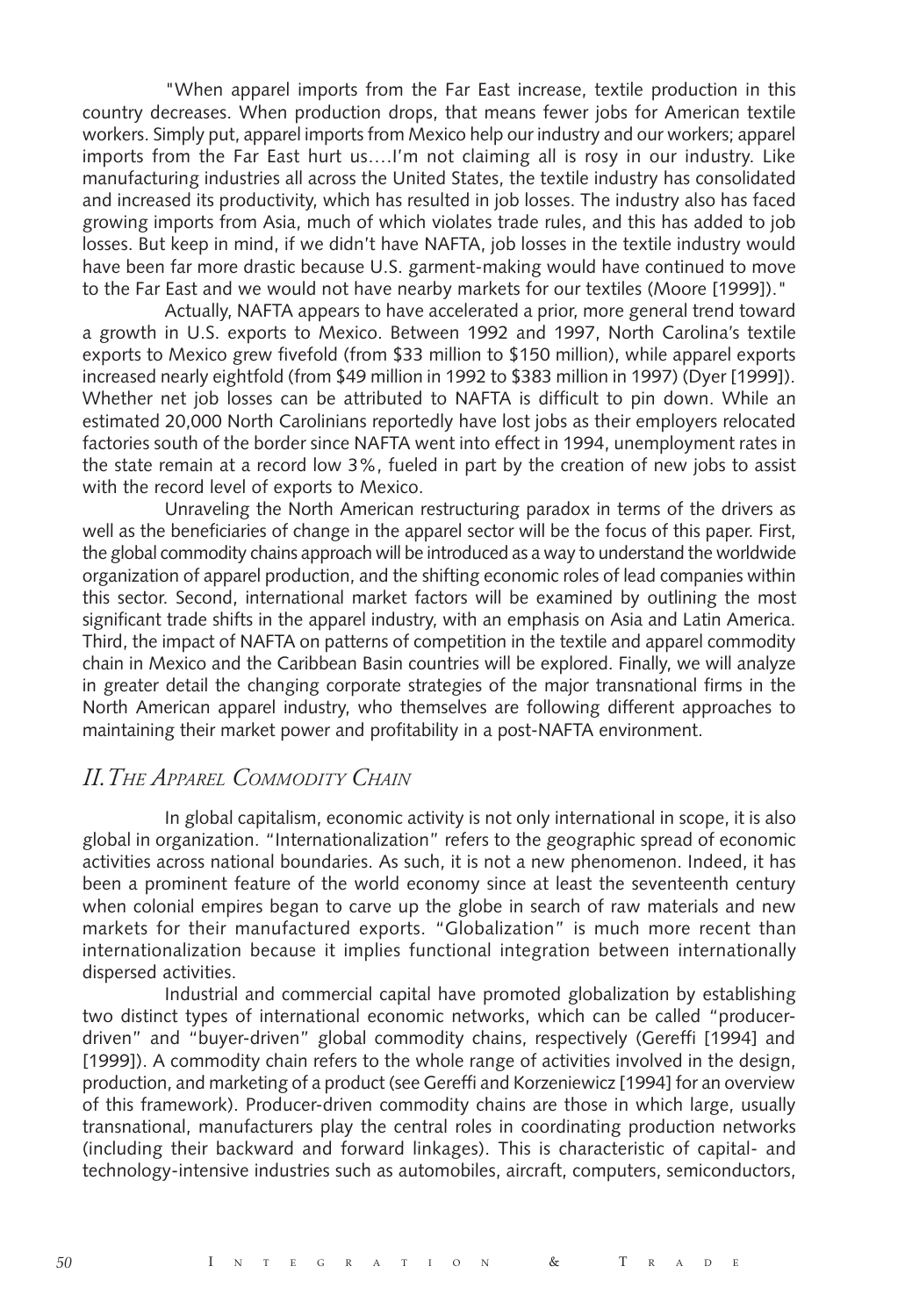and heavy machinery. The automobile industry offers a classic illustration of a producerdriven chain, with multilayered production systems that involve thousands of firms (including parents, subsidiaries, and subcontractors). In the 1980s, the average Japanese automaker's production system, for example, contained 170 first-tier, 4,700 second-tier, and 31,600 third-tier subcontractors (Hill [1989] p. 466). Florida and Kenney [1991] found that Japanese automobile manufacturers actually reconstituted many aspects of their home-country supplier networks in North America. Doner [1991] extended this framework to highlight the complex forces that drive Japanese automakers to create regional production schemes for the supply of auto parts in a half-dozen nations in East and Southeast Asia. Henderson [1989] and Borrus [1997] also support the notion that producer-driven commodity chains have established an East Asian division of labor in their studies of the internationalization of the U.S. and Japanese semiconductor industries.

Buyer-driven commodity chains refer to those industries in which large retailers, marketers, and branded manufacturers play the pivotal roles in setting up decentralized production networks in a variety of exporting countries, typically located in the third world. This pattern of trade-led industrialization has become common in labor-intensive, consumer goods industries such as garments, footwear, toys, housewares, consumer electronics, and a variety of handicrafts. Production is generally carried out by tiered networks of third world contractors that make finished goods for foreign buyers. The specifications are supplied by the large retailers or marketers that order the goods.

One of the main characteristics of the firms that fit the buyer-driven model, including retailers like Wal-Mart, Sears Roebuck, and J.C. Penney, athletic footwear companies like Nike and Reebok, and fashion-oriented apparel companies like Liz Claiborne and The Limited, is that these companies design and/or market—but do not make—the branded products they order. They are part of a new breed of "manufacturers without factories" that separate the physical production of goods from the design and marketing stages of the production process. Profits in buyer-driven chains derive not from scale, volume, and technological advances as in producer-driven chains, but rather from unique combinations of high-value research, design, sales, marketing, and financial services that allow the retailers, designers, and marketers to act as strategic brokers in linking overseas factories and traders with evolving product niches in their main consumer markets (Gereffi [1994]).

Profitability is greatest in the relatively concentrated segments of global commodity chains characterized by high barriers to the entry of new firms. In producerdriven chains, manufacturers making advanced products like aircraft, automobiles, and computers are the key economic agents not only in terms of their earnings, but also in their ability to exert control over backward linkages with raw material and component suppliers, and forward linkages into distribution and retailing. The lead firms in producer-driven chains usually belong to global oligopolies. Buyer-driven commodity chains, by contrast, are characterized by highly competitive and globally decentralized factory systems. The companies that develop and sell brand-named products exert substantial control over how, when, and where manufacturing will take place, and how much profit accrues at each stage of the chain. Thus, whereas producer-driven commodity chains are controlled by large manufacturers at the point of production, the main leverage in buyer-driven industries is exercised by retailers and marketers at the distribution and retail end of the chain.

Both buyer-driven and producer-driven commodity chains are useful in analyzing and evaluating global industries. As with traditional supply-chain perspectives, the commodity chains framework is based on the flow of goods involved in the production and distribution of apparel products. However, the global commodity chains approach differs in at least four respects from related concepts, such as the apparel "pipeline" (AAMA [1984]) or "value chain" (Porter [1990]) approaches.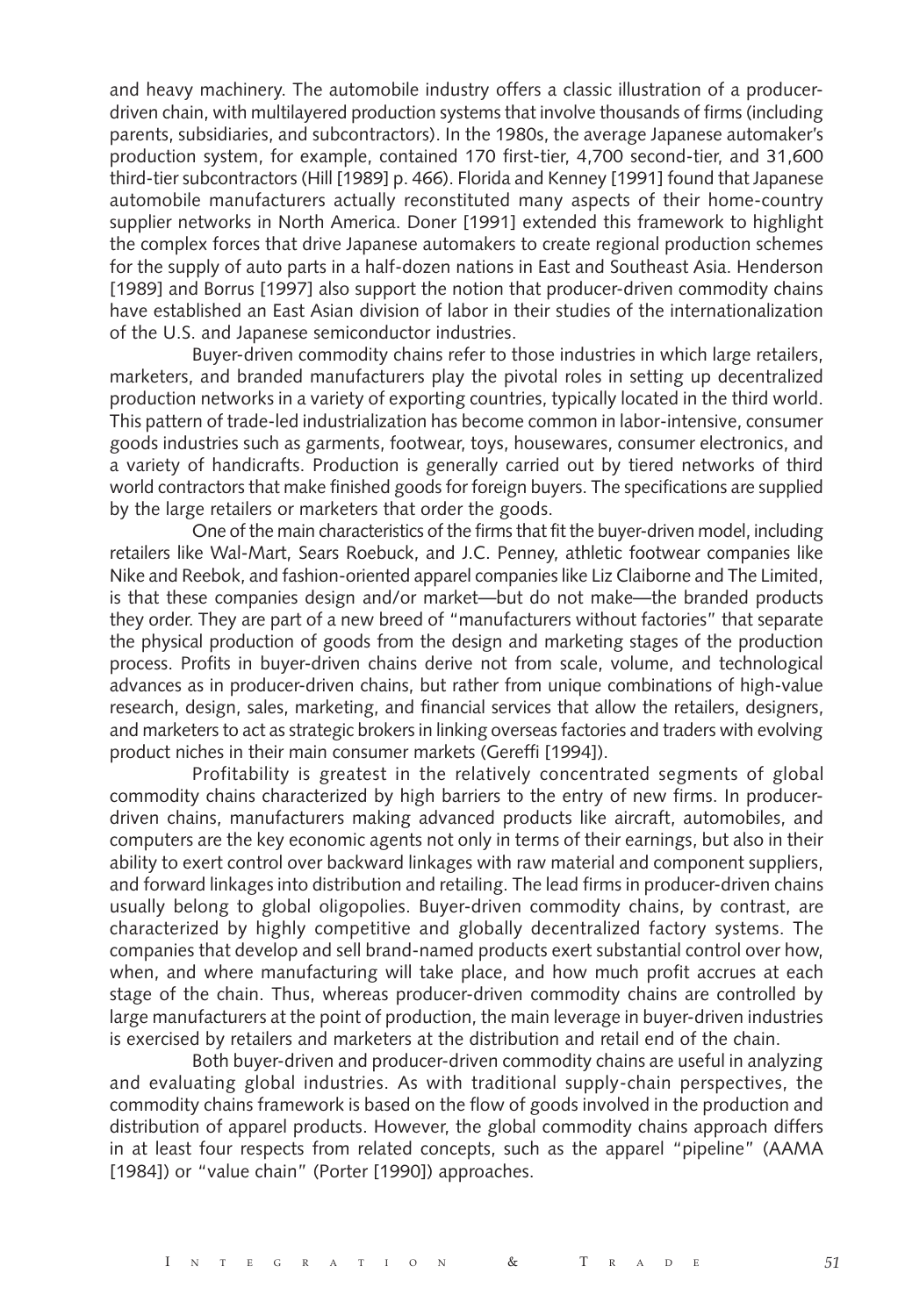1. the global commodity chain incorporates an explicit *international dimension* into the analysis;

2. focuses on the *power* exercised by the lead firms in different segments of the commodity chain, and it illustrates how power shifts over time;

3. views the *coordination* of the entire chain as a key source of competitive advantage that requires using networks as a strategic asset; and

4. looks at *flows of information* as one of the critical mechanisms by which firms try to improve or consolidate their positions within the chain.

#### DIVERSE LEAD FIRMS

Because of the intensive use of low-skilled labor in apparel production, transnational companies have limited potential for deriving firm-specific advantages from direct foreign investment in overseas locations. Instead, they have turned to other forms of transnational activity, such as the importing of finished garments, brand name and trademark licensing, and the international subcontracting of assembly operations. These various activities have led to multiple lead firms in buyer-driven commodity chains.

There are three types of "lead firms" in the apparel commodity chain: retailers, marketers, and branded manufacturers (Gereffi [1997]). As apparel production has become globally dispersed and the competition between these types of firms intensified, each has developed extensive global sourcing capabilities. While "de-verticalizing" out of production, they are fortifying their activities in the high value-added design and marketing segments of the apparel chain, leading to a blurring of the boundaries between these firms and a realignment of interests within the chain.

Here's a quick look at where each "lead firm" stands in apparel sourcing:

#### *Retailers*

 In the past, retailers were the apparel manufacturers' main customers, but now they are increasingly becoming their competitors. As consumers demand better value, retailers have increasingly turned to imports. In 1975, only 12% of the apparel sold by U.S. retailers was imported; by 1984, retail stores had doubled their use of imported garments (AAMA [1984]). In 1993, retailers accounted for 48% of the total value of imports of the top 100 U.S. apparel importers (who collectively represented about one-quarter of all apparel imports). U.S. apparel marketers, which perform the design and marketing functions but contract out the actual production of apparel to foreign or domestic sources, represented 22% of the value of these imports in 1993, and domestic producers made up an additional 20% of the total<sup>1</sup> (Jones [1995], p. 25-26). The picture in Europe is strikingly similar. European retailers account for fully one-half of all apparel imports, and marketers or designers add roughly another 20% (Scheffer [1994] p. 11-12). Private label lines (or store brands), which refer to merchandise made for specific retailers and sold exclusively in their stores, constituted about 25% of the total U.S. apparel market in 1993 (Dickerson, [1995] p. 460).

#### *Marketers*

 These manufacturers without factories include companies like Liz Claiborne, Donna Karan, Ralph Lauren, Tommy Hilfiger, Nautica, and Nike, that literally were born global because most of their sourcing has always been done overseas. In order to deal with the influx of new competition, marketers have adopted several strategic responses that are altering the content and scope of their global sourcing networks. These measures include: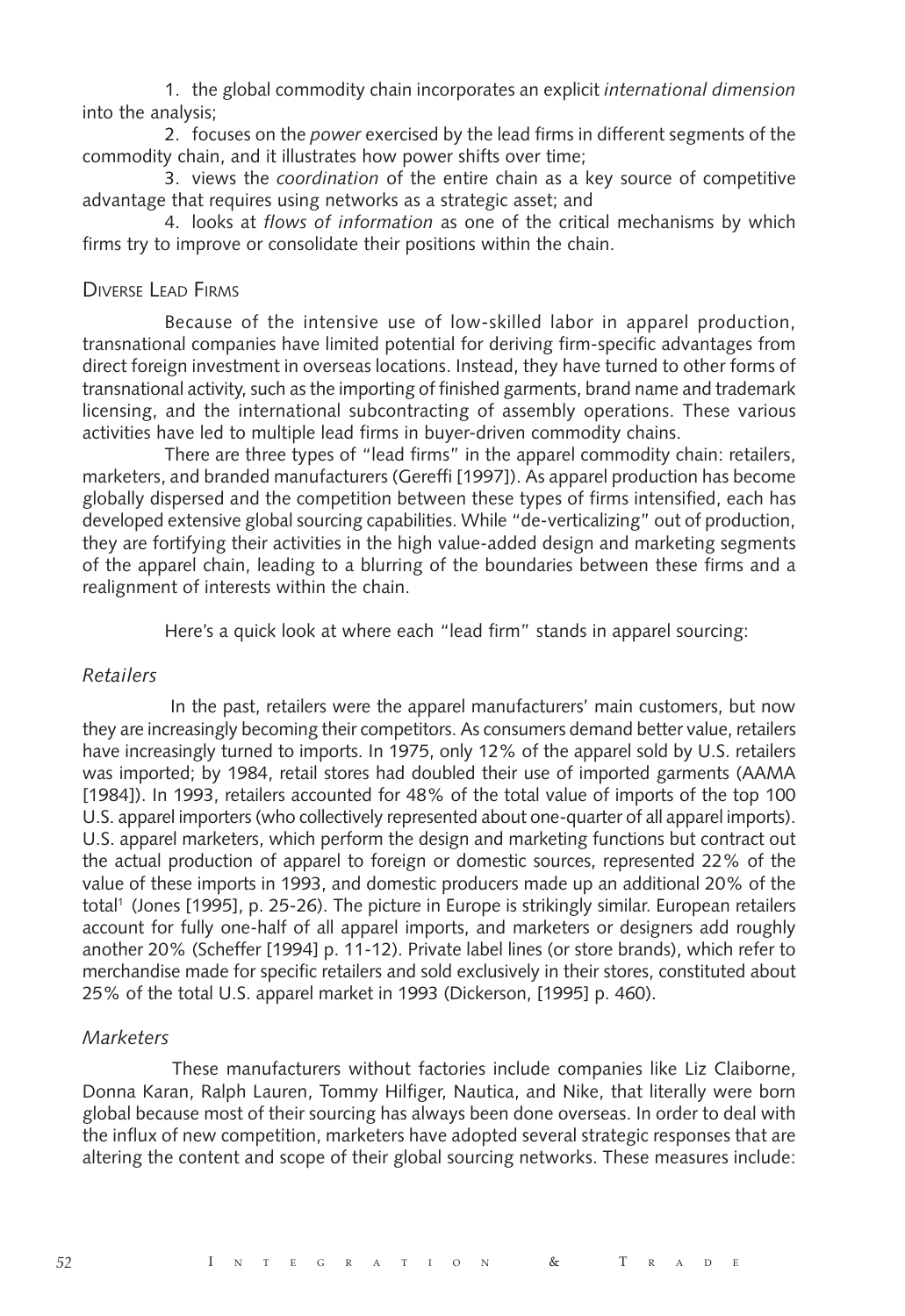1. shrinking their supply chains, using fewer but more capable contractors;

2. instructing contractors where to obtain needed components, thus reducing their own purchase and redistribution activities;

3. discontinuing certain support functions (such as pattern grading, marker making and sample making) and reassigning them to contractors;

4. adopting more stringent vendor certification systems to improve performance; and,

5. shifting the geography of their sourcing networks from Asia to the western hemisphere.

### *Branded Apparel Manufacturers*

 The decision of many larger manufacturers in developed countries is no longer *whether* to engage in foreign production, but *how* to organize and manage it. These firms supply intermediate inputs (cut fabric, thread, buttons, and other trim) to extensive networks of offshore suppliers, typically located in neighboring countries with reciprocal trade agreements that allow goods assembled offshore to be re-imported with a tariff charged only on the value added by foreign labor. This kind of international subcontracting system exists in every region of the world. It is called the 807/9802 program or "production sharing" in the United States (USITC [1997]), where the sourcing networks of U.S. manufacturers are predominantly located in Mexico, Central America, and the Caribbean. In Europe, this is known as outward processing trade (OPT), and the principal suppliers are found in North Africa and Eastern Europe (OETH [1995]); and in Asia, manufacturers from relatively highwage economies like Hong Kong have outward processing arrangements (OPA) with China and other low-wage nations (Birnbaum [1993]).

#### INDUSTRIAL UPGRADING AS EXPORT ROLE SHIFTS

The concept of industrial upgrading encompasses several related levels of analysis: product characteristics, types of economic activity, intrasectoral shifts, and intersectoral shifts (Gereffi and Tam [1998]). At a *product* level, one can talk about the movement from simple to more complex goods of the same type (e.g., cotton shirts to men's suits). At the level of *economic activities*, there are various roles that involve increasingly sophisticated production, marketing, and design tasks. One typology includes: assembly, original equipment manufacturing (OEM), original brandname manufacturing (OBM), and original design manufacturing (ODM). A third type of industrial upgrading involves an *intrasectoral* progression, typically from the manufacture of finished items to the production of higher value goods and services involving forward and backward linkages along the supply chain. Finally, industrial upgrading may also be viewed as the *intersectoral* shift from low-value, labor-intensive industries to capital- and technology intensive ones (e.g., clothes to cars to computers). While firms generally implement industrial upgrading, the spatial context in which this activity occurs and is observed includes local, national, and regional economies.

In the specific historical context of the global apparel industry, one of the clearest qualitative indicators of industrial upgrading are the role shifts involved in moving from assembly (using imported inputs) to more integrated forms of manufacturing and marketing associated with the OEM and OBM export roles (Gereffi [1999]). Participation in assembly networks (often associated with export-processing zones) is considered the first step in the upgrading process because it teaches apparel exporters about the price, quality and delivery standards used in global markets. Thus, entry into the apparel commodity chain via the assembly role requires learning how to work with organizational buyers (e.g., manufacturers,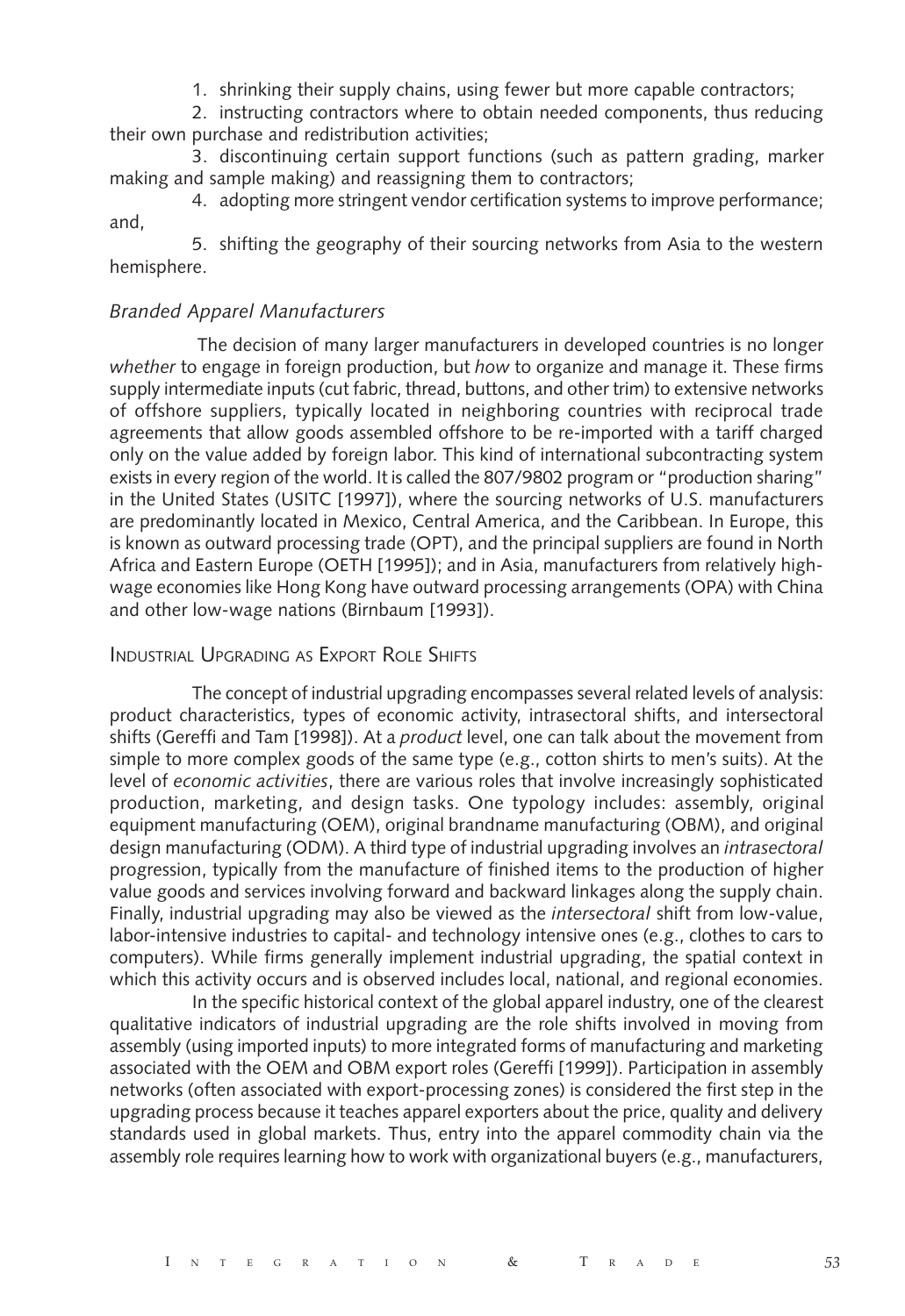trading companies, and brokers) that supply the exporting firm with fabric and other inputs needed to assemble garments.

The most typical upgrading move following assembly is OEM or full-package production. Why is full-package production so useful for the success of a country in a global commodity chain? Compared with the mere assembly of imported inputs, full-package production fundamentally changes the relationship between buyer and supplier in a direction that gives far more autonomy and learning potential for industrial upgrading to the supplier. Full-package production is needed because the retailers and marketers that order the garments do not know how to make them. Thus, the suppliers must learn how to do everything, and they frequently do so in a relatively long-term relationship with the buyers. Moreover, if the buyer is a marketer, the supplier can closely observe its client's behavior in response to changing market conditions. The more stable and open the relationship between the buyer and the supplier, the more favorable is the environment for observing and learning from the buyer.

Particular places such as the East Asian newly industrializing economies (NIEs) of Hong Kong, Taiwan, South Korea, and Singapore have used the OEM role to create an enduring edge in export-oriented development. However, East Asian producers confront intense competition from lower-cost exporters in various parts of the third world, and the price of their exports to western nations has been further elevated by sharp currency appreciations during the past decade. Under these circumstances, it is advantageous to establish forward linkages to developed-country markets, where the biggest profits are made in buyerdriven commodity chains. Therefore, a number of firms in the East Asian NIEs that pioneered OEM are now pushing beyond it to the OBM role by integrating their manufacturing expertise with the design and sale of their own branded merchandise (Gereffi [1995]).

From a theoretical point of view, there are four defining elements in this historically and organizationally grounded, global commodity chains approach to industrial upgrading. First, *sequences of export roles are contingent, not invariant, features of industrial upgrading.* While the progression from assembly to OEM to OBM export roles is quite typical, success in one role does not guarantee success in subsequent ones. Backsliding is possible and the sequences may vary, especially for more advanced forms of upgrading. These export roles are not mutually exclusive, either. In fact, most nations are tied to the world economy in multiple ways (Gereffi [1995]). In the case of apparel, for example, the East Asian NIEs have engaged in assembly, OEM, and OBM from the 1960s through the 1990s, and they have extended their OEM and to a lesser degree OBM capabilities to a diverse array of other export industries. Prominent apparel exporters like China, Mexico, and Turkey are currently making a successful transition from assembly to OEM production, while most nations have not progressed beyond the assembly export role.

Second, industrial upgrading is embedded in a social structure of producers, which is made up of "organizational chains" of buying and supplying firms. From this perspective, *industrial upgrading involves organization learning to improve the position of firms or nations in international trade and production networks* (Gereffi and Tam [1998]). Participation in global commodity chains is a necessary step for industrial upgrading because it puts firms and economies on potentially dynamic learning curves. There are many obstacles, however, to moving up these chains. The barriers to entry for each export role are more demanding as one moves along the industrial upgrading trajectory. Subsequent stages generally require the mastery of skills associated with the previous stage, although new resources and capabilities are also involved in upgrading shifts. Entry into the apparel commodity chain in the assembly export role, for instance, requires that an economy have low labor costs, political stability, and favorable quotas or other forms of trade access to major export markets. The shift from assembly to the OEM role requires, in addition to the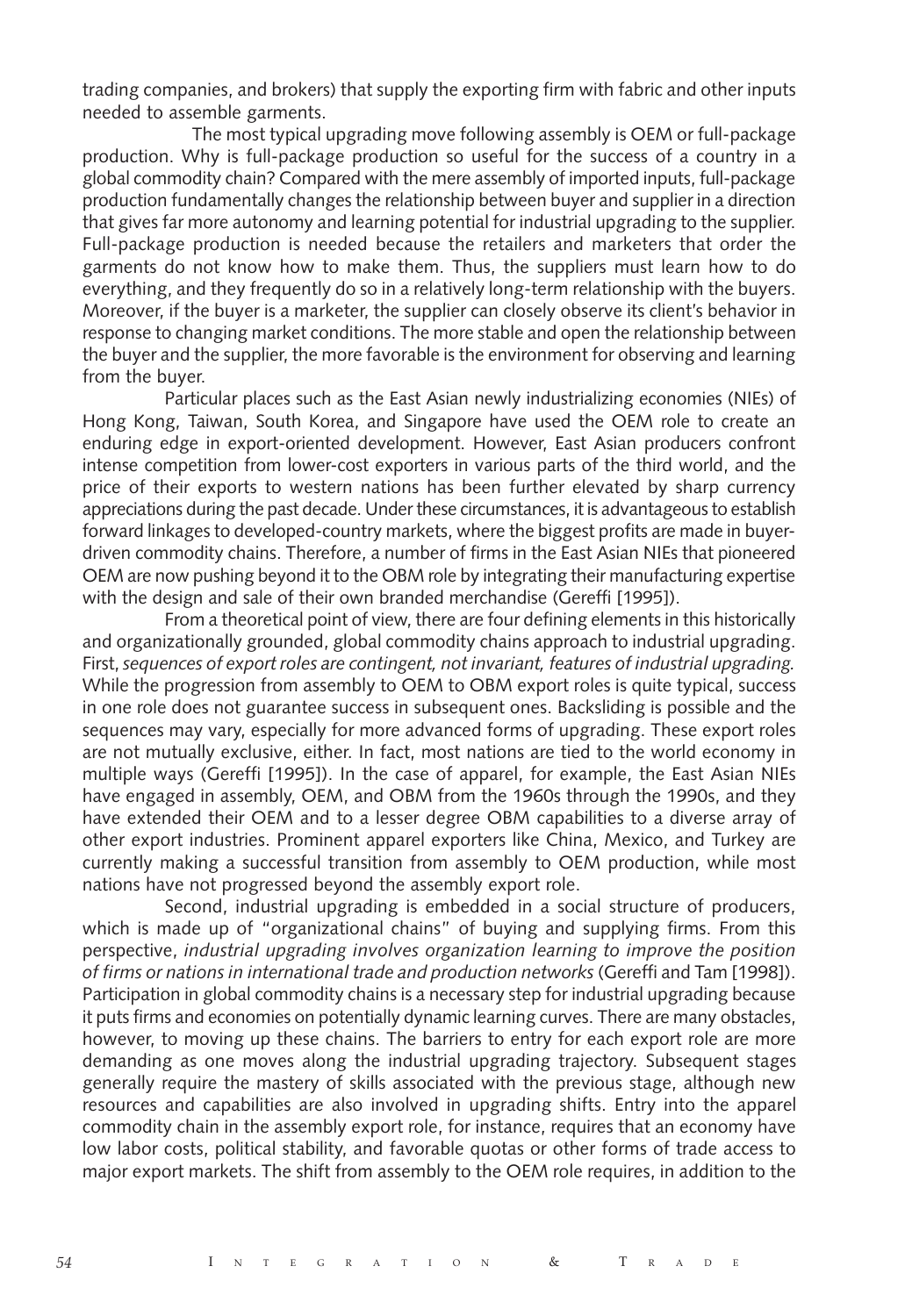foregoing conditions, a local infrastructure of firms capable of supplying a variety of apparel inputs (e.g., textiles, thread, buttons, zippers, labels) at the quality and quantity levels required for export production, as well as a good working relationship with a new set of foreign buyers (e.g., retailers and marketers) willing to place full-package orders.

Third, *industrial upgrading requires not only physical and human capital, but also social capital – i.e., relevant and effective networks*. Economic theories of industrial upgrading indicate that as capital (both physical and human) becomes more abundant relative to labor and the endowments of other countries, nations develop comparative advantages in capital- and skill-intensive industries (Porter, 1990). However, industrial upgrading does not occur to a random set of capital- or skill-intensive industries or activities, but rather to products that are organizationally related through the lead firms in global commodity chains (Gereffi and Tam [1998]). Industrial upgrading within the apparel commodity chain involves building and coordinating networks with different kinds of lead firms that have access to distinct pools of design, production, and marketing resources needed to create new forms of national and regional competitive advantage (Gereffi [1999]).

Fourth and finally, *sustaining the upgrading process within a particular commodity chain involves both forward and backward linkages from production, and the kind of learning that occurs across these segments.* There are various ways that industrial upgrading can proceed once the capabilities for integrated manufacturing required by the OEM role have been mastered, whether by individual companies or by networks of firms. The East Asian NIEs, faced with domestic supply-side constraints (labor shortages, high wages, and high land prices) and external pressures (U.S.-mandated currency revaluations, high tariffs, and quota restrictions), created international "triangle manufacturing" networks in which they became the middlemen between U.S. buyers and a wide range of low-cost factories in Asia and other developing regions. Thus, they internationalized the networks built around their OEM role (Gereffi [1995] and [1999]). Another upgrading option is to move forward along the supply chain from production to marketing. Hong Kong apparel companies have gone from OEM to OBM by establishing new retail chains featuring their brands (Granitsas [1998]). U.S. apparel giants like Levi Strauss and Sara Lee have chosen to lessen their commitment to manufacturing in order to put more resources into building global brands, which are the most profitable part of the softgoods value chain (Black [1998]), while textile manufacturers are integrating forward into apparel supply precisely to enhance their manufacturing capabilities and enlarge their potential customer base (Bonner [1997]). Similarly, vertical integration can occur in a backward direction, and this also can be considered an upgrading move if it adds knowledge that improves the productivity and competitiveness of a firm or an economy. A good illustration of value-adding backward integration is "vertical retailing," whereby major private-label retailers such as The Gap, J.C. Penney, and Sears Roebuck have moved aggressively into designing and sourcing their own products, frequently from overseas locations, thereby performing the same operations as many companies that are generally considered apparel manufacturers (*Apparel Industry Magazine* [1997]). Thus, industrial upgrading is a key force that motivates the economic restructuring being undertaken by U.S. textile, apparel, and retail companies today, as well as firms in developing nations.

## *III. INTERNATIONAL TRADE SHIFTS AND INDUSTRIAL UPGRADING IN ASIA*

The world textile and apparel industry has undergone several migrations of production since the 1950s and they all involve Asia. The first migration of the industry took place from North America and Western Europe to Japan in the 1950s and early 1960s, when Western textile and clothing production was displaced by a sharp rise in imports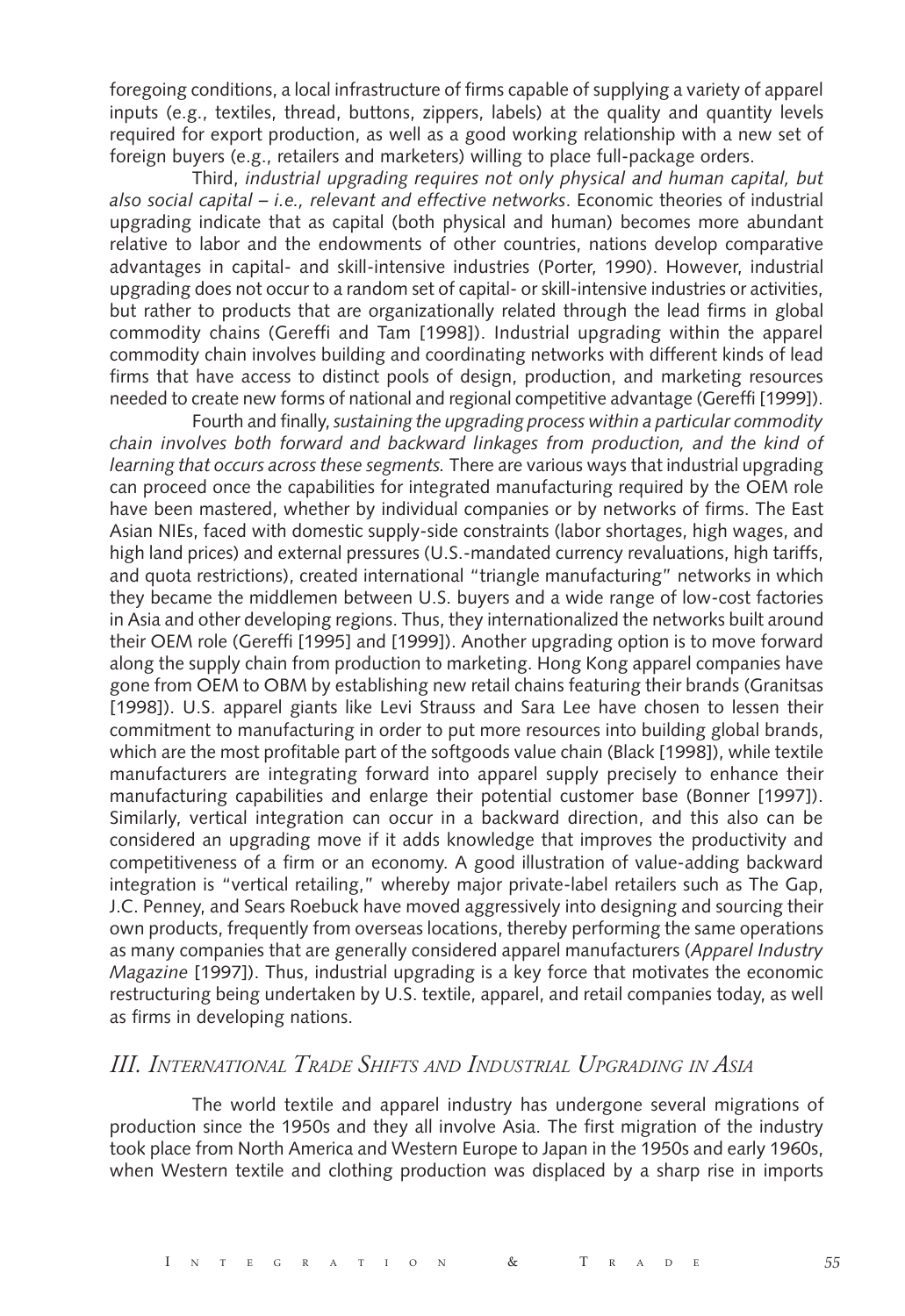from Japan. The second supply shift was from Japan to the "Big Three" Asian apparel producers (Hong Kong, Taiwan, and South Korea), which permitted the latter group to dominate global textile and clothing exports in the 1970s and 1980s. During the past 10 to 15 years, there has been a third migration of production — this time from the Asian Big Three to a number of other developing economies. In the 1980s, the principal shift was to mainland China, but it also encompassed several Southeast Asian nations and Sri Lanka. In the 1990s, the proliferation of new suppliers included South Asian and Latin American apparel exporters (Khanna [1993], Gereffi [1996a]).

This most recent shift is seen in sharp relief in Table 1, (see tables at the end) which looks at apparel imports to the United States, the world's largest market, during the past 15 years. In 1983, the Asian "Big Three" (Hong Kong, Taiwan, and South Korea), plus China, were responsible for two-thirds of U.S. apparel imports; by 1998, this share had dropped to less than one-third. Table 1 highlights two main trends in U.S. apparel imports: (1) a shift within Asia from the "Big Three" to the growing importance of successive waves of exporters: first China, followed by Southeast Asia and then South Asia; and (2) a growth in non-Asian sources of apparel supply, especially the importance of Central America and the Caribbean as a region (which nearly doubled its share of U.S. apparel imports from 8% in 1990 to 15% in 1998) and, most notably, Mexico (which more than quadrupled its share of U.S. apparel imports from 3% to 13% in the same period).

How can we explain these international trade shifts? A simple market explanation is that the most labor-intensive segments of the apparel supply chain will be located in countries with the lowest wages. This account is supported by the sequential relocation of textile and apparel production from the United States and Western Europe to Japan, the Asian Big Three, and China, given that each new tier of entrants to the production hierarchy had significantly lower wage rates than its predecessors. The cheap-labor argument does not hold up as well, however, when we get to the proliferation of new Asian and Caribbean suppliers, whose U.S. market share expanded even though their wage rates are often considerably higher than China's. Furthermore, although the share of U.S. apparel exports represented by Hong Kong, South Korea, and Taiwan has declined substantially during the past decade, these economies still rank among the top six apparel exporters to the United States in 1998, despite having the highest apparel labor costs among all major suppliers (see ILO [1995], p. 35-36)

Exchange rates and trade policies help to explain some of these discrepancies. A critical factor in the sharp decline of Taiwan's and South Korea's apparel exports in the late 1980s was not only their rising wages, but also the sharp appreciation of their local currencies vis-à-vis the U.S. dollar after the Plaza Agreement was signed in 1985. Between 1985 and 1987, the Japanese yen was revalued by close to 40%, the New Taiwan dollar by 28%, and from 1986 to 1988 the Korean won appreciated by 17% (Bernard and Ravenhill [1995] p. 180). The most important policies shaping U.S. apparel imports, however, have been quotas and preferential tariffs. Since the early 1970s, quotas on apparel and textile items were regulated by the Multifiber Arrangement (MFA). The MFA has been used by the United States, Canada, and various European nations to impose quantitative import limits in a wide variety of product categories.

 Although the clear intent of the MFA was to protect developed country firms from a flood of low-cost imports that threatened to disrupt major domestic industries, the result was exactly the opposite. Protectionism heightened the competitive capabilities of developing country manufacturers, who learned to make sophisticated products that were more profitable than simple ones. Protectionism by the industrialized nations also diversified the scope of foreign competition, as an ever widening circle of exporters was needed to meet booming North American and European demand. In recent years, the creation of the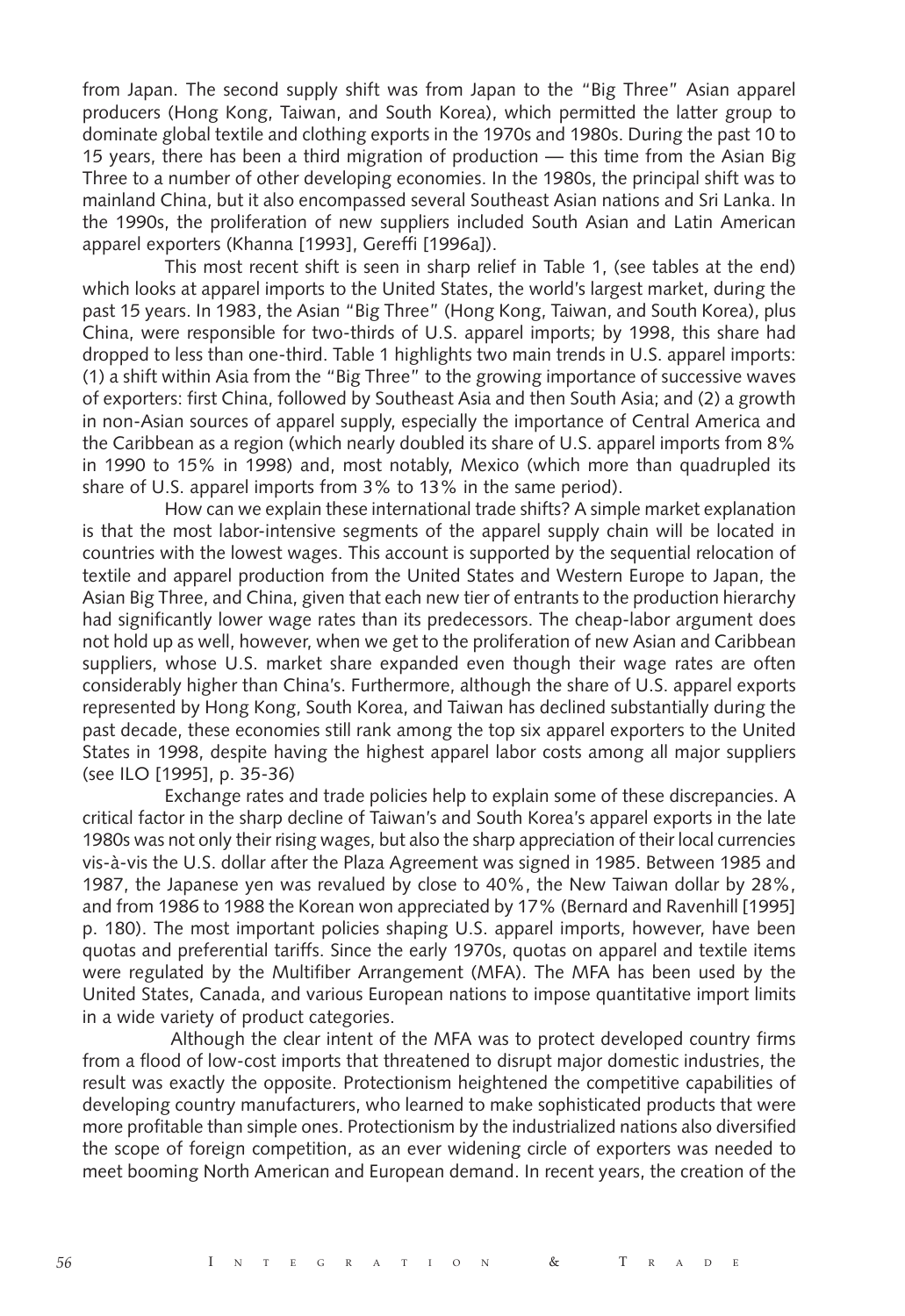European Union and NAFTA has heightened preferential tariffs in these trade blocs, and promoted a growing consolidation of supply chains within regions.

The ability of the East Asian NIEs to sustain their export success over several decades, and to develop a multilayered sourcing hierarchy within Asia, is only partially related to wage rates and state policies. From a commodity chain perspective, East Asia must be viewed as part of an interrelated regional economy (Gereffi [1996a]). The apparel export boom in the less developed southern tier of Asia has been driven to a significant extent by the industrial restructuring of the northern tier East Asian NIEs. As Northeast Asian firms began moving their production offshore, they devised ways to coordinate and control their sourcing networks. Ultimately, they focused on the more profitable design and marketing segments within the apparel commodity chain to sustain their competitive edge. This transformation can be conceptualized as a process of industrial upgrading, based in large measure on building various kinds of economic and social networks between buyers and sellers.

Thus, East Asia's transition from assembly to full-package supply derives in large measure from its ability to establish close linkages with a diverse array of lead firms in buyer-driven commodity chains. Lead firms are the primary sources of material inputs, technology transfer, and knowledge in these organizational networks. In the apparel commodity chain, different types of lead firms use different networks and source in different parts of the world. Retailers and marketers tend to rely on full-package sourcing networks in which they buy ready-made apparel primarily from Asia, where manufacturers in places like Hong Kong, Taiwan, and South Korea now play primarily a coordinating role in the OEM or full-package production process. Branded manufacturers, by contrast, tend to create production networks that focus on apparel assembly using imported inputs. Whereas full-package sourcing networks are frequently global, production networks established by branded manufacturers are predominantly regional: U.S. manufacturers go to Mexico and the Caribbean Basin, European Union firms look to North Africa and eastern Europe, and Japan and the East Asian NIEs look to lower-wage regions within Asia.

# *IV. NEW PATTERNS OF COMPETITION IN THE APPAREL COMMODITY CHAIN IN NORTH AMERICA*

Our analysis of the apparel commodity chain in Asia suggests three main trends relevant to the future of the textile and apparel sector in North America. First, there are parallel processes of regionalization of the apparel commodity chain within Asia, North America, and Europe (Gereffi [1996b]). The emerging supply relationships that are being fashioned with nearby low-cost producers in each area (South and Southeast Asia as well as China in Asia, Mexico and the Caribbean Basin vis-à-vis North America, and North Africa and Eastern Europe for the European Union) are likely to strengthen intra-regional trade and production networks in the apparel chain. Second, the relative decline of finished apparel exports from the East Asian NIEs is producing a "supply gap" in the North American apparel commodity chain. This is partly due to the greater geographical distances and logistical complexity involved in managing Asia's OEM production networks, as well as the tendency for more direct marketing in Asia as local manufacturers shift from OEM to OBM. Third, apparel manufacturers in Mexico and the Caribbean Basin will need to develop the capability to carry out full-package production if they hope to compete for the large and dynamic branded and private-label segment of the U.S. market, especially more fashionoriented products such as women's wear. Previously the offshore supply of ready-to-wear garments had only been done by the East Asia NIEs for the U.S. mass market, or in the fashion centers of Europe for high couture.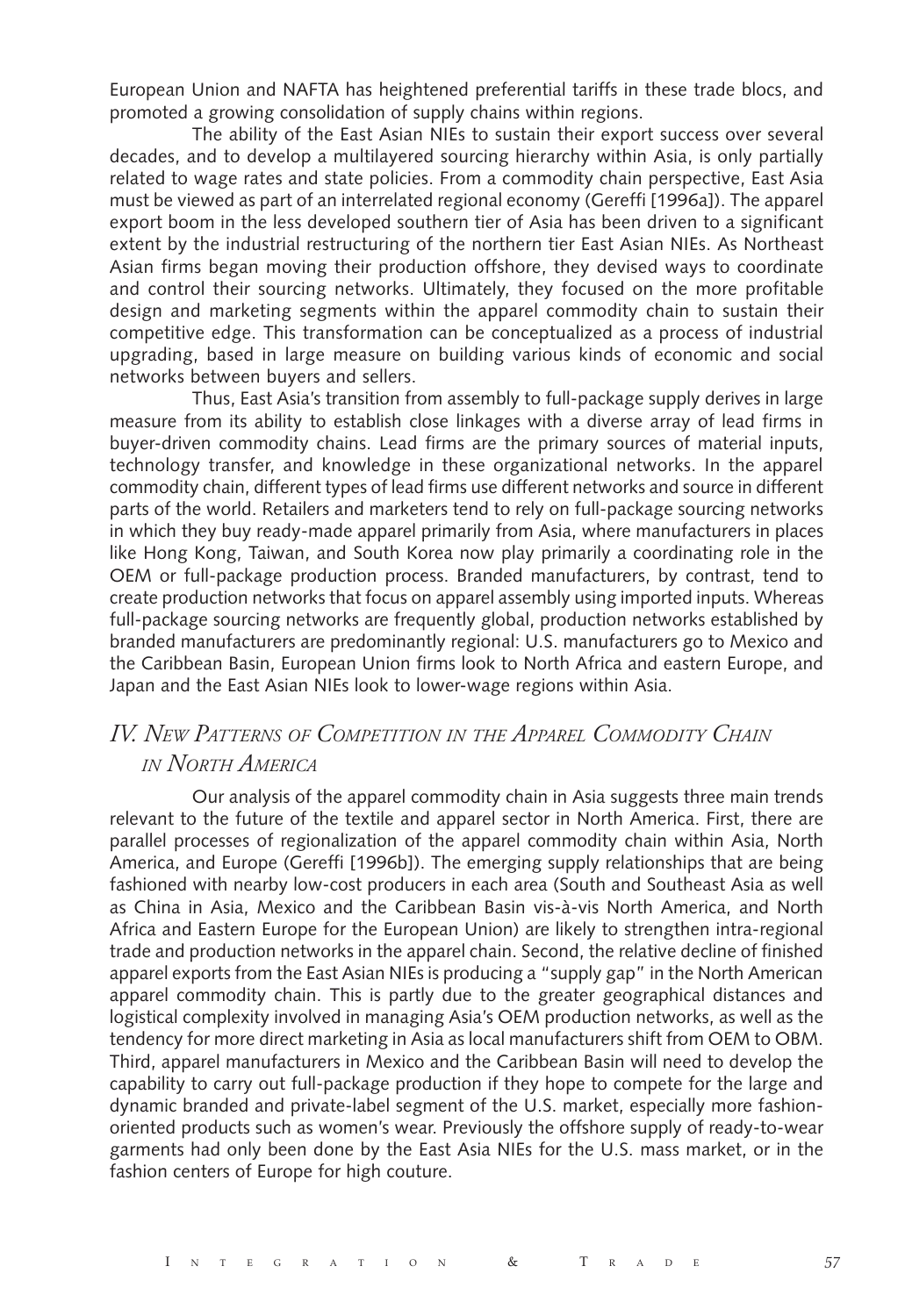### THREE MODELS OF COMPETITION

Between 1990 and 1998, U.S. apparel imports rose from \$25.5 to \$53.9 billion. Figure 1 is an import map that helps to identify trade shifts among the main suppliers to the U.S. apparel market. Those nations in the innermost circle each account for 10% or more of the total value of U.S. clothing imports in 1998, while each of those in the outer ring makes up only 1.0-1.9% of total imports. In other words, as we move from the inner rings to the outer ones in this import map, the relative importance of national apparel exporters decreases.

Several key aspects of the direction and magnitude of change in U.S. apparel trade are revealed in Figure 1. First, there are striking regional differences in the pattern of U.S. apparel imports. The NIEs in Northeast Asia are becoming much less important in U.S. apparel sourcing, South and Southeast Asia are growing slowly or not at all, and imports from China, the Caribbean Basin, and Mexico are booming. Second, despite considerable mobility during the 1990s, there is a strong core-periphery pattern that dominates the geography of export activity in the U.S. apparel sourcing matrix. Only four economies (Hong Kong, South Korea, China, and Mexico) were core U.S. suppliers during the past decade, and only China and Mexico currently hold that distinction. There is a wide dispersion of 17 apparel suppliers in the outer two rings (indicating 1% to 4% shares of the U.S. apparel market), with just five nations in the inner three rings. Third, while for most countries the degree of change from 1990 to 1998 has been relatively modest (they changed their position by one ring or not at all), other nations have shown more substantial degrees of advancement (Mexico, Guatemala, El Salvador, Honduras, and Canada) or decline (South Korea and Singapore). Nonetheless, inward shifts of even one ring may be quite significant for smaller economies, given the substantial overall growth of U.S. apparel imports in the past decade.

These patterns of U.S. sourcing highlight three distinct models of competition in the North American apparel industry. First, there is an *East Asian model* in which national exporters in the East Asian NIEs offer full-package apparel to the U.S. buyers, which allows them to dominate the higher value, mainly women's fashion-apparel market. Second, there is an emerging *Mexican model* in which NAFTA's rules of origin create an incentive for more integrated apparel production in Mexico, although diverse U.S. firms are vying for the lead role in coordinating this full-package option. Third, there is a *Caribbean Basin model* in which the traditional 807/9802 form of production sharing prevails, based on a mixture of low wages, an export-processing zone format, preferential access, and quotas which offer none of the benefits of the NAFTA rules of origin. While Mexico has graduated beyond simple assembly, it has not yet achieved the full-package status of East Asian export firms. The remainder of this report will examine the dynamics and regional development implications of these three models in greater detail.

#### NORTH AMERICA'S REGIONAL DIVISION OF LABOR IN APPAREL

If one envisions the complete apparel commodity chain as encompassing raw materials, yarn and synthetic fibers, textiles, apparel, and the distribution of apparel to retailers (Appelbaum and Gereffi [1994]), then the Mexican and U.S. commodity chains are quite distinct. Mexico has several large, reasonably successful synthetic fiber companies, a multitude of export-oriented assembly firms that send apparel products to the United States using U.S. inputs, and an emergent retail sector that is fashioning a number of strategic alliances with their U.S. counterparts. The weakest link in the Mexican production chain, by far, is the textile segment. The vast majority of Mexico's textile companies are undercapitalized, technologically backward and inefficient, and they produce goods of poor quality.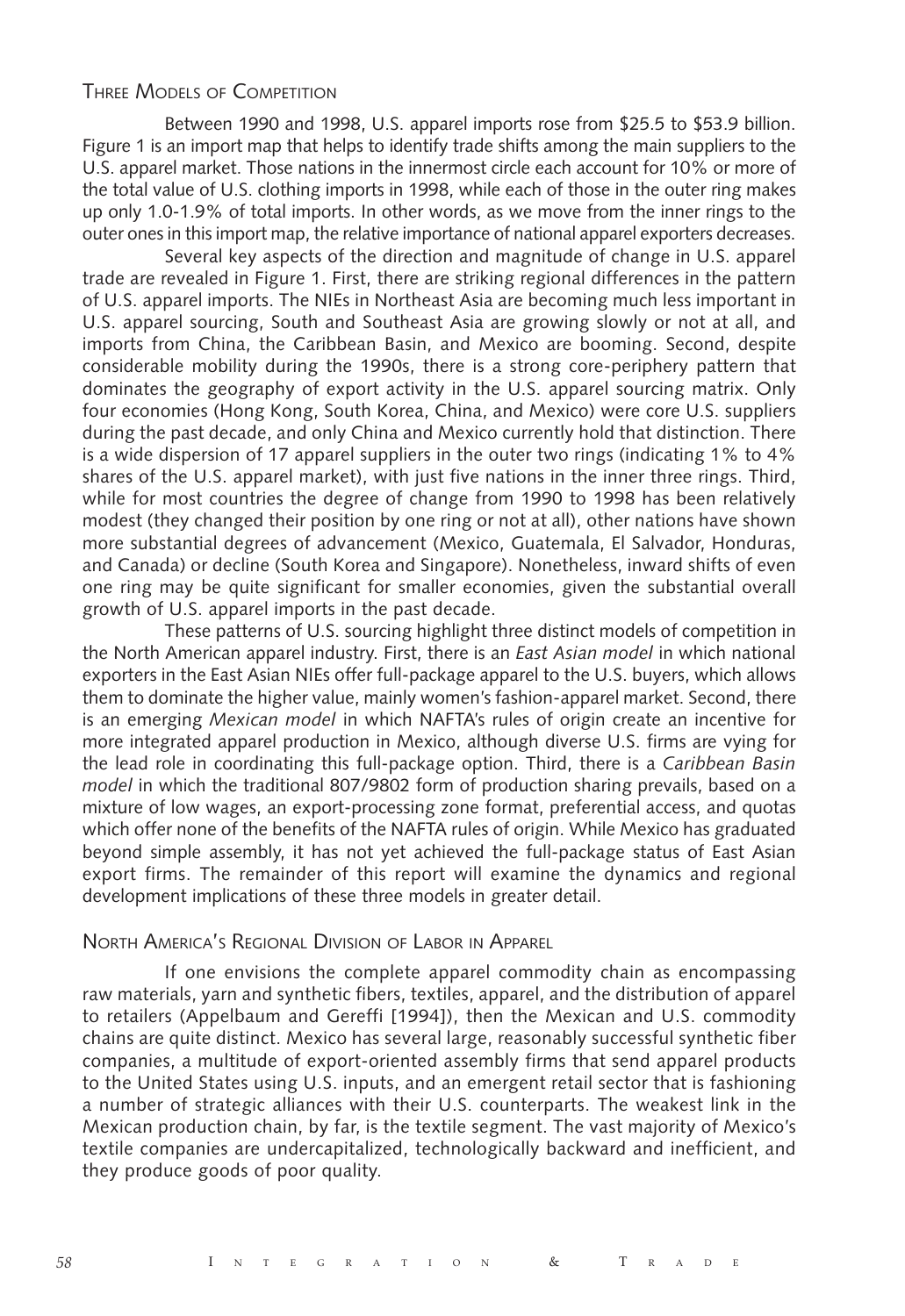SHIFTS IN THE REGIONAL STRUCTURE OF U.S. APPAREL IMPORTS FROM 1990 TO 1998



\* The 1998 position corresponds to the ring where the country's name is located; the 1990 position, if different, is indicated by a small circle. The arrows represent the magnitude and direction of change over time. Source: Compiled from official statistics of the U.S. Department of Commerce, U.S. imports for consumption, customs value.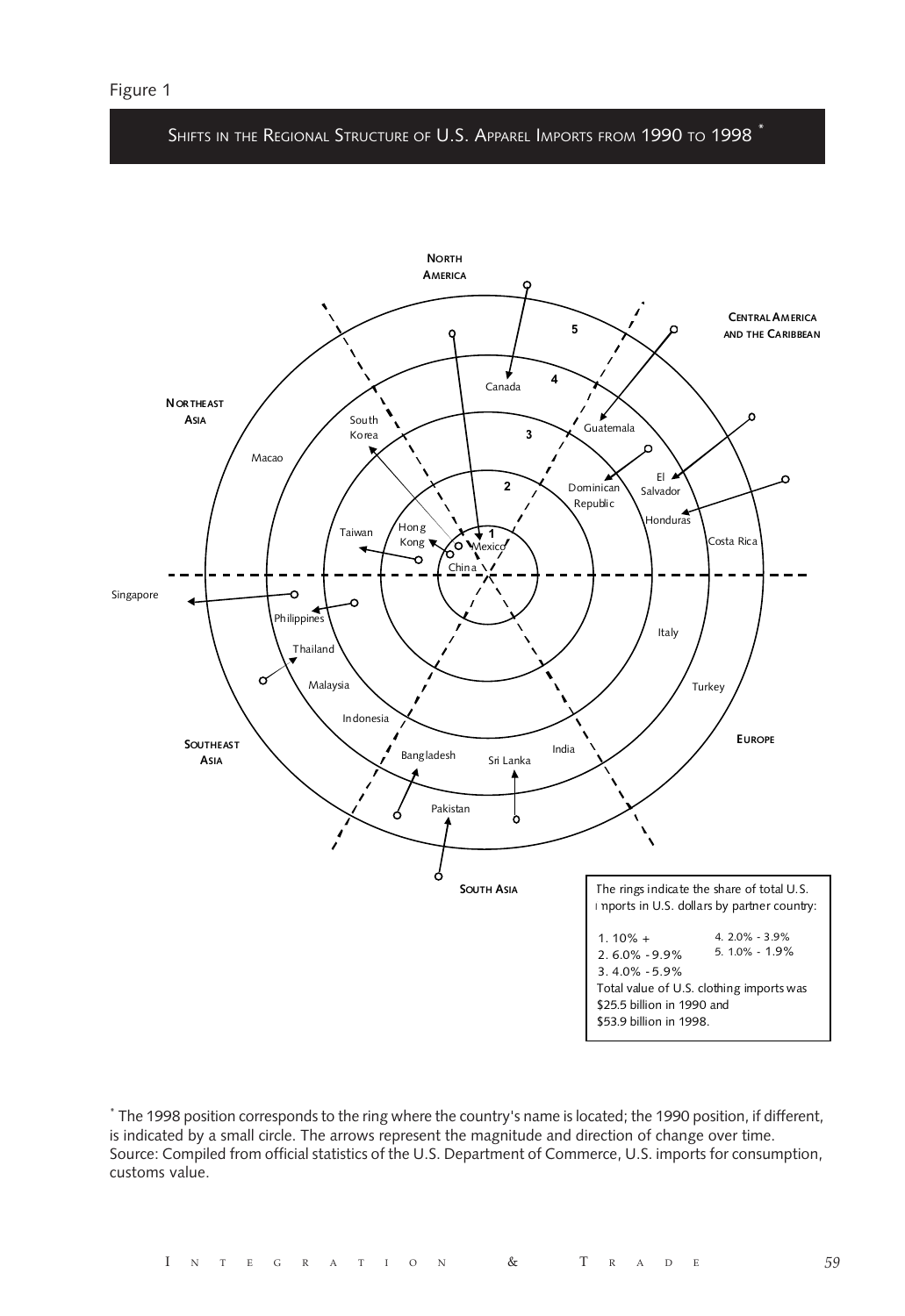By contrast, the United States is very strong in synthetic fibers, textiles, and retailing, but limited in its garment production capability, especially for women's and children's apparel. The Mexican apparel chain thus appears to be strongest where the U.S. chain is relatively weak: garment production.2

This picture becomes more complex if we expand the borders of North America to include Central America and the Caribbean.<sup>3</sup> The most common form of export activity in Latin America is the labor-intensive assembly of manufactured goods from imported components in export-processing zones (EPZs). These zones are disproportionately concentrated in Mexico (where they are known as the maquiladora industry) and the Caribbean Basin (where they are also called Free Trade Zones) because of this area's low wages and proximity to the U.S. market, where over 90% of their exports are sold. Virtually all of the EPZ production in the region is of a very low value-added nature, which is a direct result of U.S. policy. Under U.S. tariff schedule provision HTS 9802.00.80 (formerly clause 807), enterprises operating in EPZs have an incentive to minimize locally purchased inputs because only U.S.-made components are exempt from import duties when the finished product is shipped back to the United States. This constitutes a major impediment to increasing the integration between the activities in the zones and the local economy, and it limits the usefulness of EPZs as stepping stones to higher stages of industrialization.

While the onset of NAFTA removes the legislative rationale for the maquiladora industry in Mexico, broader structural changes during the past 10-15 years have rendered obsolete many of the popular stereotypes concerning the maquiladora sector. A recent study of Mexico's export manufacturing industry (MacLachlan and Aguilar [1998]) challenges at least five of these outmoded generalizations:

*Myth #1:* Maquiladoras are found almost exclusively along Mexico's northern border. *Fact:* Once true, this is no longer the case. Since the mid-1980s, the interior maquiladoras have been growing rapidly, and in 1996 they accounted for one-third of national maquiladora employment.

*Myth #2 :* The maquiladora labor force is dominated by young women. *Fact:* The proportion of female workers in maquiladoras has plunged and the gender structure of maquiladora employment is approaching parity.

*Myth #3:* Labor compensation in maquiladoras is extremely low and exploitative. *Fact:* While maquiladora wages are abysmal in relation to U.S. standards, they compare quite favorably to industrial wages in Mexico. Furthermore, there appears to be little difference between working conditions in maquiladoras and domestic manufacturing plants in Mexico.

*Myth #4:* Maquiladoras are primarily foreign-owned plants. *Fact:* The origin of capital invested in maquiladoras is almost evenly divided between the United States and Mexico.

*Myth #5:* Maquiladoras are export enclaves, totally dependent on imported components. *Fact:* While maquiladoras still import an average of 98% of their material inputs, interior maquiladoras show a greater propensity to use domestic inputs than those along the border and there has been a sharp growth of inter-maquila trade in certain sectors (such as electronics and autos). These trends, along with the loosening of trade restrictions implied by NAFTA, suggest a greater integration of maquiladoras into the Mexican economy.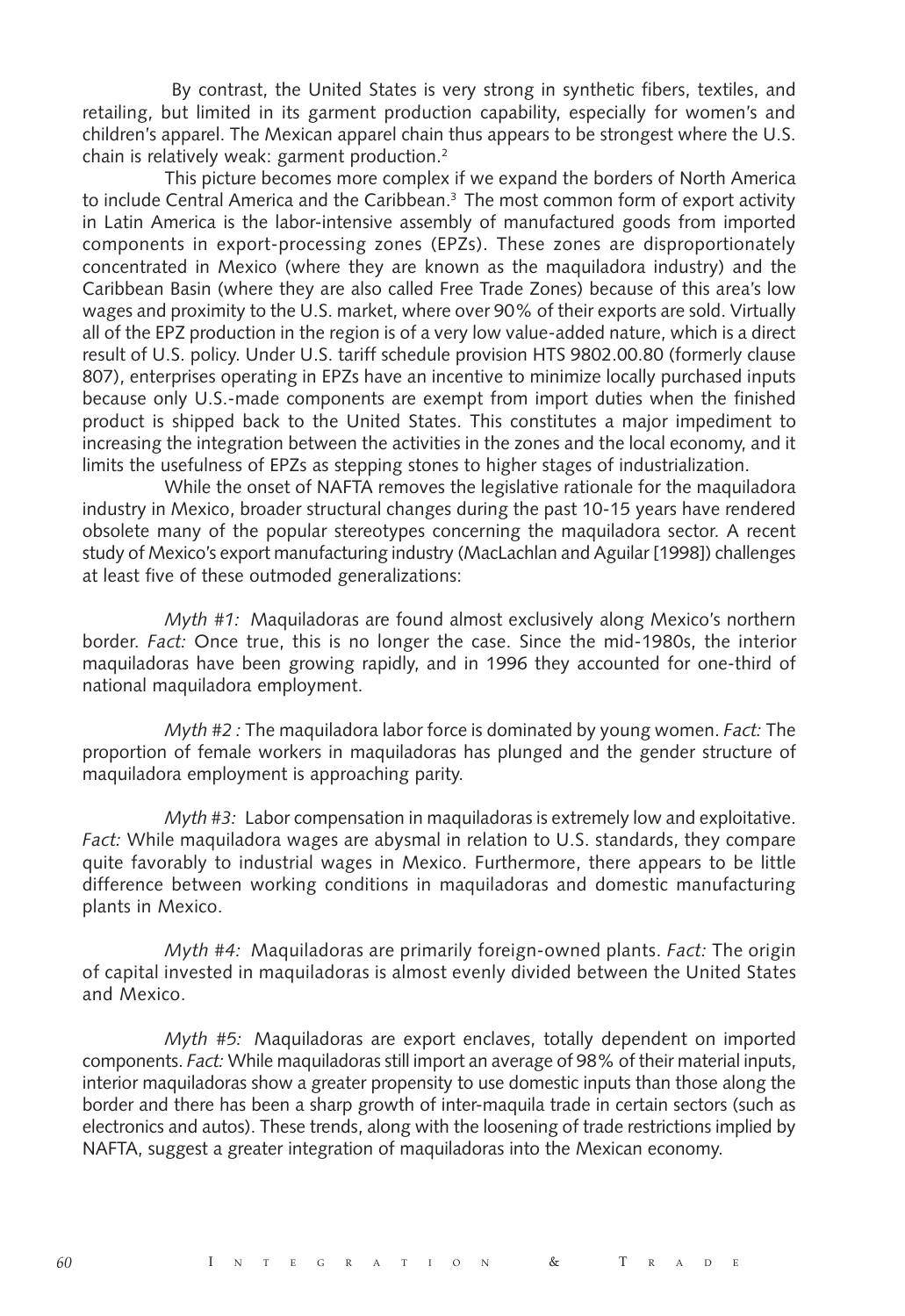Given these transformations in the maquiladora sector, we need to look more closely at how the export-oriented apparel plants in Mexico and the Caribbean Basin are shaping the competitive performance of these economies vis-à-vis the U.S. market. Of particular significance for the region are two questions: (1) Has Mexico developed the capability to challenge East Asia as a full-package supplier for the U.S. market? (2) Is Mexico using the advantages afforded by NAFTA to displace the Central American and Caribbean economies from their niche as low-cost assemblers in the U.S. productionsharing system?

### THE UNITED STATES, MEXICO AND THE CARIBBEAN BASIN: WHO BENEFITS FROM REGIONAL INTEGRATION?

Mexico's maquiladora industry, which was established in 1965, is made up of assembly plants (known as "maquilas") that mainly use U.S. components to make goods for export to the U.S. market. In 1993, Mexico's maquiladora industry generated \$22 billion in exports and employed 540,000 Mexicans; by 1996, it had grown by 50% to 811,000 jobs, while exports rose by 54% to \$34 billion. Until the past decade, Mexico's maquiladora plants typified low value-added assembly, with virtually no backward linkages (local materials typically accounted for only 2-4% of total inputs). In the 1980s, a new wave of maquiladora plants began to push beyond this enclave model to a more advanced type of production, making components for complex products like automobiles and computers (Gereffi [1996c], Carrillo [1998]). Despite the predominance of more technologically sophisticated and higher value-added assembly operations in the new maquiladoras, the passage of NAFTA is likely to further increase the attractiveness of oldstyle apparel and textile assembly operations in Mexico over those in the Caribbean Basin, whose countries don't enjoy the tariff benefits NAFTA accords to Mexico.

The maquiladora sector has benefited most dramatically from Mexico's opening to trade in 1988. Between 1994 and 1998, total U.S. imports of apparel assembled from U.S. parts (under the 807/9802 production-sharing program) rose from \$5.7 billion to \$12.8 billion. Mexico has been the star performer in the 1990s. Its apparel exports to the United States from Mexican maquiladora plants more than tripled from just under \$1.5 billion in 1994 to \$5.1 billion in 1998. Assembly trade predominates in the North American garment sector, accounting in 1998 for 79% of U.S. apparel imports from Mexico and 84% of those from the Caribbean and Central America (Table 2).

From a regional perspective, Mexico competes for the U.S. market most directly with the Caribbean Basin Initiative (CBI) countries. Caribbean Basin venues are now the favored locales for export-oriented assembly in Latin America. By the early 1990s, EPZs had become a leading source of exports and manufacturing employment in various Caribbean nations. The Dominican Republic is a prime example. There are 430 companies employing 164,000 workers in the country's 30 free-trade zones; three-quarters of the firms are involved in textiles and apparel (Burns [1995] 39). In terms of employment, the Dominican Republic is the fourth largest EPZ economy in the world (the fifth if China's Special Economic Zones are included). The Dominican Republic has an especially large dependence on EPZs, whose share of official manufacturing employment on the island increased from 23% in 1981 to 56% in 1989. By this latter year, EPZs also generated over 20% of the Dominican Republic's total foreign exchange earnings (Kaplinsky [1993]). U.S. investors account for more than half (54%) of the companies operating in the zones, followed by firms from the Dominican Republic itself (22%), South Korea (11%), and Taiwan (3%) (UNCTAD [1994] p. 90).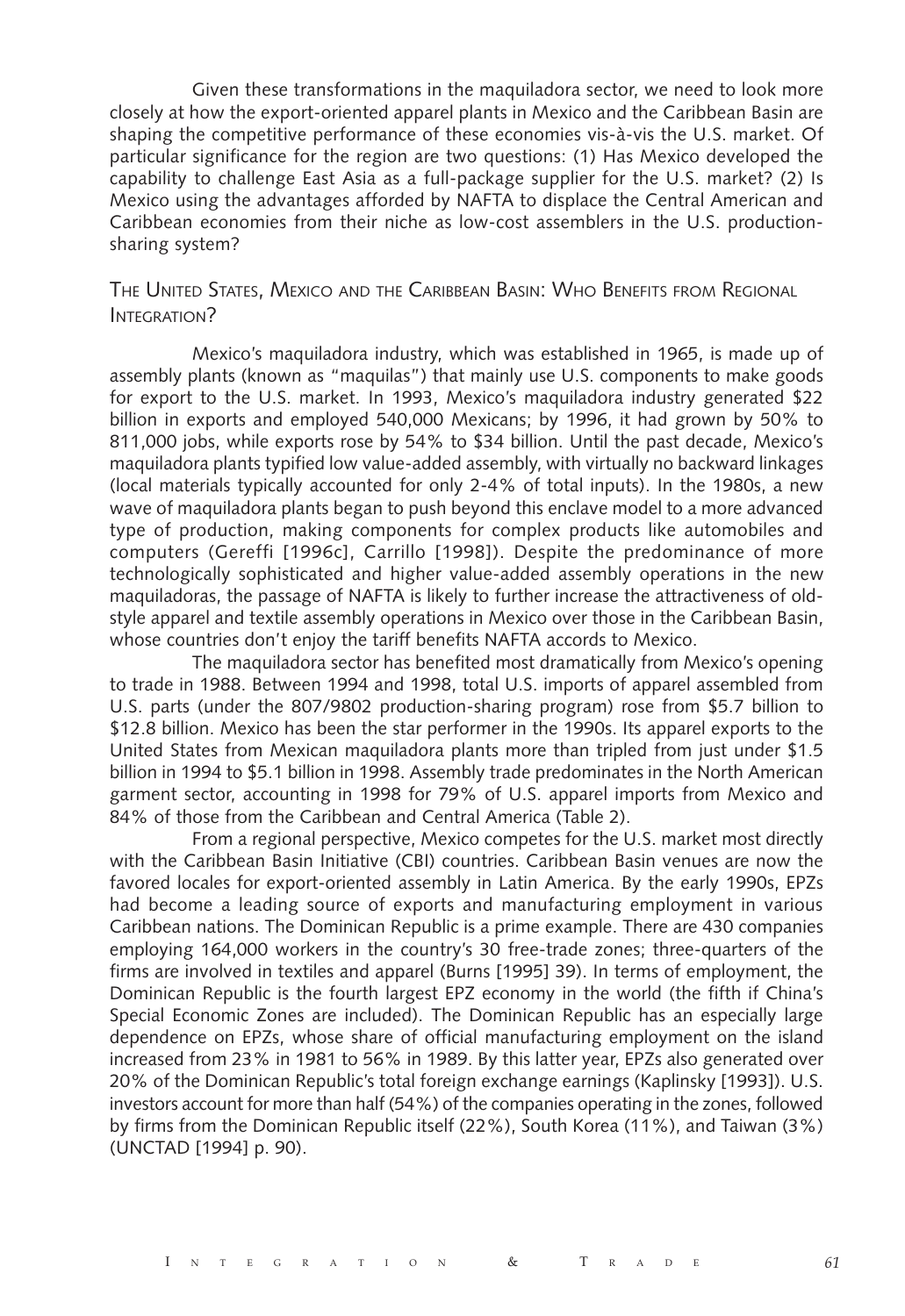The diversity of the apparel export industry in Mexico and the CBI economies in 1998 is apparent in Table 3. Mexico has the largest apparel sector, by far, with nearly 12,000 plants and 460,000 garment workers. However, these statistics encompass both the domestic as well as the export-oriented apparel firms. Many of the companies that supply Mexico's domestic market are undercapitalized, traditional family-owned workshops or microenterprises; 95% of Mexico's garment plants are considered small, which brings the national average for the sector down to 39 employees per plant. The apparel sector in the Central American and Caribbean countries, by contrast, is dominated by much larger, export-oriented firms that supply the U.S. market under the 807/9802 production-sharing program. The Dominican Republic has 180,000 apparel employees, followed by Honduras (90,000 garment workers), Guatemala (70,000 workers), and El Salvador (42,000 workers). Apparel is the main manufacturing industry in each of these economies. Especially striking is the large average size of the apparel plants in these four CBI economies, which ranges from 250 to over 500 employees. This suggests that CBI apparel exports are channeled through giant assembly plants that are capable of filling the big orders that come from U.S. apparel manufacturers, rather than through traditional family firms or more flexible forms of networked production. (Table 3 and 4).

Mexico has relied heavily on a handful of apparel exports to gain a strong foothold in the U.S. market during the 1990s. Table 4 shows that nearly two-thirds (64%) of Mexico's total apparel exports to the U.S. market in 1998 are accounted for by just six products: cotton trousers (31% of the total), cotton knit shirts (13%), man-made fiber (MMF) knit shirts (8%), MMF trousers (6%), cotton underwear (3%), and MMF brassieres (3%). The relative importance of these top six products has increased substantially since 1990, when they represented less than one-half (48%) of Mexico's apparel export total of \$680 million. Thus, while Mexico's total apparel exports increased elevenfold from 1990 to 1998, the top six products augmented their value by a factor of 15 in this same period.

A closer look at the patterns of competition among the leading suppliers of these top six apparel exports in Table 5 reveals that Mexico has become the number one U.S. supplier for five of these six products in 1998, and it occupies the number two slot behind Honduras for the sixth item (cotton underwear). However, a surprisingly heterogeneous mix of CBI and Asian suppliers holds the second and third positions for each of these products. For cotton trousers and cotton knit shirts, the Dominican Republic and Honduras, respectively, are the number two exporters, while Hong Kong is the number three supplier for both items. For MMF trousers and MMF knit shirts, however, the second and third suppliers behind Mexico are East Asian nations, while the main U.S. suppliers of intimate apparel (cotton underwear and MMF bras) are all located in the Caribbean Basin.

There are several explanations for the cross-regional patterns of competition identified in Table 5. First, U.S. quotas still available to the East Asian nations probably account for their continuing prominence in several of these product areas. Second, despite higher wages than Mexico and the CBI countries, the East Asian NIEs may be making higher quality, more expensive items and thus they are able to compete effectively against lower cost suppliers. Third, for each of the apparel items listed in Table 5, the East Asian NIEs predominate in the women's categories, while the CBI countries concentrate on men's apparel. Mexico and China tend to be more balanced across men's and women's MFA categories for each item in their export profiles. This pattern for men's and women's products fits the widely held generalization that men's apparel is relatively standardized, and thus can be made more easily under production-sharing arrangements such as those found in the EPZs of the CBI economies; conversely, women's apparel is more fashionoriented, and thus tends to be sourced from countries that can offer OEM or full-package production arrangements.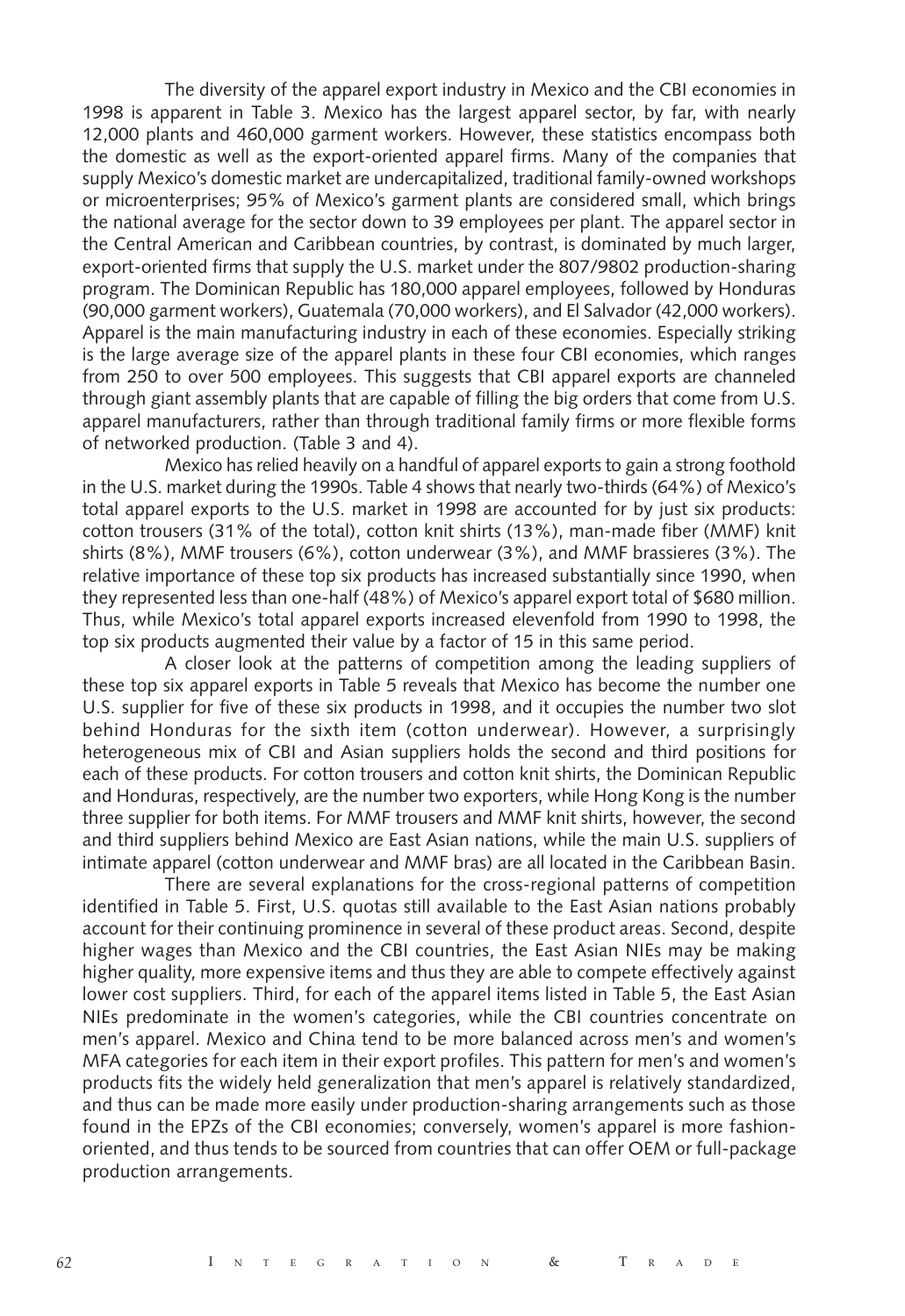This hypothesis of export specialization is explored more fully in Tables 6a-6e, which identify the 10 leading suppliers of men's and women's MFA categories for each of Mexico's top six apparel exports to the U.S. market. Once the top 10 suppliers are included, the cross-regional contrast is attenuated. Every product has some mix of Asian and North American exporters. With the exception of Mexico, East Asian suppliers tend to occupy most of the top five spots for MMF trousers and knit shirts, although Honduras and the Dominican Republic are also present on the men's side of the ledger. Intimate apparel remains a North American specialty. Over 60 % of U.S. imports of MMF brassieres comes from Mexico and three CBI suppliers (the Dominican Republic, Honduras, and Costa Rica), and more than 50% of cotton underwear comes from Honduras, Mexico, the Dominican Republic, and El Salvador. Mexico and these CBI economies, which supply the majority of all U.S. underwear imports, are viewed by U.S. corporate giants like Fruit of the Loom and Sara Lee Corporation (the world's leading hosiery supplier, with brands like Hanes and L'Eggs) as part of "a trans-American alliance to take on Asian underwear manufacturers in world markets" (Coleman [1995]). This new logic of regional integration is premised on stricter national rules-of-origin clauses in NAFTA and the Caribbean Basin.

While EPZs in Mexico and the Caribbean have been associated with undeniable gains in employment and foreign exchange earnings, these benefits are offset by a picture of immiserizing employment growth that reflects falling real wages and a decline in local purchasing power. In Mexico, the real minimum wage in 1989 was less than one-half (47%) of its 1980 level, and in El Salvador, workers in 1989 earned just 36% of what they did at the beginning of the decade (IADB [1990] 28). These trends exacerbate the polarization between the rich and the poor in Latin America, where close to 50% of the population lives in poverty, with 25% considered destitute.4

The rivalry among neighboring EPZs to offer transnationals the lowest wages fosters a perverse strategy of "competitive devaluation," whereby currency depreciations are viewed as a means to increase international competitiveness (Kaplinsky [1993]). Export growth in the Dominican Republic's EPZs skyrocketed after a very sharp depreciation of its currency against the dollar in 1985; similarly, Mexico's export expansion was facilitated by recurrent devaluations of the Mexican peso, most notably in 1994-1995.<sup>5</sup> Devaluations heighten already substantial wage differences in the region. Hourly compensation rates for apparel workers in the early 1990s were \$1.08 in Mexico, \$0.88 in Costa Rica, \$0.64 in the Dominican Republic, and \$0.48 in Honduras, compared to \$8.13 in the United States (ILO [1995] p. 35-36). Although it may make sense for a single country to devalue its currency in order to attract users of unskilled labor to their production sites, the advantages of this strategy evaporate quickly when other nations simultaneously engage in wage-depressing devaluations, which lower local standards of living while doing nothing to improve productivity.

Labor is beginning to develop revitalized strategies for dealing with U.S. apparel manufacturers in the Caribbean. Take the case of The Gap, a prominent U.S. apparel firm that acquires a substantial portion of its clothing from Central America. Mandarin, a contractor in El Salvador that makes clothes for Gap, fired 350 workers *en masse* when a union was formed to protest abysmal working conditions, such as 14-hour workdays, subpoverty wages, and sexual abuse. The Gap, like a number of other U.S. apparel firms, has established much-touted Corporate Codes of Conduct that require contract shops with whom it does business to abide by their countries' labor laws. When abuses are exposed, the typical response by a U.S. company is to rescind its contract with the offending factory, thereby throwing garment workers out of their jobs. In a meeting with Gap management, ousted employees from Mandarin in El Salvador demanded the reinstatement of the 350 workers who were fired for union organizing, an end to mandatory overtime so the younger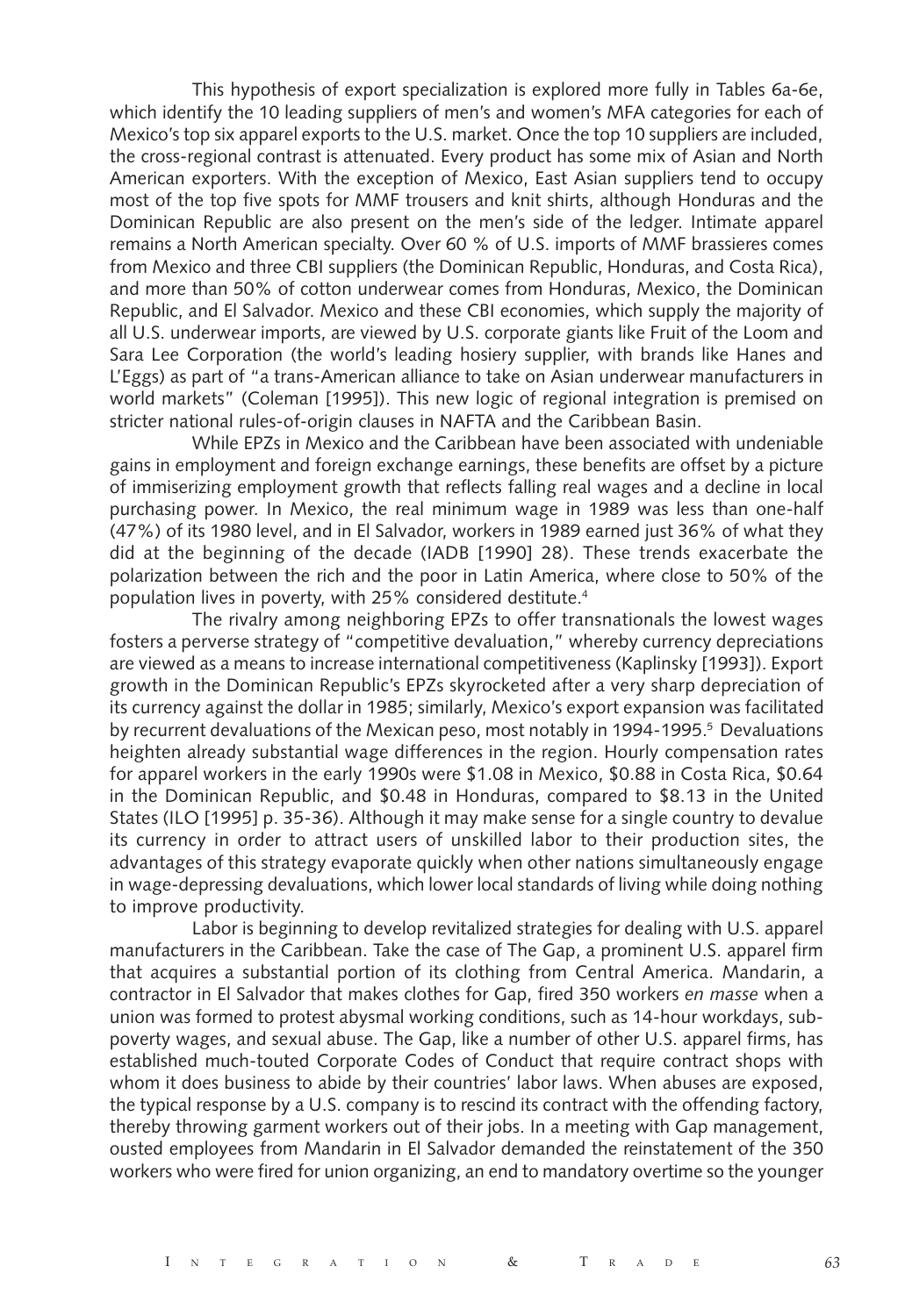girls could go to school, and pay for overtime work (*Sweatshop Watch* [1995] 2). The Gap eventually complied with these demands. This kind of confrontation, which is being repeated elsewhere in the Americas and Asia, is forcing U.S. apparel firms to expand their notion of corporate responsibility and use their leverage as major buyers to play a more active role in improving working conditions in the Third World.

In 1998, the total apparel exports (maquila and non-maquila trade combined) from CBI countries were nearly 25% higher than Mexico's total. The leading CBI apparel exporter was the Dominican Republic (\$2.4 billion), which actually had a higher level of garment exports than Mexico in the early 1990s before Mexico pulled ahead in 1994. The other leading CBI garment exporters in 1998 were: Honduras (\$1.9 billion), El Salvador (\$1.2 billion), Guatemala (\$1.15 billion), Costa Rica (\$830 million), and Jamaica (\$420 million). However, the gap between Mexico and the CBI countries as sources of apparel supply to the U.S. market has been closing. Mexico's apparel exports from 1994 to 1998 have grown by 72%, compared to only 46% for the CBI countries (see Table 1). The lack of NAFTA parity for the Caribbean Basin has severely truncated the growth of export-oriented apparel assembly in these smaller economies. In 1995 and 1996, more than 150 apparel plants closed in the Caribbean and 123,000 jobs have been lost "as a direct result of trade and investment diversion to Mexico," according to the Caribbean and Apparel Institute in Kingston, Jamaica (Rohter [1997]).

Momentum is currently building within the U.S. Congress for some kind of a CBI trade enhancement bill. Proposed "NAFTA parity" legislation for the CBI economies was defeated in 1997, but lingering concerns over the aftermath of two hurricanes (Mitch and Georges) that devastated huge parts of Central America and Caribbean in the fall of 1998 led Congress to debate legislation during March 1999 to provide short-term funding for hurricane relief projects. Amidst reports that Central American immigration through Mexico increased by more than 30% in the first few months of 1999 alone, attention is now turning to longer-term reconstruction tools that will generate and sustain employment for the Central Americans who can no longer work in the industries that were wiped out by the storms (AAMA, [1999b]). If President Clinton makes good on his promise to support passage of new CBI trade legislation in 1999, the apparel industry will undoubtedly be one of the major beneficiaries as the treatment of CBI countries is likely to move closer to that enjoyed by Mexico under NAFTA.

# *V. CORPORATE RESTRUCTURING AMONG U.S. APPAREL AND TEXTILE FIRMS: A STRUGGLE FOR POWER, PROFITS, AND JOBS*

Given the power shifts that are occurring among North American textile, apparel and retail firms, a key question is: Who will be the main "organizing agents" in modernizing Mexico's apparel commodity chain? The notion of organizing agents is used here to refer to those firms, foreign and domestic, that could enhance the competitiveness of the apparel sector in Mexico through backward or forward linkages with major producers and retailers.

Large firms in different segments of the apparel chain, mainly from the United States, all are vying to become coordinating agents in new North American networks that would strengthen Mexico's capabilities to carry out full-package supply (Gereffi [1997], Gereffi and Bair [1998]):

1. *Synthetic fiber companie s* in the United States and Mexico have been lobbying downmarket with U.S. apparel manufacturers and retailers, trying to get the apparel firms to develop products using their fibers and trying to get retailers to bring these orders to Mexico.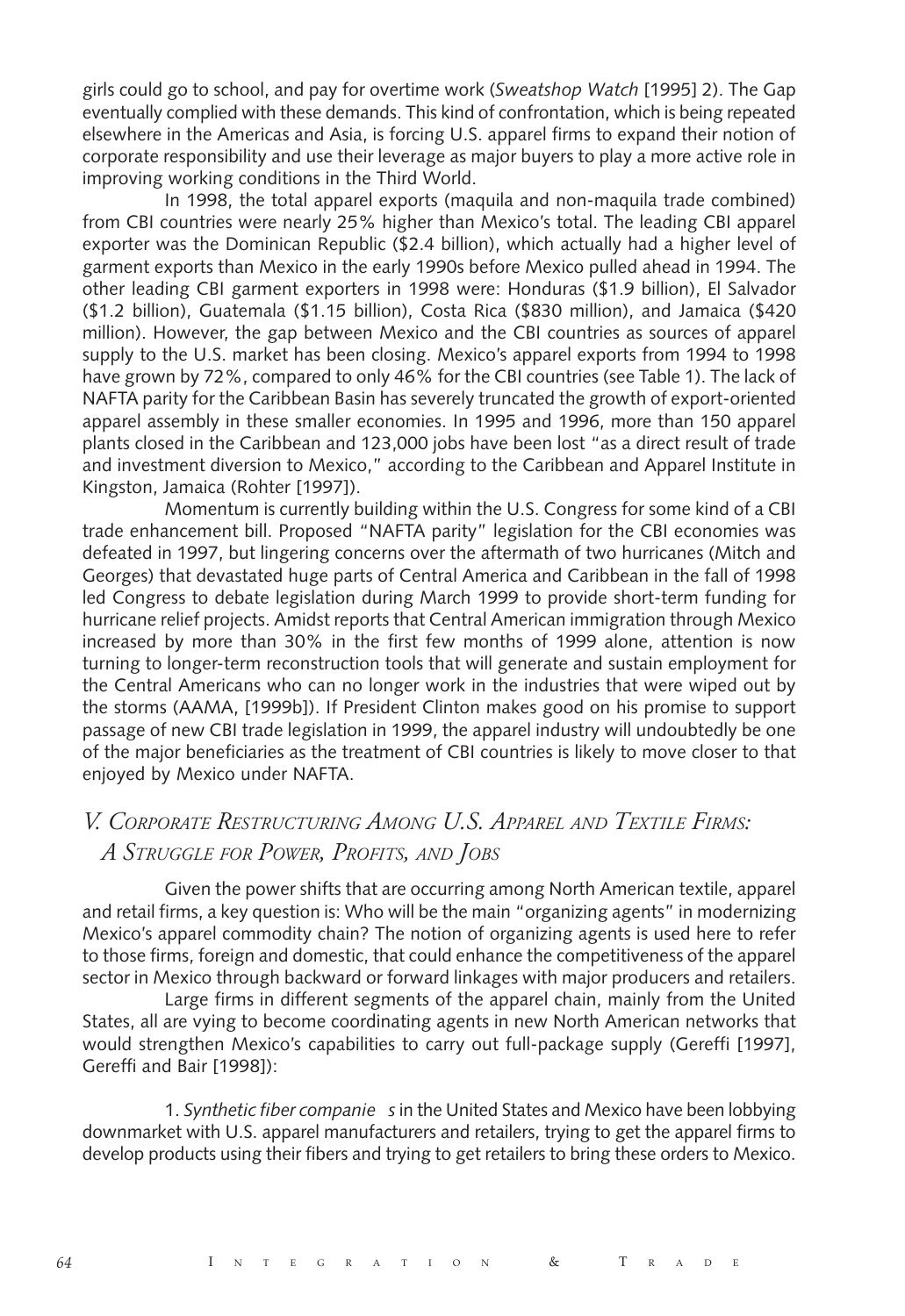*2. Textile mills* have been forging alliances with apparel suppliers that could allow for more integrated textile and apparel production in different regions of Mexico; in addition, textile firms are exploring the possibility of creating their own product development teams for select apparel categories.

*3. U.S. branded apparel manufacturers* are rationalizing their supply chains in Mexico, looking for smaller numbers of more capable suppliers, or "de-verticalizing" their domestic and offshore production operations by divesting themselves of manufacturing assets in favor of building up the marketing side of their business, with an emphasis on global brands.

*4. A handful of Mexican integrated apparel manufacturers*, who own modern plants that go from spinning and weaving through apparel production and finishing, are beginning to develop strong reputations with U.S. retailers and marketers who are looking to place full-package orders in Mexico.

*5. U.S. and Latin American retailers* are beginning to set up sourcing networks in Mexico, aided by government-supported vendor certification programs.

*6. Mexican sourcing agents* are emerging to serve as intermediaries for U.S. buyers and Mexican factories, a pattern already widespread in East Asia.

Spurred by intense competition, the major U.S. apparel and textile firms are currently undergoing extensive restructuring. This restructuring involves several related aspects: (1) shifting from domestic manufacturing to foreign sourcing; (2) divesting manufacturing facilities in order to become consumer driven and develop marketing expertise; (3) consolidation by retailers and manufacturers alike; and (4) the blurring of boundaries between firms in adjacent segments of the apparel commodity chain. A major consequence of these corporate restructuring initiatives is that they tend to increase the salience of the Mexican and Caribbean Basin operations of U.S. firms, and simultaneously decrease employment in the United States.

Table 7 summarizes a number of these changes for leading companies in the U.S. apparel industry. The table includes five of the top U.S. apparel manufacturers, and two of the biggest U.S. textile firms, all of whom currently have extensive linkages to Mexico and the Caribbean Basin region. All of these companies except Warnaco (which has grown through acquisitions) have experienced substantial decreases in employment since the passage of NAFTA in 1994; and in most cases, sales have increased while employment has fallen during the 1994-1998 period.

These same trends characterize the U.S. apparel sector as a whole. During 1993- 1997, restructuring by U.S. apparel companies caused an estimated loss of 176,000 jobs in the domestic industry (Jones [1998] p. 37). In 1998, the U.S. apparel industry shed an additional 74,000 jobs and the textile labor force dropped by 30,000. Apparel employment at year's end in 1998 stood at 732,000 workers, and U.S. textile employment was also at an all-time low of 581,000  $\degree$  (AAMA [1999a] Table 2). However, these job declines in the United States have been accompanied by two related and less well recognized phenomena: improved productivity and higher U.S. wages. Since 1995, the productivity of the average U.S. apparel worker has increased by about 11% because of advances in technology, production practices, and inventory management, and average weekly wages have increased by about 12% during the same period (AAMA [1999a]). The hourly earnings of the average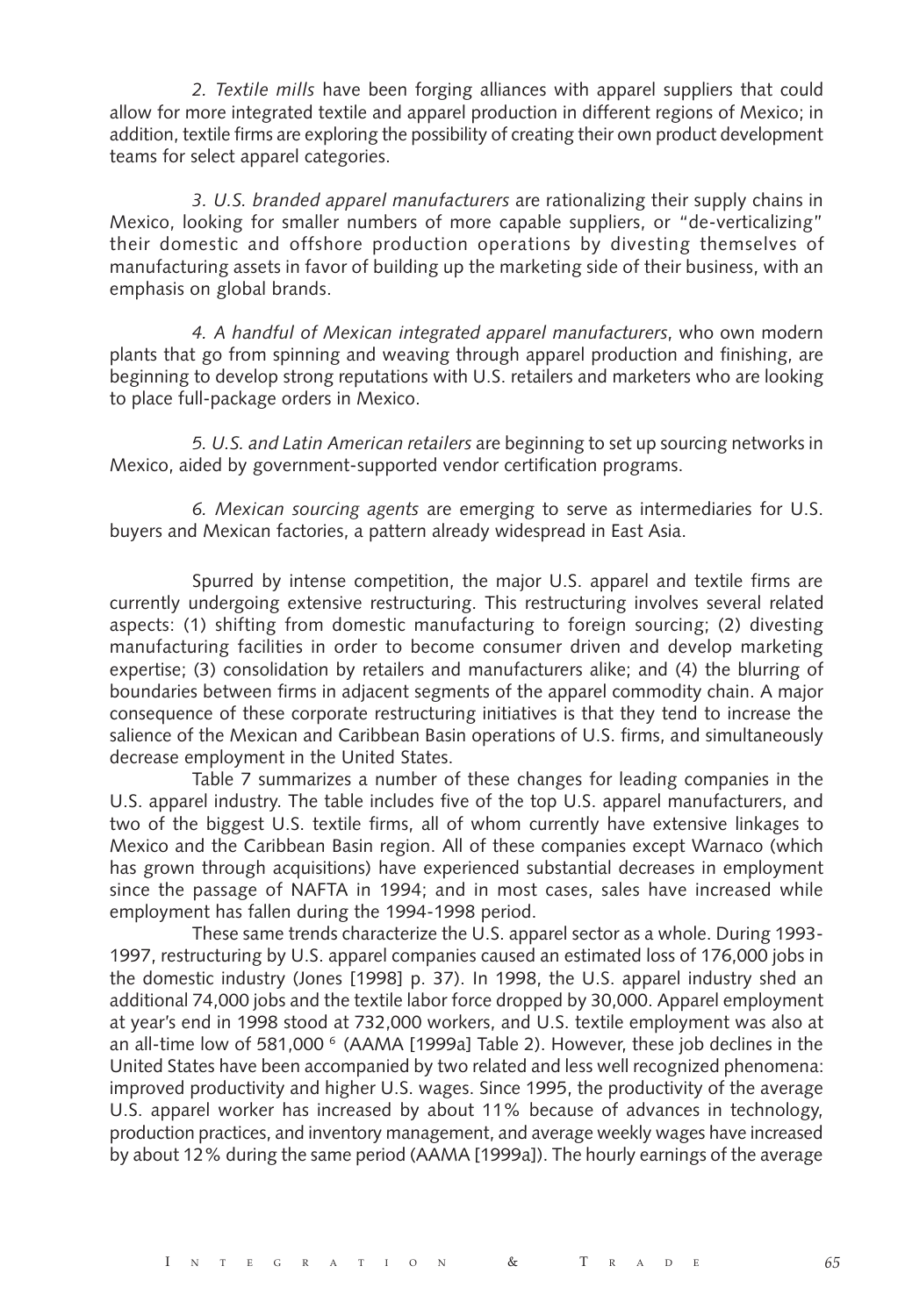U.S. apparel worker increased from \$7.34 in 1994 to \$8.70 in February 1999, while the hourly wages of U.S. textile workers rose from \$9.13 to \$10.61 in the same period. Thus, contrary to popular opinion, the competitiveness and wage levels in the U.S. textile and apparel industries have actually improved since NAFTA went into effect.

In order to get a closer look at how corporate strategies have evolved for several of the major apparel and textile firms in the North American apparel commodity chain, brief company profiles are provided below for Levi Strauss & Co., VF Corporation, Sara Lee Corporation, and Burlington Industries. (Source materials are the same as those used in Table 7).

### LEVI STRAUSS & CO.

Levi Strauss & Co. is one of the world's largest producers of brandname clothing and the second-largest maker of jeans behind VF Corporation. Levi Strauss manufactures and markets jeans, dress pants, and casual sportswear under the Levi's, Dockers, and Slates labels. Based in San Francisco, Levi's posted 1998 sales of \$6.0 billion, down from a peak of \$7.1 billion in 1996. Its U.S. market share for jeans has plummeted from a high of 31% in the early 1990s to 14% in 1998. This drop is attributable to two factors: Levi's failure to pick up on consumer trends and the high prices of Levi's jeans. These high prices have resulted from Levi's long insistence on keeping production in the United States, while its competitors were moving offshore to take advantage of lower labor costs. Recognizing that U.S. production is no longer sustainable, Levi's announced in February 1999 that it would be closing 11 US plants and laying off 5,900 workers (Emert [1999]). This culminates a series of layoffs throughout the 1980s and 1990s, and leaves only 11 plants remaining in the United States. Earlier layoffs reflected weak sales, but this most recent announcement shows an acknowledgement that large-scale apparel production in the US is no longer feasible. (Table 8)

CEO Robert Haas says that most production will be moved to contract operations in Mexico and the Caribbean: "We can't swim against the tide....We have invested tens of millions of dollars to try [to] find a way to make our owned-and-operated factories enough of an asset [to offset wage differences]....[February's] announcement is just facing the realities" (Emert [1999]). Levi's is now focusing on regaining market share and encouraging its brandname appeal through a new strategy of consumer-focused brand management. It is devoting resources to innovative marketing and product design aimed at the youth market, and it has opened an online store on its web page to promote Levi's as hip and up-to-date (Hill [1999c]).

#### VF CORPORATION

VF Corporation, based in Greensboro, NC, is a conglomerate representing \$5.5 billion in sales. The top selling jeans maker in the United States, VF holds 27% of the market with brands such as Lee and Wrangler. VF's group of brandnames also includes Vanity Fair and Vassarette (intimate apparel), JanSport (the top brand in backpacks), Jantzen (swimwear), and Healthtex (children's apparel). For VF, the 1980s and 1990s have been a process of strategic acquisitioning. These acquisitions serve VF's goal of growth in four areas: jeanswear, intimate apparel, workwear, and daypacks.

#### *Important VF acquisitions*

| Year | Company                                                          |
|------|------------------------------------------------------------------|
| 1969 | Lee Jeanswear                                                    |
| 1986 | Blue Bell Holding Co., producers of: Wrangler, Girbaud, Jantzen, |
|      | JanSport, Red Kap                                                |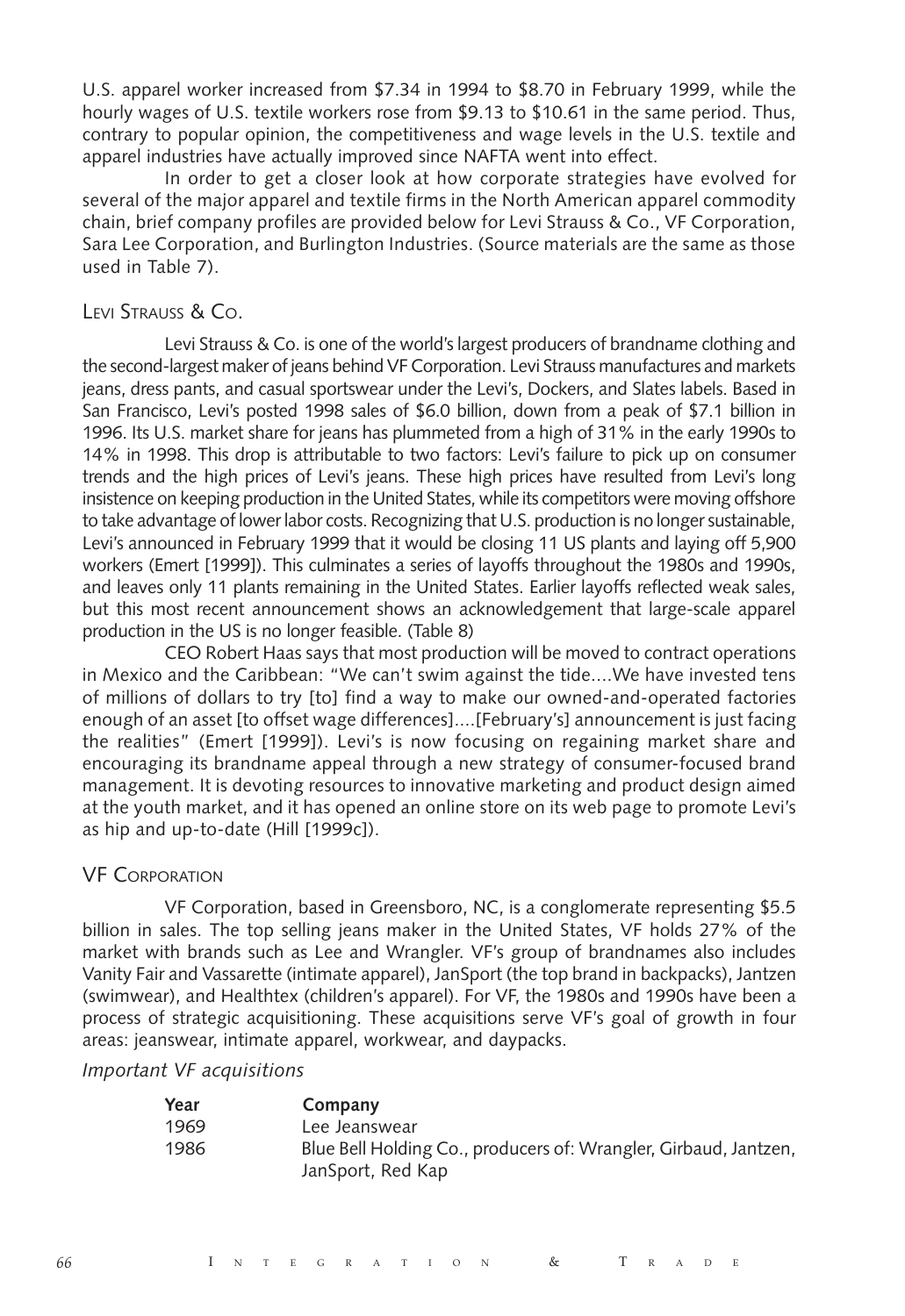| 1990 | Vassarette                                                  |
|------|-------------------------------------------------------------|
| 1991 | Healthtex, Barbazon (intimate apparel), WorkWear            |
| 1994 | Nutmeg Industries, H.H. Cutler (both sports apparel)        |
| 1998 | Bestform Group, Penn State Textile Manufacturing, licensing |
|      | agreements with Nike and Tommy Hilfiger                     |

VF's production strategy has been to maintain a balance between U.S. production and contracting in the Far East, Mexico, and the Caribbean. In 1990, VF bought Rey-Mex, an assembly facility in Reynosa. One of the oldest maquilas at 20 years old, it has remained strictly an assembly factory. However, it has changed from the traditional image of the maquiladora to a very modern facility. New style shops use employee input, skill centers have been established, and men now represent 29% of Rey-Mex's employees. VF is aiming to update technology and skills in all of its plants as part of the global strategy of streamlining operations to better handle the rapid speed at which apparel producers must run. In 1995 VF underwent a restructuring that resulted in corporate savings of \$80 million. It closed 14 U.S. plants, moving more of its production to Mexico and the Caribbean, and it laid off 7,800 workers. In 1996, it formed a Global Sourcing Organization to study a variety of global sourcing options.

In 1997, VF launched its new "consumerization" plan. As part of this new intense consumer focus, VF's 17 decentralized divisions were consolidated into five product-based coalitions, and a \$1.25 billion brand-investment program was announced. According to their 1997 annual report, VF is also "investing \$150 million in systems, coalition activities, and more offshore production." This consumerization initiative marked a major point in VF's plan to move into marketing and away from domestic production (Hill, [1999a] and [1999b]). It has been acquiring companies to boost its brand names, but increasingly these acquisitions either source out production to other countries or own facilities offshore. For example, from 1990 to 1996 Wrangler added three plants in Costa Rica, two in Honduras, and one in Mexico. Whereas offshore production accounted for 30% of VF's domestic product sales in 1995, this number rose to 57% in 1998, and VF plans to increase it further to 80% in the near future. VF is now augmenting their brandname appeal through licensing agreements with such big names as Tommy Hilfiger and Nike. In this way, they gain already established brands, the production is sourced offshore, and VF expects to reap the profits.

#### SARA LEE CORPORATION

Sara Lee Corporation is a global food, apparel, and consumer products conglomerate that has operations in more than 40 countries, markets its branded products in over 140 nations, and employs 139,000 people. Based in Chicago, the Branded Apparel division of Sara Lee had \$7.3 billion in sales in 1998. Sara Lee manufactures women's intimates, men's underwear, hosiery, and athletic apparel under the Hanes, Hanes Her Way, Playtex, Bali, L'eggs, and Champion brands. In 1998 Sara Lee held a 32% share of the U.S. bra market, 36% of the U.S. women's and girl's panties market, and 38% of the men's and boys underwear market.

 Throughout the early to mid-1990s, Sara Lee's global strategy lay in acquisitions. In 1992, it announced plans to invest \$700 million in acquisitions of hosiery, underwear, and other apparel concerns. Much of this occurred in Mexico. By December 1992, Sara Lee had purchased the 6,000-employee Rinbros company (annual sales of \$25 million), Mexico's leading maker of men's and boys underwear, as well as Mallorca SA de CV, the second largest hosiery maker in Mexico. These acquisitions led analysts to conclude that Sara Lee's primary emphasis would be on growth outside of the United States. A 1994 restructuring of worldwide operations reinforced this notion.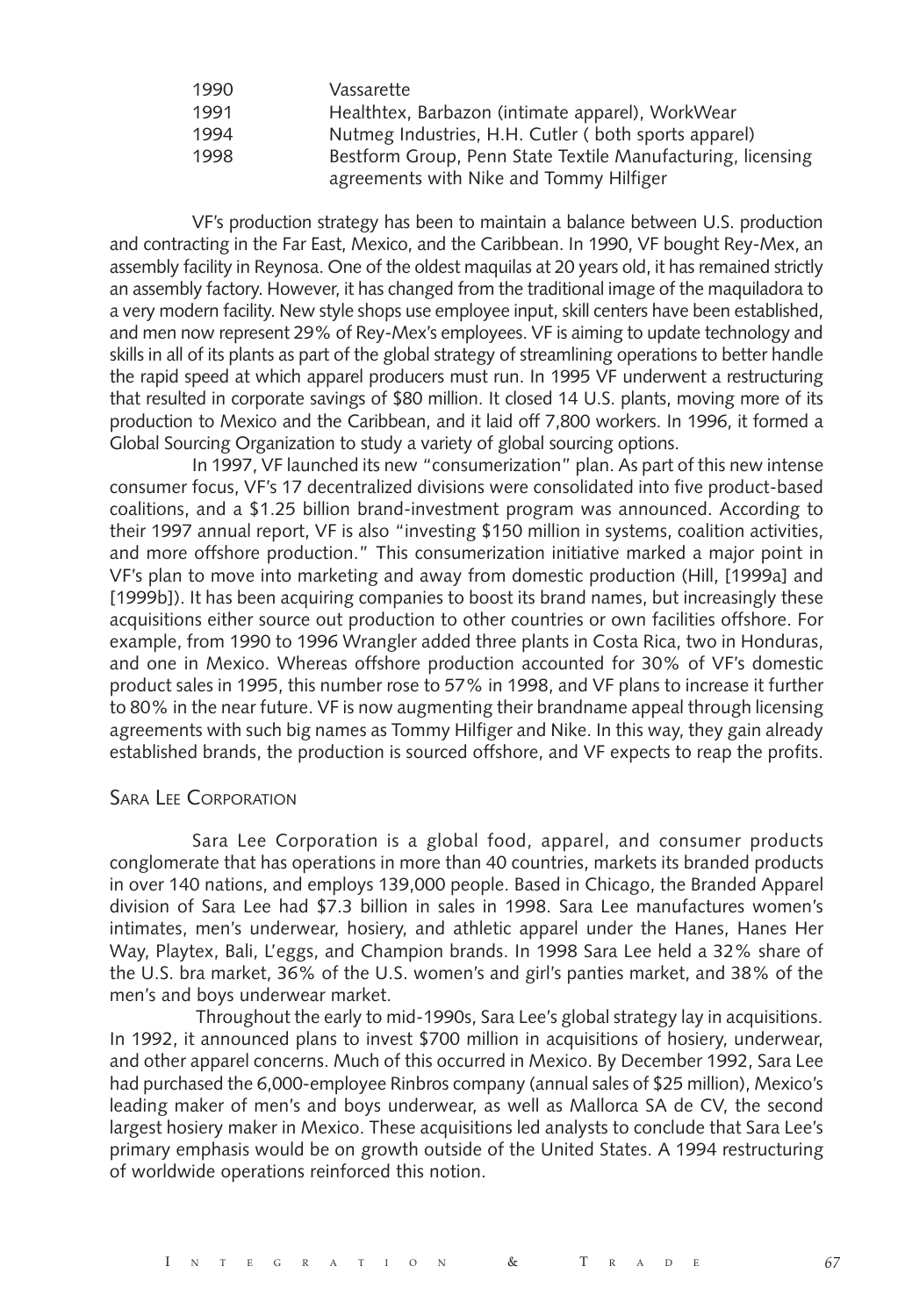Sara Lee shifted gears in 1997. During the previous five years, Sara Lee had built brand equity and improved returns. With the continuing goal of improving shareholder's equity, Sara Lee announced its plan to "de-verticalize" operations through the divestiture of fixed assets, moving away from involvement in every step of the manufacturing process and concentrating on sales and marketing. Said John H. Bryan, the company's Chairman and CEO: "The business of Sara Lee Corp. has been and will continue to be the building of branded leadership positions. This program will significantly reduce the capital demands on our company, enhance our competitiveness and let us focus even more sharply on our mission of building brands" (*Bobbin* [1997]). As part of this strategy, in 1998 Sara Lee sold 10 of its yarn and textile plants to National Textile, Inc., a company formed that January by former Sara Lee employees, signing a buying agreement with them. They hope to raise \$3 billion in capital through divestitures by the end of fiscal year 2000 and to buy back common stock with these proceeds in order to increase their stock value. Sara Lee also announced plans to increase outsourcing, which in 1997 accounted for 42% of apparel sales. In February 1999, Sara Lee announced the projected investment of \$45 million in Puerto Rico, where it already owns 12 plants and is Puerto Rico's largest employer.

#### BURLINGTON INDUSTRIES

Burlington Industries recently celebrated its 75<sup>th</sup> anniversary as one of the world's largest textile manufacturers with \$2 billion in 1998 sales. It has 29 plants in 6 states in the United States as well as mills in Mexico and India. Production of textiles for apparel accounts for 60% of Burlington Industries' revenue. Burlington serves four major product categories: denim, synthetics, worsted wool, and cotton sportswear. Based in Greensboro, North Carolina, the Burlington story is twofold. First, it is a prime example of the textile industry trend towards movement offshore. Second, Burlington is diversifying into apparel. From being a manufacturer of textiles only, it is integrating forward by venturing into sewing and garment assembly.

Mexico is a key growth area for Burlington, which hopes to use Mexican production to capture middle-tier market share from Asian companies. Though Burlington has been involved in Mexico for over 40 years, these interests had previously been limited to supplying home textiles for the domestic market. As of 1994, Burlington had only three plants in Mexico, two of which were for the production of cotton and synthetic fabrics. Yet layoffs at U.S. plants were an early indicator that the U.S. textile industry was looking south. Burlington claimed as late as 1996 that they would "keep core production based in the United States" (Krouse [1996]). However, this strategy soon began to change rapidly. In 1997, Burlington entered into a joint venture with Guilford Mills, DuPont, and Mexican company Grupo Alfa to build "Textile City," a \$3 million dollar industrial park south of Mexico City, to serve as a base for U.S. clothing producers. The goal of this project, entitled "NuStart," was to promote the vertical integration of fiber, fabric and manufacturing, using the most advanced technology. Plans included a training center for middle managers and workers built with Mexican state and federal support. NuStart is developing much more slowly than expected, and it is not clear if it will ever fulfill the initial ambitions for it. In 1998 Burlington announced it would invest \$80 million over the next three years in five garment-making facilities coordinated by its garment service center in Mexico, which would employ 2000 workers and is expected to add \$225 million to Burlington's annual sales. In 1999 three new plants were scheduled to open in Yecapixtla, Morelos to produce denim, wool worsted fabrics, and cotton yarns.

Currently, Burlington is undergoing a comprehensive reorganization of its apparel fabrics business. Their U.S. plants' production capacity will decrease by 25%, with seven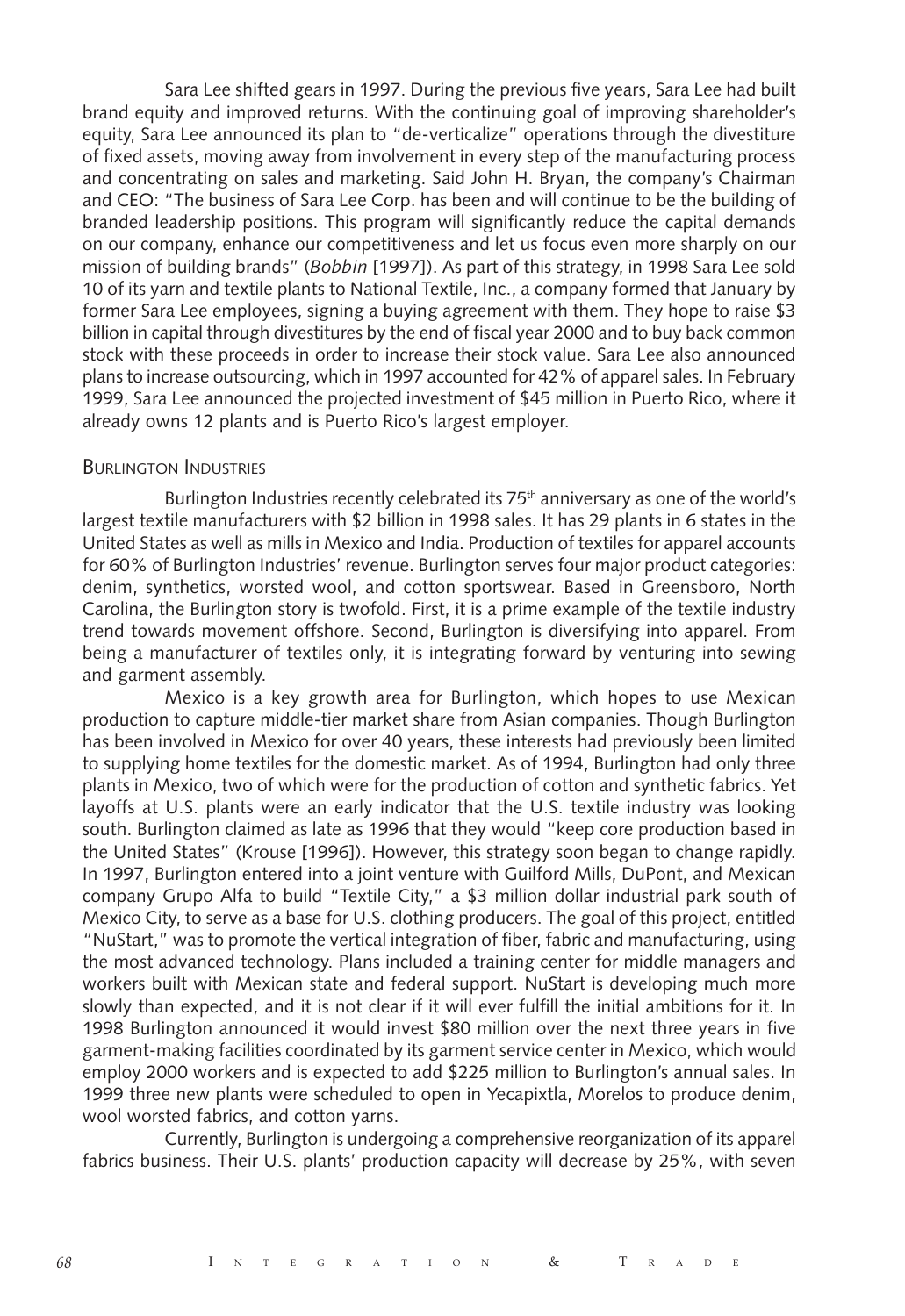plants to be closed, while their Sportswear division has been absorbed as a unit within the Global Denim division. Sportswear has moved to Mexico and makes men's shirts and slacks, with some fabrics coming from Mexican weaving plants, and with sewing contracted to apparel manufacturers around Mexico City. This full-package supply role is being adopted in various stages by Burlington's other divisions as well. In 1994 Burlington began to assist its customers in the production of finished garments through an agreement with International Garment Processors of El Paso, Texas, to build a garment finishing plant in Chihuahua (Gereffi and Bair [1998] p. 32). The newer plants in Mexico, unlike their predecessors, are being equipped with state of the art technology, and investments are often funneled into training programs.

In May 1999, Burlington announced plans to form a joint venture with Los Angeles-based Tarrant Apparel to be called Tabu Apparel Services, which will manufacture casual clothes in Mexico through both companies' apparel production centers as well as independent contractors (Nieder [1999]). Burlington will be the marketing and product development partner, as well as the supplier for denim fabrics; Tarrant will be the production management partner and the supply source for khaki twill fabrics. Garments will be assembled and finished at various locations in Mexico, utilizing a combination of independent contractors and apparel-making assets contributed by both partners. This joint venture provides further evidence for the claim that the boundaries in the apparel commodity chain are becoming blurred: textile makers are moving into apparel manufacturing, while traditional manufacturers are shifting towards marketing.

### *VI. CONCLUSIONS*

The global apparel industry has gone through a series of transformations in production, trade, and corporate strategies during the past three to four decades that fundamentally altered the distribution of basic economic benefits for countries (exports), companies (profits), and workers (jobs). We have used the global commodity chains framework to help explain these changes because it is both dynamic and global, and it seeks to identify the driving forces behind industrial upgrading at multiple levels. Industrial upgrading is conceptualized as shifts in the export roles of apparel suppliers in the world market, and the corporate strategies of the leading firms in the apparel commodity chain are the main drivers of change. Important regulatory events such as the Multi-Fiber Arrangement, NAFTA, and the Caribbean Basin Initiative are viewed as alterations in the political and institutional environment that condition corporate strategies, while new technological developments in communications, transportation, and inventory management are enabling factors that facilitate industrial upgrading without determining it.

Three models of competition stand out in examining the current situation of the North American apparel sector and its prospects for change: the East Asian model, the Mexican model, and the Caribbean Basin model. It would be misleading, however, to think of these as inherently "national" or regional patterns. Rather, the success and limitations of East Asian, Mexican, and Caribbean Basin apparel producers are determined by two factors: their location (not nationality per se) and the transnational networks in which they are enmeshed. Ultimately, success in the contemporary global economy requires understanding how to use organizational networks to penetrate international markets. The three models of competition we have identified indeed use networks and markets quite differently.

The *East Asian model* is based on highly successful textile and apparel exporters from Hong Kong, Taiwan, and South Korea (preceded by Japan, and now followed by China) that have progressed through a sequence of export roles from assembly to OEM to OBM. The East Asian NIEs developed and refined their OEM capabilities in the 1960s and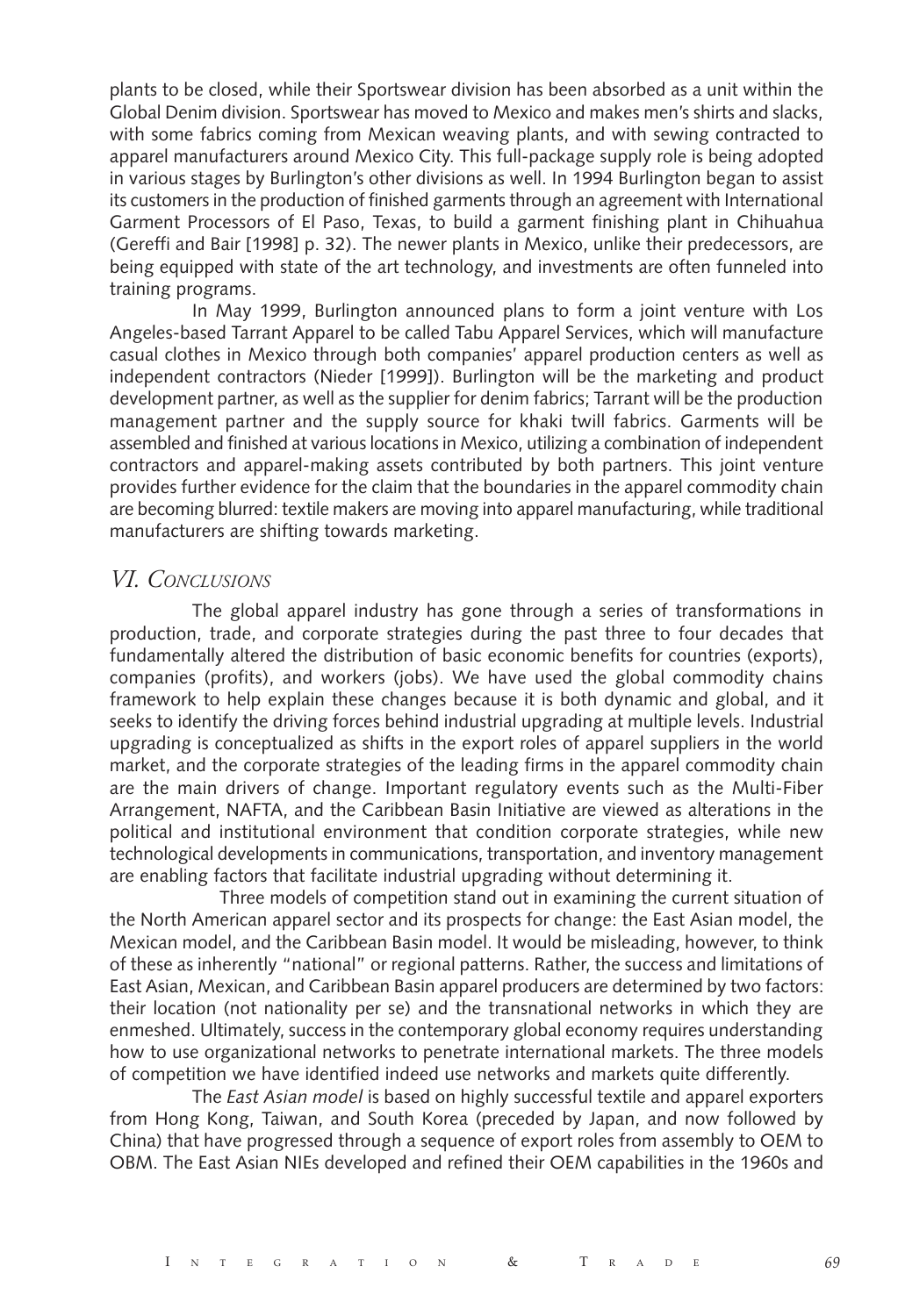1970s through establishing close ties with U.S. retailers and marketers, and then "learning by watching" in order to use these foreign partners as role models to build East Asia's export competence (Gereffi [1997]). The performance trust built up through many successful business transactions with these U.S. buyers enabled suppliers in the East Asian NIEs to internationalize their OEM expertise via "triangle manufacturing" – i.e., the East Asian manufacturers became intermediaries between the U.S. buyers and hundreds of apparel factories in Asia and other developing regions in order to take advantage of lower labor costs and favorable quotas all around the world. The creation of these global sourcing networks helped the East Asian NIEs to sustain their international competitiveness when domestic economic conditions and quota constraints threatened the original, bilateral OEM relationships. Currently, the East Asian NIEs are moving beyond OEM in multiple ways: shifting to higher value "upstream" products in the apparel commodity chain (e.g., exports of textiles and fibers, rather than apparel); moving "downstream" from OEM to OBM in apparel; and switching to new commodity chains where the export success in apparel can be replicated.

The emerging *Mexican model* involves an ongoing transition from assembly to OEM (or full-package) production. The key factor in Mexico's shift has been NAFTA. The passage of NAFTA in 1994 began to remove the trade restrictions that virtually locked Mexico into an assembly role. The maquiladora system effectively conditioned Mexico's access to the U.S. market on the use of U.S. inputs. The progressive 10-year phase-in period for NAFTA allows one to see, step by step, how more and more of the apparel supply chain (such as cutting, washing, and textile production) is relocating to Mexico as specific tariff restrictions on each of these stages is eliminated. The East Asian NIEs did not employ the production-sharing provisions established by the 807/9802 U.S. trade regime in apparel because their great distance from the United States made U.S. textile inputs impractical. In addition, U.S. textile mills did not have the production capability or mentality to supply the diverse array of fabrics favored by the designers of women's wear and fashion-oriented apparel, which became the specialty of the East Asian exporters. Thus, both of these factors created an OEM niche for East Asian apparel companies that they adroitly exploited.

However, NAFTA does not guarantee Mexico's success. While the massive peso devaluations of 1994-1995 made Mexico very attractive as a production site for U.S. apparel manufacturers with international subcontracting operations, Mexico has traditionally lacked the infrastructure of related and supporting industries needed to do full-package production of garments. U.S. textile and apparel companies have been expanding their investments in Mexico at a rapid and accelerating pace (see Table 7). Thus Mexico is now better positioned to provide the quantity and quality of inputs needed for OEM production of standardized apparel items like jeans, knit shirts and trousers, and underwear. But Mexico is still lagging in the fashion-oriented, women's wear categories (see Tables 4-6). From a commodity chains perspective, the solution to the problem of how to complete the transition to fullpackage supply, and how to develop new production and marketing niches, is to forge linkages to the kinds of lead firms that can supply the needed resources and tutelage. In other words, Mexico needs to develop new and better networks in order to compete with East Asian suppliers for the U.S. full-package market.

U.S. firms have already shown a strong interest in transferring missing pieces of the North American apparel supply chain to Mexico. A real problem to be confronted, though, is who controls critical nodes of the chain and how to manage the dependency relationships this implies. Thus far, U.S. firms are in clear control of the design and marketing segments of the apparel chain, while Mexican companies are in a good position to maintain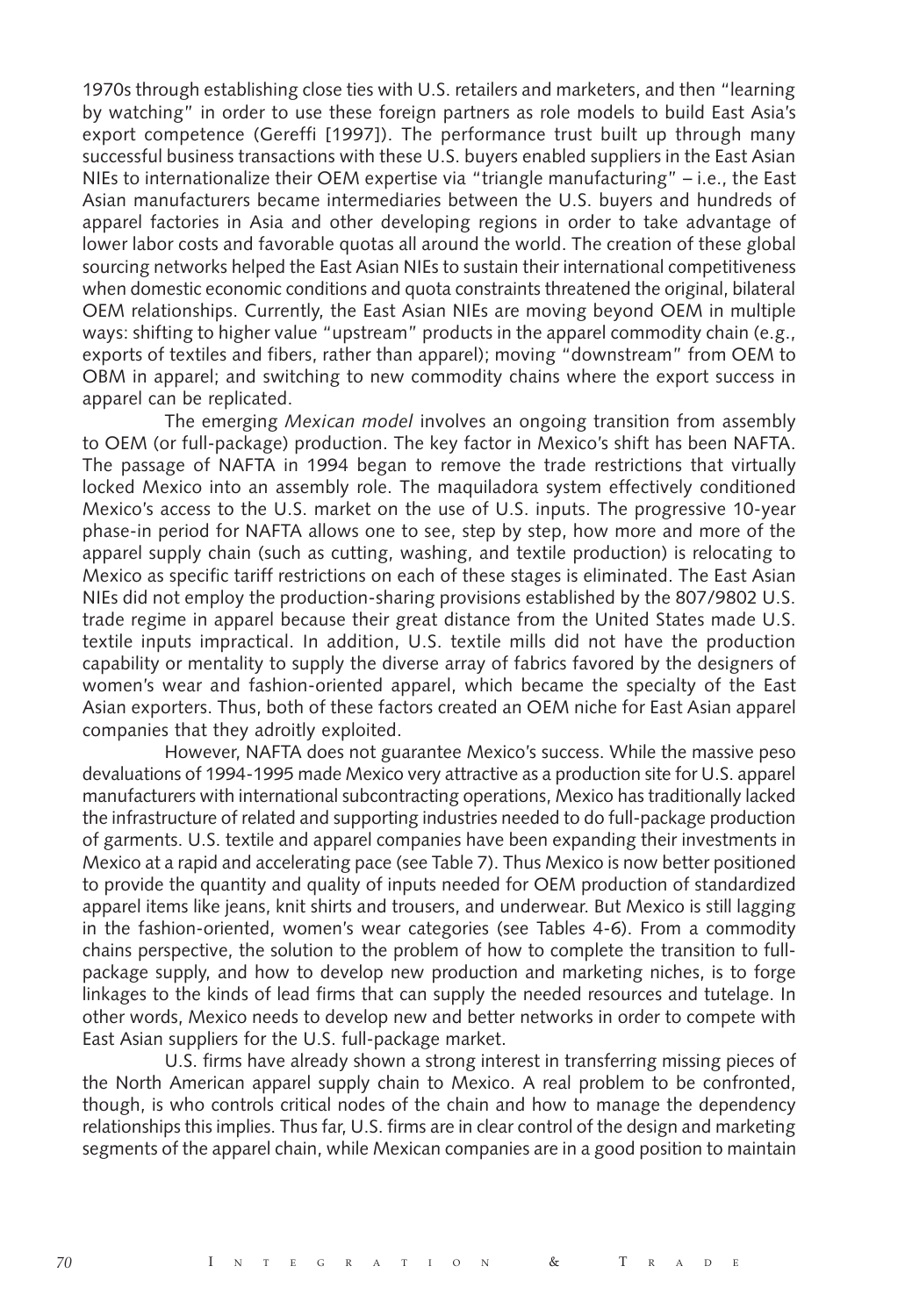and coordinate the production networks in apparel. However, textile manufacturers in the United States, and to a lesser degree Mexico, are making strong bids to integrate a broad package of apparel services that would increase their leverage vis-à-vis smaller garment contractors. For the foreseeable future, Mexico is likely to retain a mix of assembly plants linked to U.S. branded manufacturers and a new set of full-package producers linked to private-label retailers and marketers. As more of the critical apparel inputs become available in Mexico, U.S. inputs will decline and traditional Mexican assembly plants will be replaced by vertically integrated manufacturers or by clusters of related firms that compete through localized networks, such as the jeans producers in Torreón (Gereffi and Bair [1998]).

The *Caribbean Basin model* is almost exclusively limited to EPZ assembly using the 807/9802 trade regime. Because the CBI economies do not have "NAFTA parity," they encounter quota restrictions, higher tariffs, and more limited possibilities for vertical integration compared to Mexico. Nonetheless, the CBI economies have enjoyed considerable success within the export assembly role. They continue to expand their position in the U.S. apparel market (see Table 1 and Figure 1), primarily through large assembly plants linked to the production-sharing operations of U.S. apparel transnationals (see Table 3). However, CBI exporters are losing ground to Mexican firms that can export similar goods to the United States more cheaply and quickly than their Central American and Caribbean counterparts. If the CBI economies do get a trade enhancement package in the near future, this would put them on more level footing with Mexico in terms of the regulatory and economic environment. However, our organizational theory of industrial upgrading would still require the CBI economies to develop new networks with U.S. retailers and marketers if they are to acquire the skills and resources needed to move into the more diversified activities associated with full-package production.7

The United States continues to define the terms of change in the North American apparel commodity chain. U.S. global brands dominate the industry, and these must be created in the U.S. market because demand is consumer driven and fluctuates rapidly. Mass customization and agile manufacturing represent the next generation in manufacturing, and U.S. firms are taking a leadership role in trying to deliver highly personalized products at mass production prices (see Table 7). This requires the appropriate integration of information technology, automation, and short-cycle, team-based management systems. Giant U.S. retailers have raised the bar for domestic as well as overseas suppliers with state-of-the-art "quick response" systems that place stricter inventory management demands and bigger financial risks on producers, which must be able to supply consumer goods more quickly, more cheaply, and in greater variety than in the past. In this context, it is not surprising that U.S. job losses in textiles and apparel have been accompanied by record gains in productivity and higher compensation levels for those U.S. employees that remain in the sector.

Sustained competitiveness in the international apparel industry involves continual changes in economic roles and capabilities. New exporters are constantly entering the global supply chain, which is pushing the existing firms to cut costs, upgrade, or exit the market. There is a need to run faster to stay in place. To facilitate adjustment and indeed survival in a volatile, export-oriented sector such as apparel, industrial upgrading typically requires organizational linkages to the buyers and suppliers in developed country markets. Mexico is using networks with U.S. firms to try to occupy niches that previously have been the stronghold of East Asian suppliers, and the CBI economies are trying to keep pace with Mexico. Sewing up the North American apparel market requires Mexico to learn from U.S. lead firms in the chain, and also to seize control of those opportunities that allow Mexico to expand its domestic and regional capabilities and options.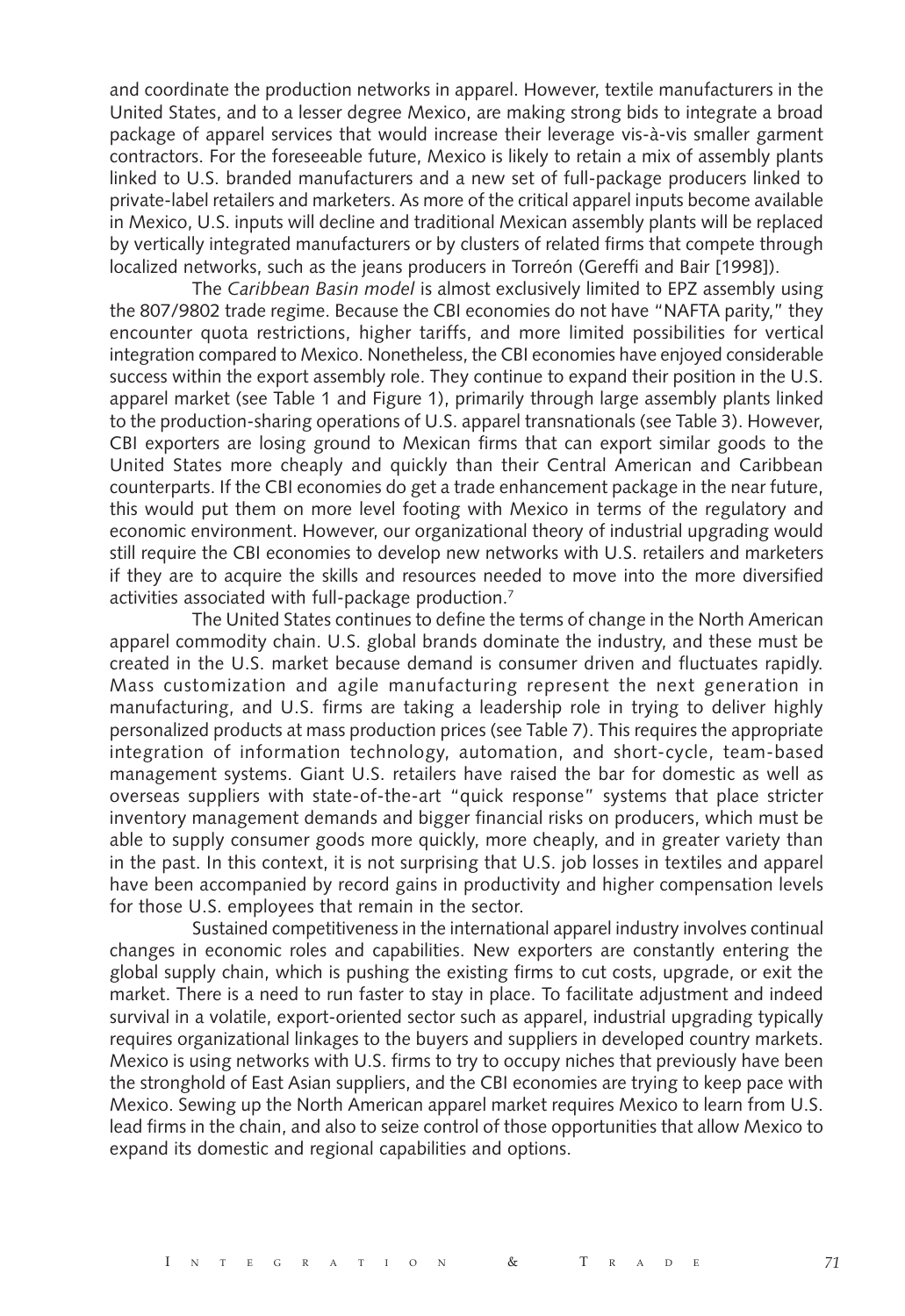|           |                   |                       |               | TRENDS IN US APPAREL IMPORTS BY REGION AND COUNTRY, 1983-1998 |               |        |               |                    |      |        |               |        |               |             |         |
|-----------|-------------------|-----------------------|---------------|---------------------------------------------------------------|---------------|--------|---------------|--------------------|------|--------|---------------|--------|---------------|-------------|---------|
|           |                   | 1983                  |               | 1986                                                          |               | 1990   |               | 1994               |      | 1996   |               | 1998   |               | change      | change  |
|           | Country<br>Source | Value                 |               | Value                                                         |               | Value  |               | Value              |      | Value  |               | Value  |               | 1994-98     | 1996-98 |
|           |                   | US\$mn                | $\frac{5}{6}$ | US\$mn                                                        | $\frac{5}{6}$ | US\$mn | $\frac{5}{6}$ | US\$ <sub>mn</sub> | $\%$ | US\$mn | $\frac{5}{6}$ | US\$mn | $\frac{5}{6}$ | $\geqslant$ | $\%$    |
|           | China             | 759                   |               | 1,661                                                         |               | 3,439  |               | 6,338              |      | 6,340  |               | 7,180  |               | 13.3%       | 13.3%   |
|           | Hong Kong         | 249<br>$\sim$         |               | 3,392                                                         |               | 3,977  |               | 4,393              |      | 3,998  |               | 4,494  |               | $2.3\%$     | 12.4%   |
| Northeast | Taiwan            | 800<br>$\overline{ }$ |               | 2,621                                                         |               | 2,489  |               | 2,269              |      | 2,066  |               | 2,224  |               | $-2.0%$     | 7.7%    |
| Asia      | South Korea       | 685                   |               | 2,581                                                         |               | 3,342  |               | 2,245              |      | 1,531  |               | 2,047  |               | $-8.8%$     | 33.6%   |
|           | Масао             | 132                   |               | 229                                                           |               | 417    |               | 605                |      | 761    |               | 1,019  |               | 68.6%       | 33.9%   |
|           | <b>Total</b>      | 625<br>$\circ$        | 68%           | 10,483                                                        | 60%           | 13,663 | 54%           | 15,850             | 43%  | 14,696 | 35%           | 16,963 | 31%           | 7.0%        | 15.4%   |
|           | Indonesia         | 75                    |               | 269                                                           |               | 645    |               | 1,182              |      | 1,505  |               | 1,857  |               | 57.2%       | 23.4%   |
|           | Philippines       | 319                   |               | 473                                                           |               | 1,083  |               | 1,457              |      | 1,569  |               | 1,797  |               | 23.3%       | 14.5%   |
| Southeast | Thailand          | 125                   |               | 213                                                           |               | 483    |               | 1,006              |      | 1,243  |               | 1,733  |               | 72.3%       | 39.4%   |
| Asia      | Malaysia          | 93                    |               | 257                                                           |               | 604    |               | 1,051              |      | 1,242  |               | 1,360  |               | 29.4%       | 9.5%    |
|           | Singapore         | 193                   |               | 386                                                           |               | 621    |               | 472                |      | 327    |               | 307    |               | $-34.9$     | $-6.1%$ |
|           | Total             | 806                   | $\frac{9}{6}$ | 1,598                                                         | 660           | 3,436  | 13%           | 5,168              | 14%  | 5.887  | 14%           | 7,054  | 13%           | 36.5%       | 19.8%   |

 $\bar{\rm I}$  $\overline{N}$  $\&$  $\mathbf T$  $\circ$  $\overline{E}$  $\overline{N}$ T  $\overline{E}$  ${\bf G}$  $\mathbb R$  $\overline{A}$  $\overline{T}$  $\bar{\rm I}$  $\overline{\mathbb{R}}$  $\overline{A}$  $\mathbf D$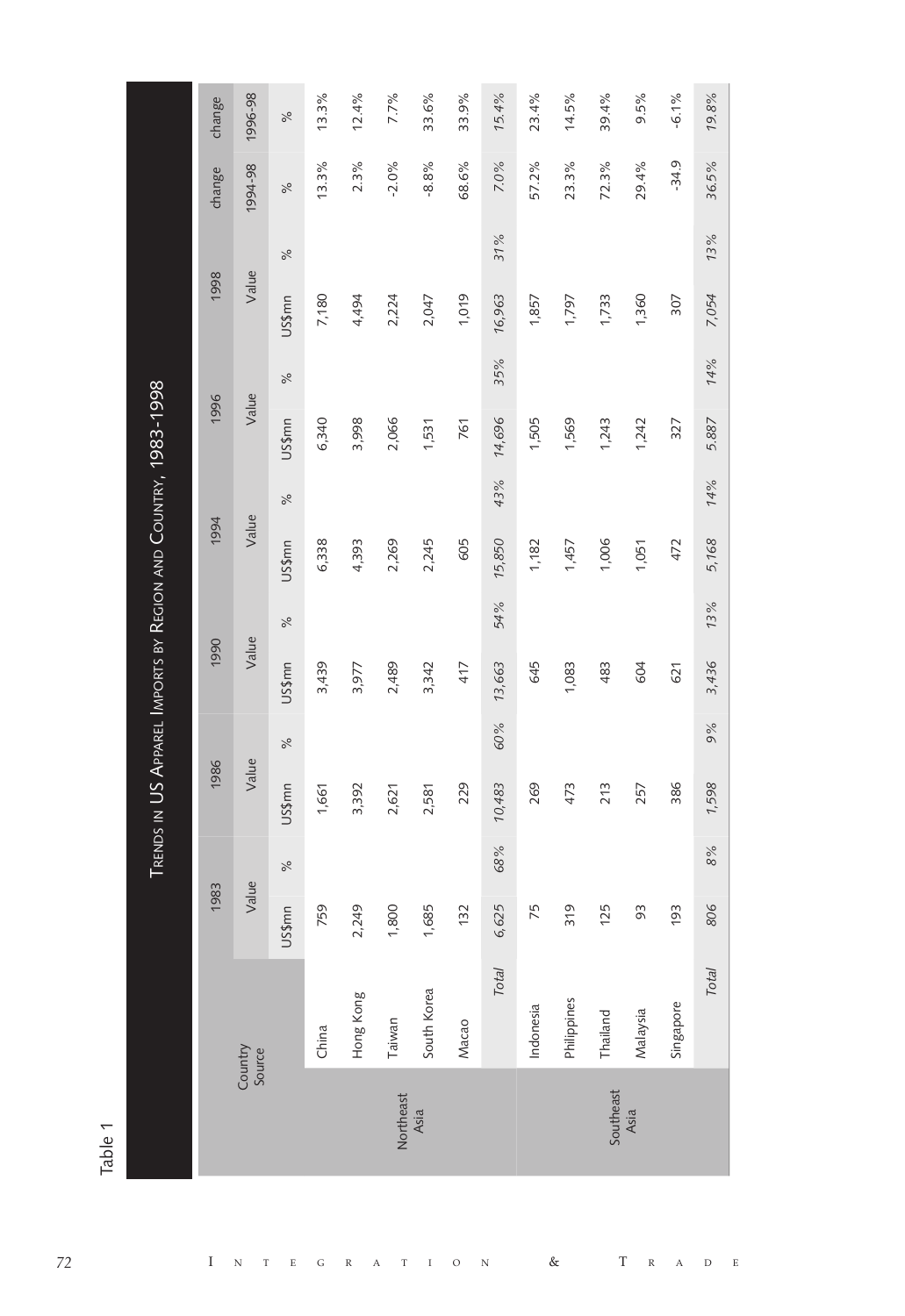| ı |
|---|
| ۳ |
| Ì |
|   |
|   |

 $\bar{\rm I}$  $\overline{N}$  $\mathbf T$  $\mathop{\hbox{\bf E}}$  ${\rm G}$  $\mathbb{R}$   $_{\rm T}$ 

 $\rm I$ 

 $\mathbf A$ 

 $\circ$  $\overline{N}$   $\&$ 

 $\overline{T}$  $\bar{\text{R}}$   $\mathbf A$  $\,$  D  $\mathbf E$ 

| change | 1996-98           | $\%$   | $21.2\%$ | 44.8%      | 26.7%         | 20.1%    | 28.8%        | 33.0%              | 53.5%    | 62.3%          | 42.2%     | 17.1%                        | $-16.5%$      | 60.7%     | 37.4% | 77.0%  | 33.2%                  | 29.3%         |
|--------|-------------------|--------|----------|------------|---------------|----------|--------------|--------------------|----------|----------------|-----------|------------------------------|---------------|-----------|-------|--------|------------------------|---------------|
| change | 1994-98           | $\%$   | 25.0%    | 84.1%      | 54.1%         | 51.7%    | 50.5%        | 47.4%              | 193.3%   | 194.3%         | 91.6%     | 20.6%                        | $-7.0\%$      | 241.5%    | 84.0% | 260.6% | 59.0%                  | 46.1%         |
|        |                   | $\%$   |          |            |               |          | 10%          |                    |          |                |           |                              |               |           | 15%   | 13%    | 17%                    | 100%          |
| 1998   | Value             | US\$mn | 1,636    | 1,628      | 1,342         | 771      | 5,377        | 2,358              | 1,905    | 1,170          | 1,150     | 827                          | 422           | 516       | 8,349 | 6,812  | 9,318                  | 53,874        |
|        |                   | $\%$   |          |            |               |          | 10%          |                    |          |                |           |                              |               |           | 15%   | 9%     | 17%                    | 100%          |
| 1996   | Value             | US\$mn | 1,350    | 1,125      | 1,059         | 642      | 4,175        | 1,773              | 1,241    | 721            | 809       | 706                          | 505           | 321       | 6,076 | 3,850  | 6,996                  | 41,679        |
|        |                   | $\%$   |          |            |               |          | 10%          |                    |          |                |           |                              |               |           | 12%   | 5%     | 16%                    | 100%          |
| 1994   | Value             | US\$mn | 1,309    | 885        | 871           | 508      | 3,573        | 1,600              | 650      | 398            | 600       | 686                          | 454           | 151       | 4,538 | 1,889  | 5,859                  | 36,878        |
|        |                   | $\%$   |          |            |               |          | 7%           |                    |          |                |           |                              |               |           | 8%    | 3%     | 16%                    | 100%          |
| 1990   | Value             | US\$mn | 636      | 422        | 426           | 232      | 1,716        | 723                | 113      | 54             | 192       | 384                          | 235           | 284       | 1,985 | 709    | 4,009                  | 25,518        |
|        |                   | $\%$   |          |            |               |          | 5%           |                    |          |                |           |                              |               |           | 5%    | 2%     | 19%                    | 100%          |
| 1986   | Value             | US\$mn | 344      | 154        | 257           | 92       | 847          | 287                | 32       | $\overline{1}$ | 20        | 142                          | 99            | 207       | 797   | 331    | 3,283                  | 17,341        |
|        |                   | $\%$   |          |            |               |          | 4%           |                    |          |                |           |                              |               |           | 4%    | 2%     | 14%                    | 100%          |
| 1983   | Value             | US\$mn | 220      | $\sim$     | 126           | 32       | 385          | 139                | 20       | ↖              | 4         | 64                           | $\frac{1}{2}$ | 142       | 389   | 199    | 1,328                  | 9,731         |
|        |                   |        |          |            |               |          | <b>Total</b> |                    |          |                |           |                              |               |           | Total |        |                        |               |
|        | Country<br>Source |        | India    | Bangladesh | Sri Lanka     | Pakistan |              | Dominican Republic | Honduras | El Salvador    | Guatemala | Costa Rica                   | Jamaica       | Other CBI |       |        |                        | TOTAL APPAREL |
|        |                   |        |          |            | South<br>Asia |          |              |                    |          |                | Central   | the Caribbean<br>America and |               |           |       | Mexico | countries<br>All other |               |
|        |                   |        |          |            |               |          |              |                    |          |                |           |                              |               |           |       |        |                        |               |

Source: Compiled from official statistics of the U.S. Department of Commerce, U.S. imports for consumption, customs value.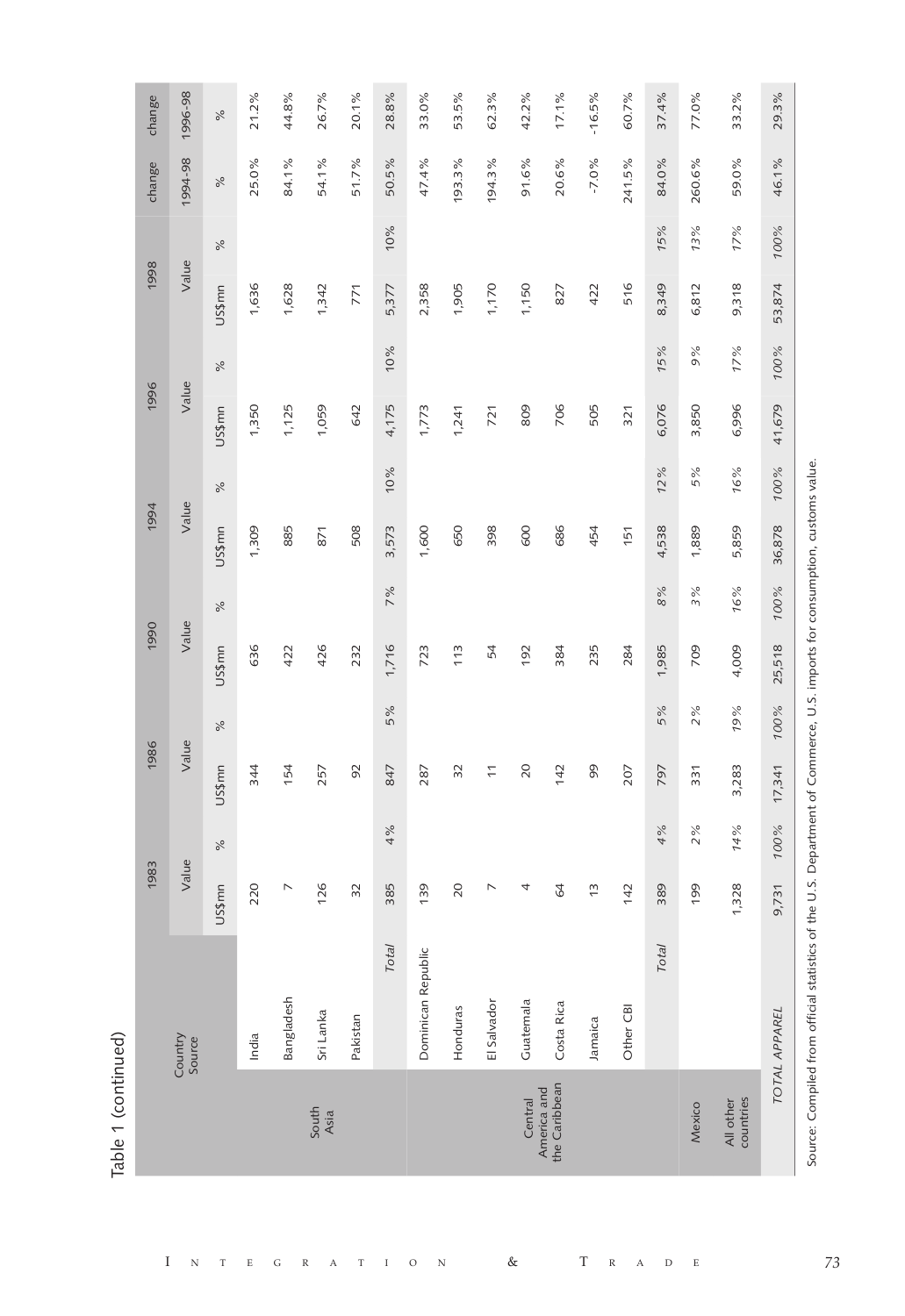|                      | INITIATIVE (CBI) COUNTRIES, 1994-1998 | U.S. Apparel Imports: Total and 807 Trade (9802), by Mexico and Caribbean Basin |                                                      |
|----------------------|---------------------------------------|---------------------------------------------------------------------------------|------------------------------------------------------|
| YEAR                 | <b>TOTAL APPAREL IMPORTS</b>          | 807/9802 TRADE                                                                  | 807/9802 TRADE AS A<br><b>SHARE OF TOTAL IMPORTS</b> |
|                      | (US\$ millions)                       | (US\$ millions)                                                                 | (percent)                                            |
| World                |                                       |                                                                                 |                                                      |
| 1994                 | 31,387                                | 5,707                                                                           | 18                                                   |
| 1995                 | 34,649                                | 7,631                                                                           | 22                                                   |
| 1996                 | 36,389                                | 8,719                                                                           | 24                                                   |
| 1997                 | 42,827                                | 11,322                                                                          | 26                                                   |
| 1998                 | 48,175                                | 12,791                                                                          | 27                                                   |
| Mexico               |                                       |                                                                                 |                                                      |
| 1994                 | 1,594                                 | 1,470                                                                           | 92                                                   |
| 1995                 | 2,566                                 | 2,282                                                                           | 89                                                   |
| 1996                 | 3,560                                 | 2,967                                                                           | 83                                                   |
| 1997                 | 5,050                                 | 4,096                                                                           | 81                                                   |
| 1998                 | 6,494                                 | 5,102                                                                           | 79                                                   |
| <b>CBI Countries</b> |                                       |                                                                                 |                                                      |
| 1994                 | 4,489                                 | 3,617                                                                           | 81                                                   |
| 1995                 | 5,433                                 | 4,497                                                                           | 83                                                   |
| 1996                 | 6,009                                 | 4,999                                                                           | 83                                                   |
| 1997                 | 7,585                                 | 6,411                                                                           | 85                                                   |
| 1998                 | 8,270                                 | 6,929                                                                           | 84                                                   |

Source: Compiled from official statistics of the U.S. Department of Commerce, International Trade Administration, Office of Textiles and Apparel; U.S. imports for consumption, customs value.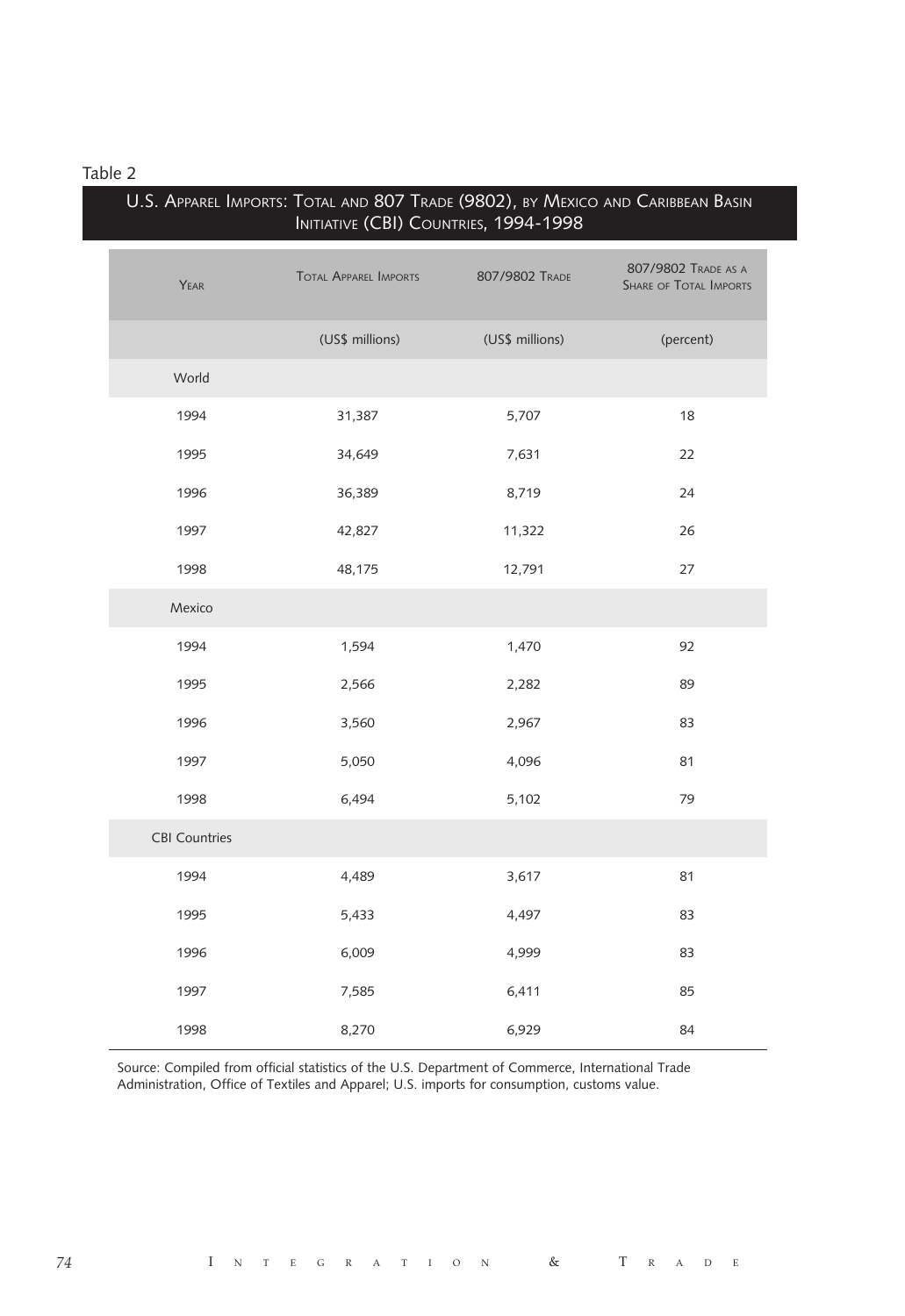|                       |                          |                             |       | APPAREL PLANTS IN MEXICO AND THE CARIBBEAN BASIN, 1998 |       |                                |                                 |
|-----------------------|--------------------------|-----------------------------|-------|--------------------------------------------------------|-------|--------------------------------|---------------------------------|
| Country               | Population<br>(millions) | No. of<br>apparel<br>plants | Small | Plant breakdown<br>Medium                              | large | No. of<br>apparel<br>employees | Average<br>employees/-<br>plant |
| Mexico                | 94                       | 11,760                      | 95%   | 3%                                                     | 2%    | 460,000                        | 39                              |
| Guatemala             | 10.6                     | 236                         | 31%   | 37%                                                    | 32%   | 70,000                         | 299                             |
| Dominican<br>Republic | 7.9                      | 350                         | 35%   | 45%                                                    | 20%   | 180,000                        | 514                             |
| Honduras              | 5.8                      | 270                         | 50%   | 20%                                                    | 30%   | 90,000                         | 500                             |
| El Salvador           | 5.5                      | 700                         | 56%   | 29%                                                    | 15%   | 42,000                         | 250                             |
| Nicaragua             | 4.3                      | 300                         | 85%   | 10%                                                    | 5%    | 12,000                         | 500                             |
| Costa Rica            | 3.5                      | 594                         | 75%   | 11%                                                    | 14%   | 36,507                         | n/a                             |
| Panama                | 2.7                      | 117                         | 15%   | 35%                                                    | 50%   | 8,000                          | 68                              |

Source: Apparel Industry Magazine, October 1998, p. SS-46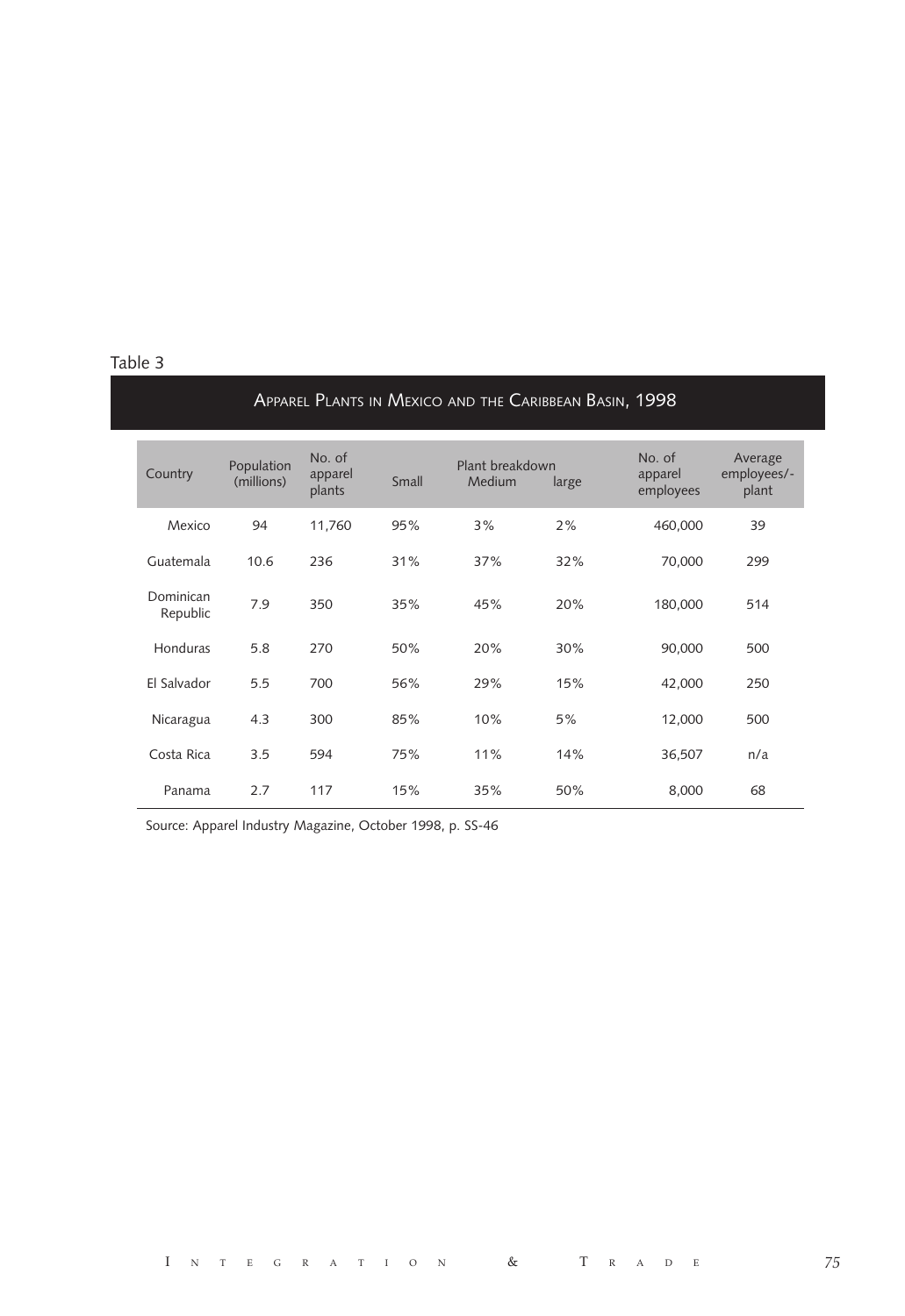MEXICO'S TOP APPAREL EXPORTS TO THE U.S. MARKET, 1990-1998

| (MFA Categories)<br>Product      | 1990 Value     | % of total<br>imports | 1993 Value         | % of total<br>imports | 1996 Value | % of total<br>imports | 1997 Value | % of total<br>imports | 1998 Value | % of total<br>imports |
|----------------------------------|----------------|-----------------------|--------------------|-----------------------|------------|-----------------------|------------|-----------------------|------------|-----------------------|
| 1. Cotton trousers               | 194            | 29%                   | 458                | 33%                   | 1,259      | 30%                   | 1,710      | 29%                   | 2,285      | 31%                   |
| men's (347)                      | 111            | 16%                   | 297                | 22%                   | 758        | 18%                   | 942        | 16%                   | 1,222      | 16%                   |
| women's (348)                    | 83             | 12%                   | 162                | 12%                   | 501        | 12%                   | 768        | 13%                   | 1,063      | 14%                   |
| 2. Cotton knit shirts            | $\frac{6}{2}$  | 2%                    | $\overline{\rm s}$ | 6%                    | 456        | 11%                   | 672        | 11%                   | 952        | 13%                   |
| men's (338)                      | m              | $0\%$                 | 53                 | 4%                    | 261        | 6%                    | 423        | 7%                    | 601        | 8%                    |
| women's (339)                    | $\frac{3}{2}$  | 2%                    | 27                 | 2%                    | 195        | 5%                    | 249        | 4%                    | 350        | 5%                    |
| 3. MMF knit shirts               | Ō              | 1%                    | 65                 | 5%                    | 384        | 9%                    | 563        | 9%                    | 598        | $\frac{8}{6}$         |
| men's (638)                      | ٣              | 0%                    | 4                  | 0%                    | 190        | 4%                    | 257        | 4%                    | 263        | 4%                    |
| women's (639)                    | Ν              | 1%                    | 61                 | 4%                    | 194        | 5%                    | 306        | 5%                    | 334        | 4%                    |
| 4. MMF trousers                  | 55             | 8%                    | 64                 | 5%                    | 257        | 6%                    | 399        | 7%                    | 466        | 6%                    |
| men's (647)                      | 42             | 6%                    | 36                 | 3%                    | 113        | 3%                    | 177        | 3%                    | 215        | 3%                    |
| women's (648)                    | $\frac{3}{2}$  | 2%                    | 27                 | 2%                    | 144        | 3%                    | 222        | 4%                    | 250        | $\frac{9}{6}$         |
| 5. Cotton underwear<br>(352)     | $\circ$        | $1\%$                 | 38                 | 3%                    | 120        | 3%                    | 176        | 3%                    | 248        | 3%                    |
| 6. MMF brassieres<br>(649)       | $\frac{49}{5}$ | 7%                    | 56                 | 7%                    | 167        | 4%                    | 201        | 3%                    | 239        | 3%                    |
| Top 6 products                   | 329            | 48%                   | 803                | 59%                   | 2,644      | 63%                   | 3,721      | 63%                   | 4,787      | 64%                   |
| Total MFA Imports<br>from Mexico | 678            | 100%                  | 1,372              | 100%                  | 4,229      | 100%                  | 5,928      | 100%                  | 7,453      | 100%                  |

 $\rm I$  $\circ$  $\boldsymbol{\mathrm{N}}$ 

 $\mathbf T$ 

 $\&$ 

 $\overline{T}$  $\bar{\text{R}}$  $\overline{A}$  $\,$  D  $\mathbb E$ 

76

 $\bar{\rm I}$  $\overline{N}$  $\footnotesize\text{T}$  $\mathbf{E}$  $\mathbf{G}$  $\mathbb R$  $\overline{A}$ 

\*\*\*1998 (352): Ranked #1 Honduras — \$322 million.<br>MFA: Multifiber Arrangement<br>Source: USITC, Annual Statistical Report on U.S. Imports of Textiles and Apparel, various years. ᄛ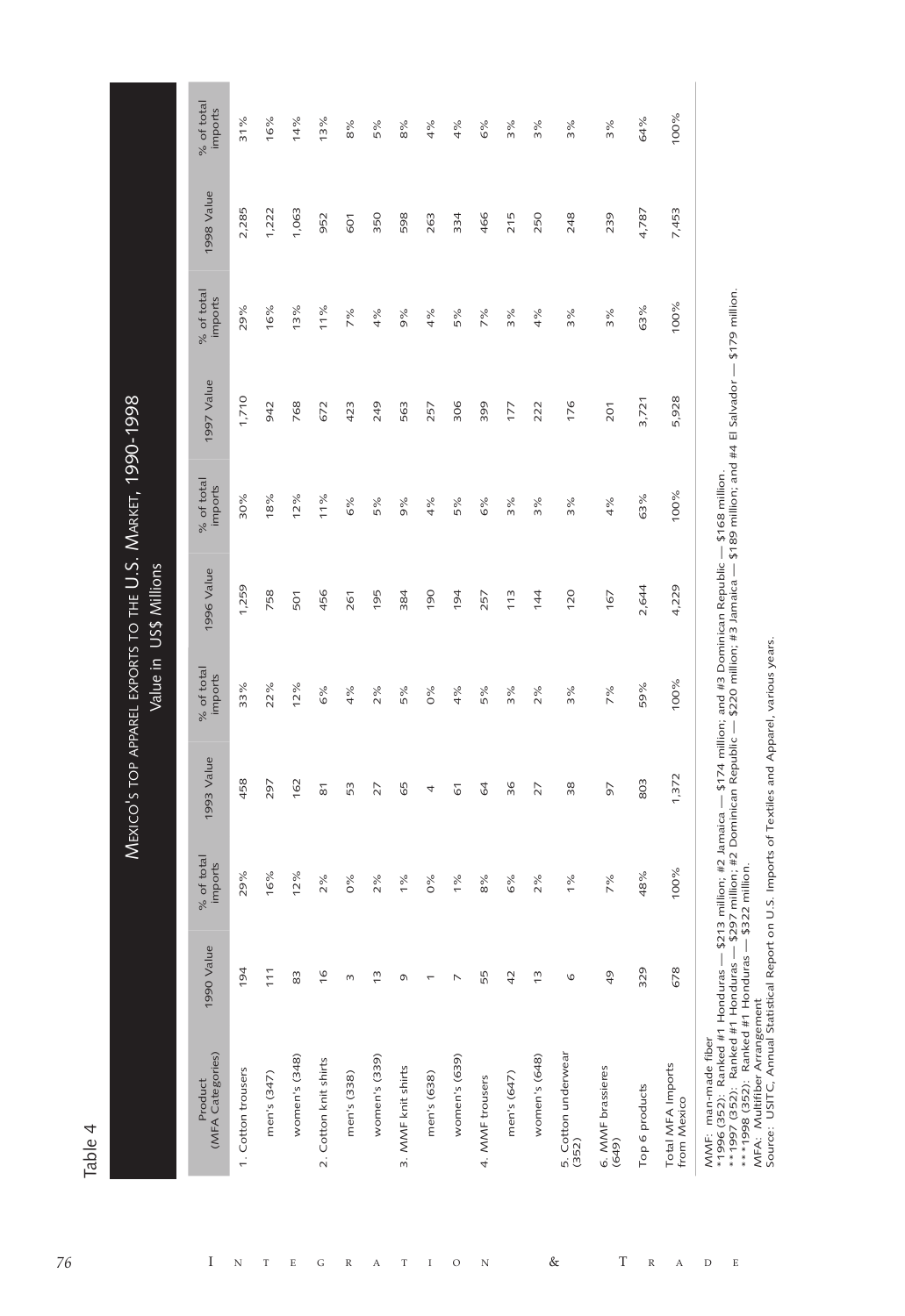| Mexico's Main Competitors in the U.S. Apparel Market, 1996-1998 | Value<br>#3 Supplier<br>% men's &<br>women's |                  | 468<br>Dominican<br>Republic<br>100% | 338<br>37%  | 130<br>63%    | 342<br>Honduras<br>100% | 198<br>86%  | 144<br>14%    | 274<br>Hong Kong<br>100% | $\overline{37}$<br>15% | 242<br>85%    | 194<br>China<br>100% | 110<br>44%  | 84<br>56%     | 168<br>Dominican<br>Republic | 73<br>Honduras    |
|-----------------------------------------------------------------|----------------------------------------------|------------------|--------------------------------------|-------------|---------------|-------------------------|-------------|---------------|--------------------------|------------------------|---------------|----------------------|-------------|---------------|------------------------------|-------------------|
| Value in US\$ Millions                                          | Value<br>#2 Supplier                         | (MFA CATEGORIES) | 636<br>Hong Kong                     | 238         | 398           | 346<br>Pakistan         | 298         | 47            | 339<br>Taiwan            | 50                     | 289           | 257<br>Mexico        | 113         | 144           | 174<br>Jamaica               | Dominican         |
|                                                                 | % men's &<br>women's                         |                  | 100%                                 | 60%         |               | 100%                    | 57%         |               | 100%                     | 49%                    |               | 100%                 | 25%         |               |                              |                   |
|                                                                 | Value                                        |                  | 1,259                                | 758         |               | 456                     | 261         |               | 384                      | 06L                    |               | 260                  | 99          |               | 213                          |                   |
|                                                                 | #1 Supplier                                  |                  | Mexico                               |             |               | Mexico                  |             |               | Mexico                   |                        |               | Taiwan               |             |               | Honduras                     |                   |
|                                                                 | 1996                                         |                  | 1. Cotton trousers                   | men's (347) | women's (348) | 2. Cotton knit shirts   | men's (338) | women's (339) | 3. MMF knit shirts       | men's (638)            | women's (639) | 4. MMF trousers      | men's (647) | women's (648) | 5. Cotton underwear<br>(352) | 6. MMF brassieres |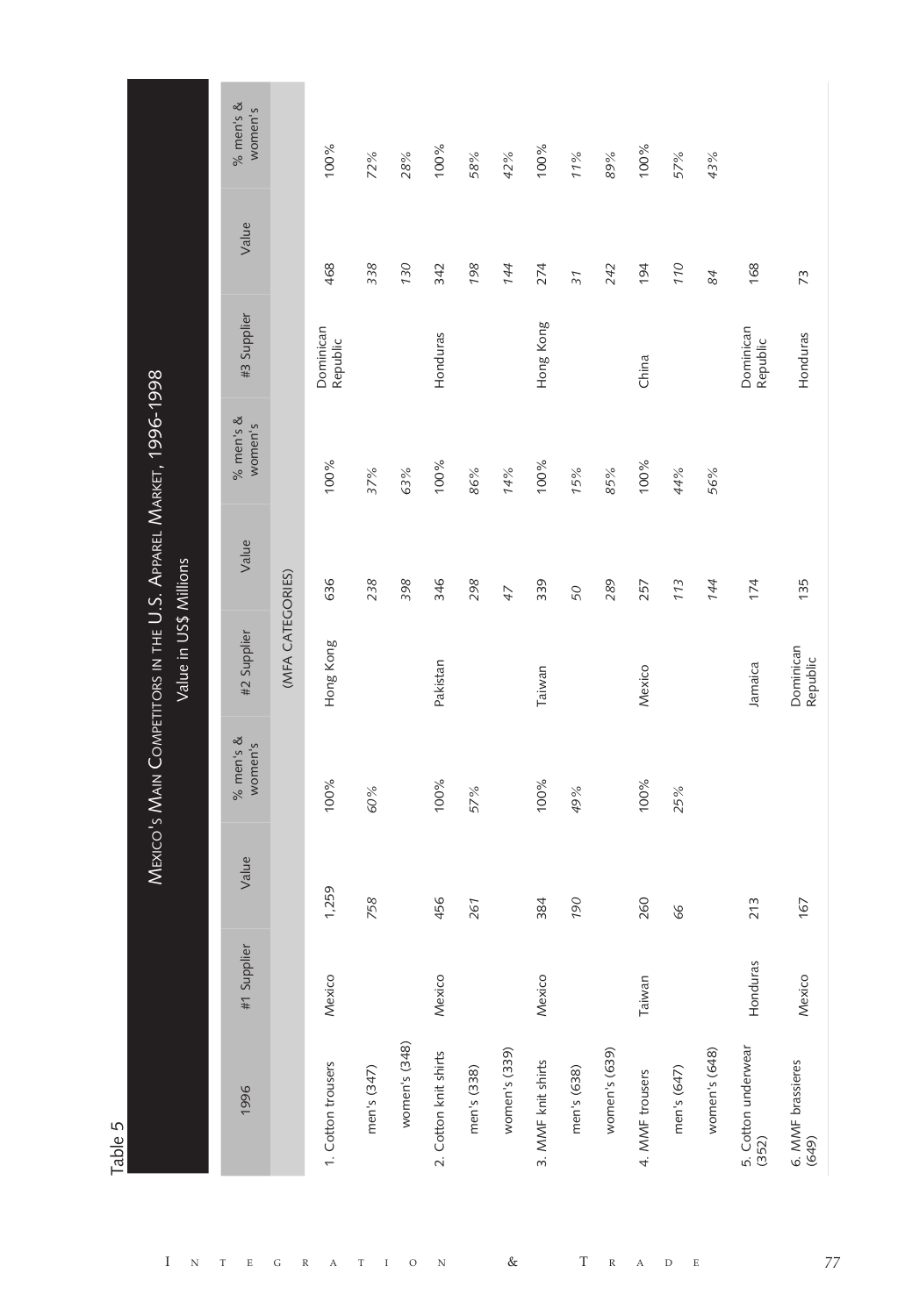| I<br>ı |  |
|--------|--|
| r.     |  |
|        |  |
|        |  |

| 1997                         | #1 Supplier | Value | % men's &<br>women's | #2 Supplier           | Value    | % men's $\&$<br>women's | #3 Supplier | Value | % men's &<br>women's |
|------------------------------|-------------|-------|----------------------|-----------------------|----------|-------------------------|-------------|-------|----------------------|
|                              |             |       |                      | (MFA CATEGORIES)      |          |                         |             |       |                      |
| 1. Cotton trousers           | Mexico      | 1,710 | 100%                 | Hong Kong             | 684      | 100%                    | Dominican.  | 643   | 100%                 |
| men's (347)                  |             | 942   | 55%                  |                       | 257      | 38%                     | Republic    | 468   | 73%                  |
| women's (348)                |             |       |                      |                       | 427      | 62%                     |             | 175   | 27%                  |
| 2. Cotton knit shirts        |             |       |                      | Honduras              | 471      | 100%                    | Hong Kong   | 424   | 100%                 |
| men's (338)                  |             | 423   | 63%                  |                       | 298      | 63%                     |             | 146   | 34%                  |
| women's (339)                |             |       |                      |                       | 173      | 37%                     |             | 278   | 66%                  |
| 3. MMF knit shirts           | Mexico      | 563   | 100%                 | Taiwan                | 334      | 100%                    | Hong Kong   | 319   | 100%                 |
| men's (638)                  |             | 257   | 46%                  |                       | $\infty$ | 21%                     |             | 34    | 11%                  |
| women's (639)                |             |       |                      |                       | 264      | 79%                     |             | 284   | 89%                  |
| 4. MMF trousers              | Mexico      | 399   | 100%                 | Taiwan                | 310      | 100%                    | China       | 247   | 100%                 |
| men's (647)                  |             | 177   | 44%                  |                       | 97       | 29%                     |             | 137   | 55%                  |
| women's (648)                |             |       |                      |                       | 219      | 71%                     |             | 110   | 45%                  |
| 5. Cotton underwear<br>(352) |             |       |                      | Dominican<br>Republic | 220      |                         | Jamaica     | 189   |                      |
| 6. MMF brassieres<br>(649)   |             |       |                      | Dominican<br>Republic | 151      |                         | Honduras    | 92    |                      |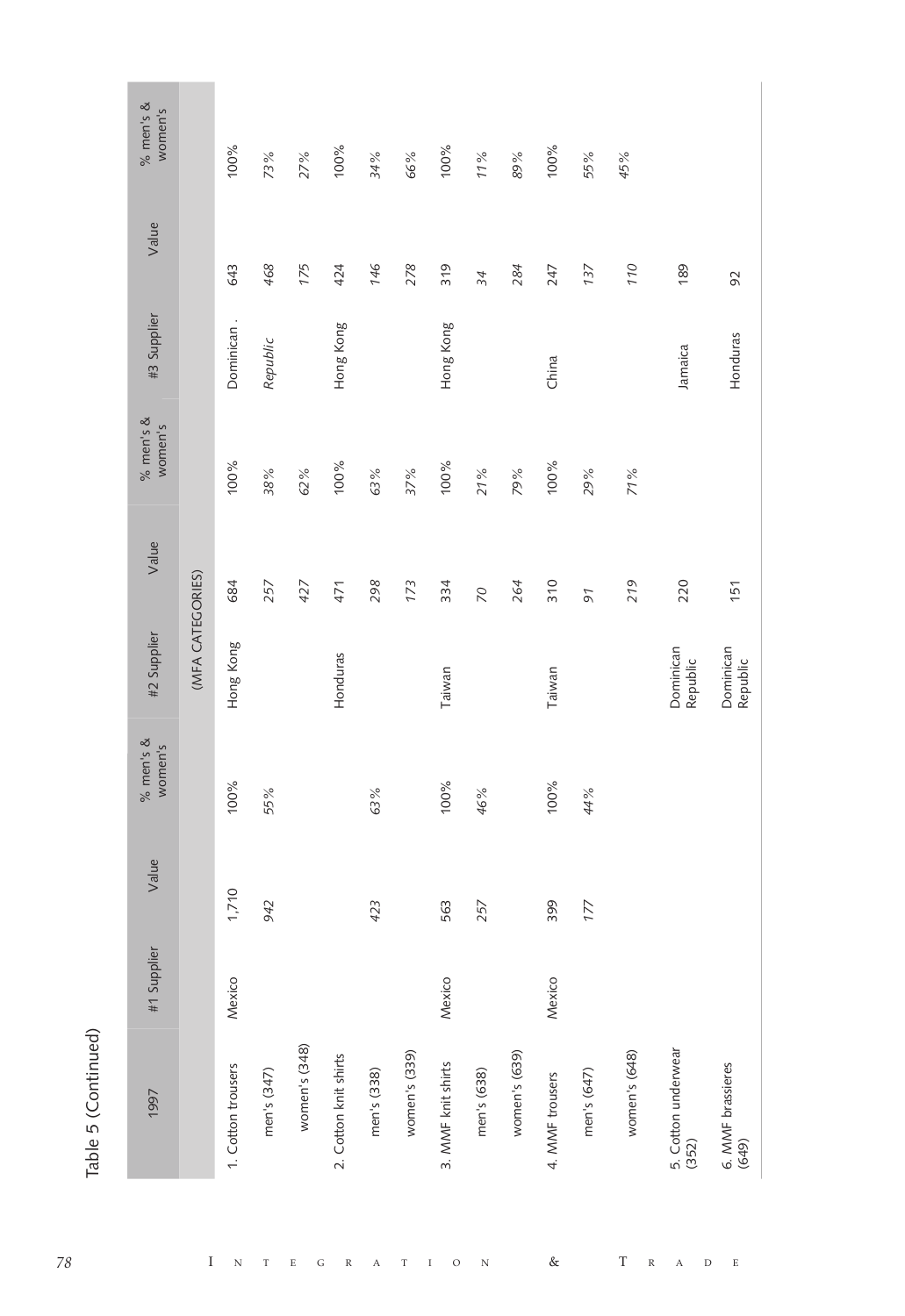| ۱ |
|---|
|   |
| ı |

 $\bar{\rm I}$  $\overline{N}$  $^{\rm T}$  $\mathbf E$  ${\rm G}$  $\mathbb R$  $\mathbf A$  $\mathbf{T}$  $\;$  I  $\circ$  $\overline{N}$ 

|                              |        |       | women's | #2 Supplier           | Value | women's | #3 Supplier | Value | women's |
|------------------------------|--------|-------|---------|-----------------------|-------|---------|-------------|-------|---------|
|                              |        |       |         | (MFA CATEGORIES)      |       |         |             |       |         |
| 1. Cotton trousers           | Mexico | 2,285 | 100%    | Dominican<br>Republic | 708   | 100%    | Hong Kong   | 690   | 100%    |
| men's (347)                  |        | 1,222 | 53%     |                       | 467   | 66%     |             | 280   | 41%     |
| women's (348)                |        |       |         |                       | 242   | 34%     |             | 411   | 59%     |
| 2. Cotton knit shirts        |        |       |         | Honduras              | 611   | 100%    | Hong Kong   | 430   | 100%    |
| men's (338)                  |        | 601   | 63%     |                       | 441   | 72%     |             | 130   | 30%     |
| women's (339)                |        |       |         |                       | 170   | 28%     |             | 300   | 70%     |
| 3. MMF knit shirts           | Mexico | 598   | 100%    | Hong Kong             | 403   | 100%    | South Korea | 323   | 100%    |
| men's (638)                  |        | 263   | 44%     |                       | 36    | 9%      |             | 107   | 33%     |
| women's (639)                |        |       |         |                       | 367   | 91%     |             | 216   | 67%     |
| 4. MMF trousers              | Mexico | 466   | 100%    | Taiwan                | 299   | 100%    | China       | 226   | 100%    |
| men's (647)                  |        | 215   | 46%     |                       | 97    | 32%     |             | 125   | 55%     |
| women's (648)                |        |       |         |                       | 202   | 68%     |             | 101   | 45%     |
| 5. Cotton underwear<br>(352) |        |       |         | Mexico                | 248   |         | El Salvador | 234   |         |
| 6. MMF brassieres<br>(649)   |        |       |         | Dominican<br>Republic | 167   |         | Honduras    | 112   |         |

 $\&$ 

 $\overline{T}$  $\bar{\text{R}}$  $\,$  A  $\bar{\rm D}$  $\rm _E$  Source: Compiled from official statistics of the U.S. Department of Commerce, Office of Textiles and Apparel.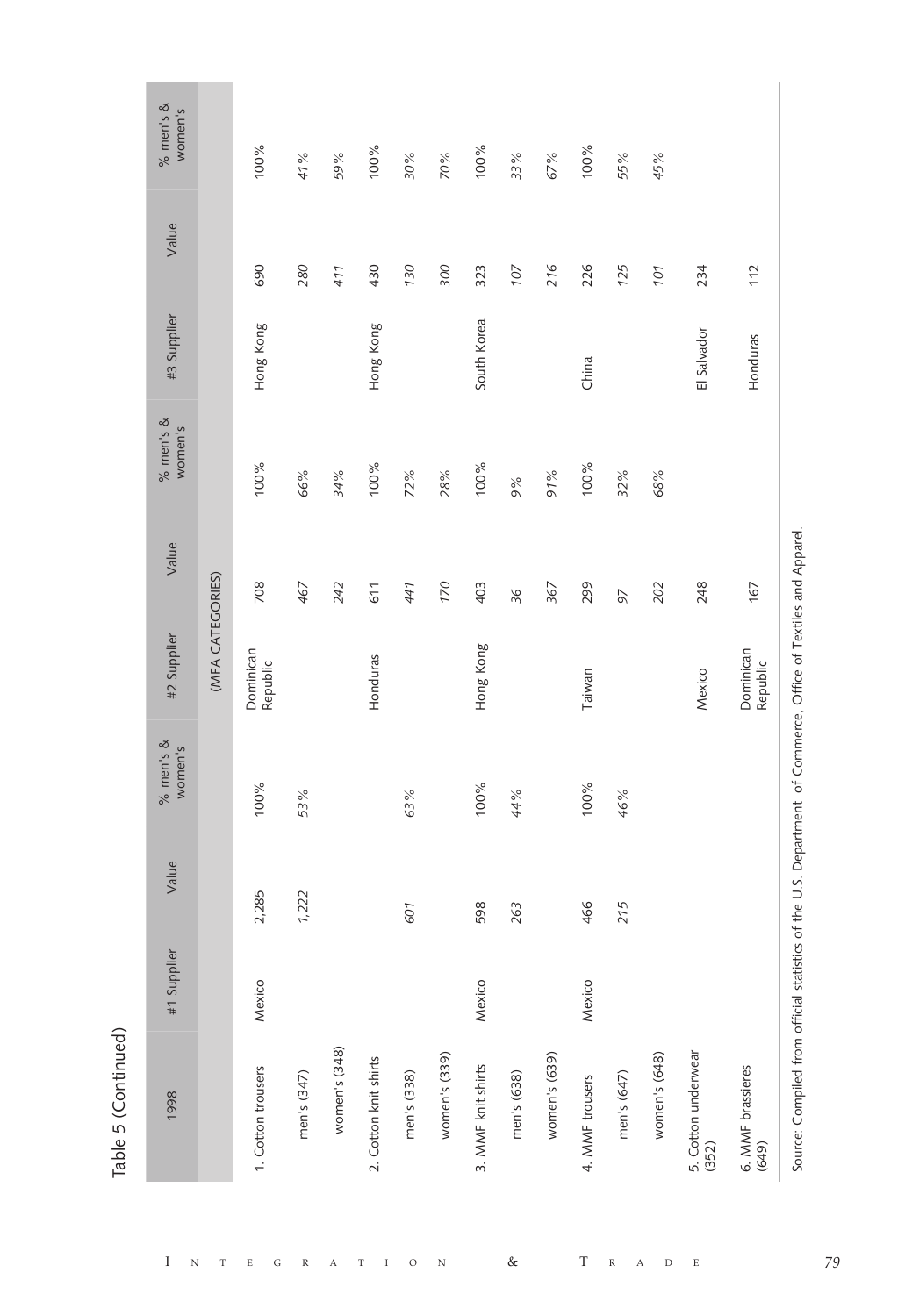|                                                                        |                                           |                             | % of Imports | 29%    | 11%                | 7%                 | 3%         | 3%     | 54%              | 3%       | 3%             | 3%        | 3%        | 3%             | 69%               |
|------------------------------------------------------------------------|-------------------------------------------|-----------------------------|--------------|--------|--------------------|--------------------|------------|--------|------------------|----------|----------------|-----------|-----------|----------------|-------------------|
|                                                                        |                                           |                             | 1998 Value   | 1,063  | 411                | 242                | 125        | 120    | 1,961            | 119      | 112            | 111       | 106       | 96             | 2,505             |
|                                                                        |                                           | Women's Cotton Trousers     | Country      | Mexico | Hong Kong          | Dominican Republic | Canada     | Turkey | Subtotal (top 5) | Honduras | Guatemala      | China     | Taiwan    | Philippines    | Subtotal (top 10) |
|                                                                        |                                           |                             | Number       | ᡪ      | $\sim$             | $\infty$           | 4          | 5      |                  | $\circ$  | $\overline{ }$ | $\infty$  | G         | $\overline{0}$ |                   |
| LEADING EXPORTERS TO THE U.S. APPAREL MARKET<br>Value in US\$ Millions | COTTON TROUSERS (MFA CATEGORIES 347& 348) |                             | % of Imports | 30%    | 12%                | 7%                 | 4%         | 4%     | 56%              | 4%       | 3%             | 3%        | 3%        | 3%             | 72%               |
|                                                                        |                                           |                             | 1998 Value   | 1,222  | 467                | 280                | 161        | 153    | 2,283            | 146      | 129            | 124       | 122       | 106            | 2,910             |
|                                                                        |                                           | Men's Cotton Trousers (347) | Country      | Mexico | Dominican Republic | Hong Kong          | Costa Rica | China  | Subtotal (top 5) | Honduras | Bangladesh     | Guatemala | Indonesia | Philippines    | Subtotal (top 10) |
|                                                                        |                                           |                             | Number       |        | $\sim$             | S                  | 4          | 5      |                  | $\circ$  |                | $\infty$  | Q         | $\frac{1}{2}$  |                   |

100%

3,616

**TOTAL** 

100%

4,042

TOTAL

 $\&$ 

 $\overline{T}$ 

 $\mathbb R$  $\,$  A  $\,$  D  $\,$  E

 $\ensuremath{\mathbf{N}}$ 

 $\rm I$  $\circ$ 

 $\mathbb T$ 

Table 6

 $\bar{\rm I}$ 

 $\bar{N}$  $\mathsf{T}%$  $\mathbf E$  $\mathbf{G}% _{0}$  $\mathbb R$  $\overline{A}$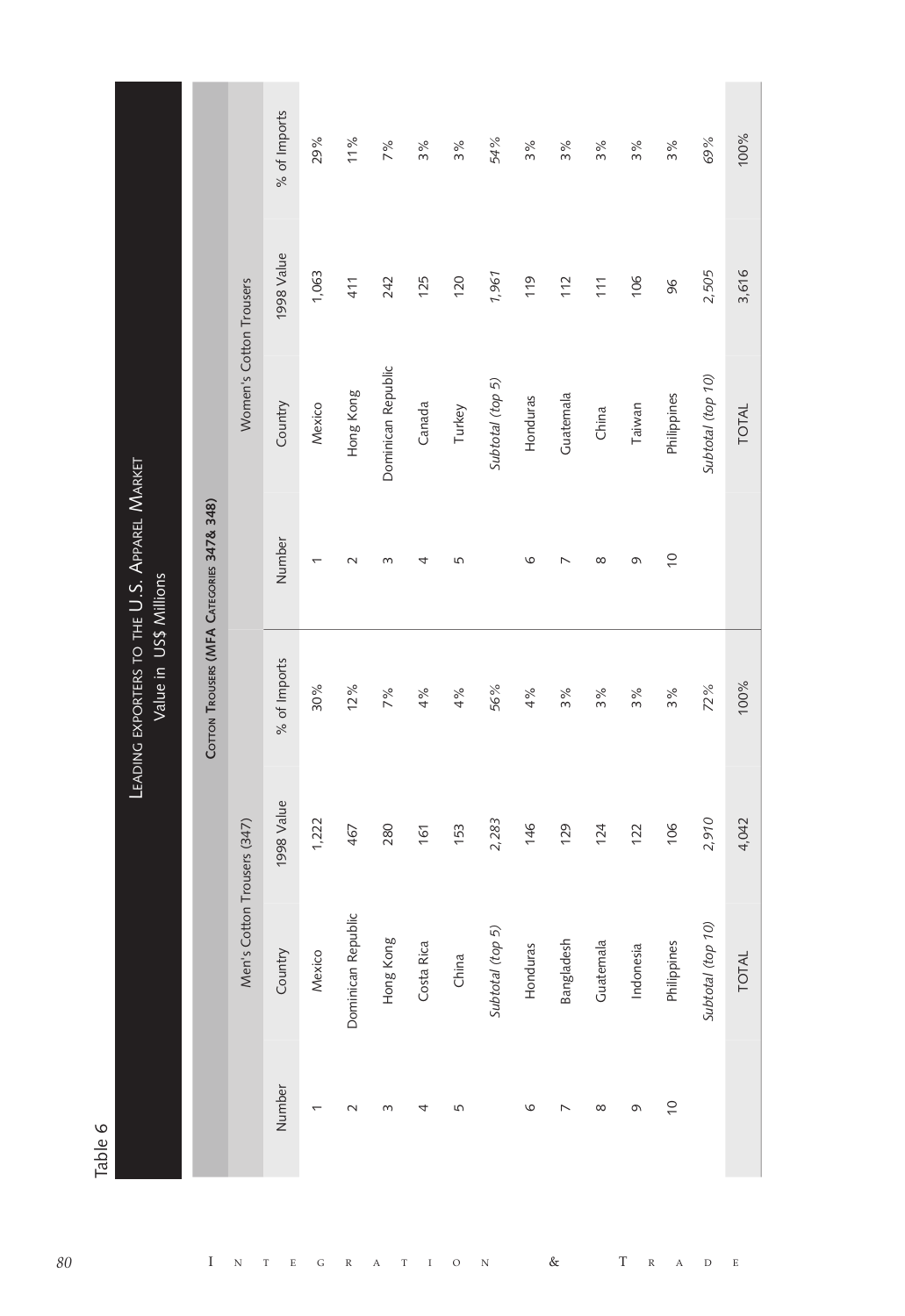Table 6 (Continued)

 $\bar{I}$ 

|                                               |                                  | % of Imports | 12%    | 10%       | 6%       | 6%     | 6%          | 40%              | 4%       | 4%        | 3%          | 3%     | 3%                 | 57%               | 100%  |
|-----------------------------------------------|----------------------------------|--------------|--------|-----------|----------|--------|-------------|------------------|----------|-----------|-------------|--------|--------------------|-------------------|-------|
|                                               |                                  | 1998 Value   | 350    | 300       | 170      | 168    | 165         | 1,153            | 110      | 107       | 97          | 90     | 89                 | 1,645             | 2,876 |
|                                               | Women's Cotton Knit Shirts (339) | Country      | Mexico | Hong Kong | Honduras | Turkey | Macau       | Subtotal (top 5) | Canada   | Guatemala | South Korea | Israel | Dominican Republic | Subtotal (top 10) | TOTAL |
|                                               |                                  | Number       |        | $\sim$    | m        | 4      | 5           |                  | G        |           | $\infty$    | G      | $\frac{1}{2}$      |                   |       |
| COTTON KNIT SHIRTS (MFA CATEGORIES 338 & 339) |                                  | % of Imports | 14%    | 11%       | 8%       | 6%     | 5%          | 44%              | 4%       | 4%        | 4%          | 3%     | 3%                 | 61%               | 100%  |
|                                               |                                  | 1998 Value   | 601    | 41        | 335      | 240    | 192         | 1,810            | 157      | 148       | 146         | 141    | 130                | 2,531             | 4,153 |
|                                               | Men's Cotton Knit Shirts (338)   | Country      | Mexico | Honduras  | Pakistan | India  | El Salvador | Subtotal (top 5) | Thailand | Guatemala | Philippines | Turkey | Hong Kong          | Subtotal (top 10) | TOTAL |
|                                               |                                  | Number       |        |           |          | 4      | 5           |                  | G        |           | $\infty$    | G      | $\overline{0}$     |                   |       |
|                                               |                                  |              |        |           |          |        |             |                  |          |           |             |        |                    |                   |       |

 $\&$  $\mathbf{T}$  $\bar{N}$  $\overline{E}$  $\mathbf{G}% _{0}$  $\overline{\mathbf{R}}$  $\bar{T}$  $\circ$  $\overline{N}$  $\overline{R}$  $\bar{D}$  $\overline{E}$ T  $\overline{\mathbf{A}}$  $\rm I$  $\overline{A}$ 

81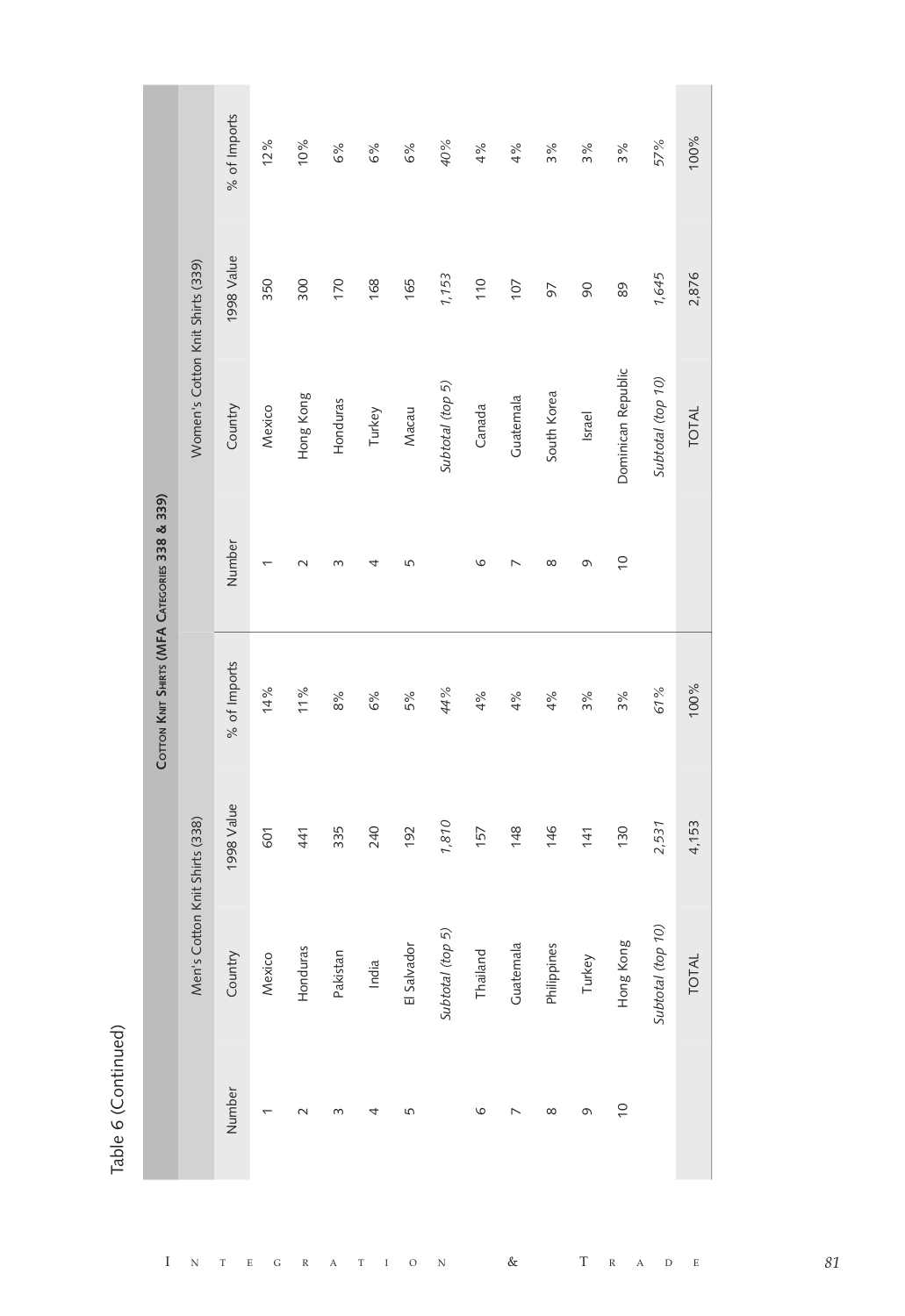|                |                             |                | MMF KNIT SHIRTS (MFA CATEGORIES 638 & 639) |                |                               |            |              |
|----------------|-----------------------------|----------------|--------------------------------------------|----------------|-------------------------------|------------|--------------|
|                | Men's MMF Knit Shirts (638) |                |                                            |                | Women's MMF Knit Shirts (639) |            |              |
| Number         | Country                     | 1998 Value     | % of Imports                               | Number         | Country                       | 1998 Value | % of Imports |
|                | Mexico                      | 263            | 23%                                        | ٢              | Hong Kong                     | 367        | 19%          |
| $\sim$         | South Korea                 | 107            | 9%                                         | $\sim$         | Mexico                        | 334        | 18%          |
| $\infty$       | Honduras                    | 106            | 9%                                         | $\infty$       | Taiwan                        | 246        | 13%          |
| 4              | Taiwan                      | $\overline{2}$ | 6%                                         | 4              | South Korea                   | 216        | 11%          |
| 5              | China                       | 89             | 6%                                         | 5              | China                         | 159        | $8\%$        |
|                | Subtotal (top 5)            | 612            | 53%                                        |                | Subtotal (top 5)              | 1,322      | 70%          |
| $\circ$        | El Salvador                 | 58             | 5%                                         | $\circ$        | Macau                         | 102        | 5%           |
|                | Philippines                 | 57             | 5%                                         |                | Singapore                     | 60         | 3%           |
| $\infty$       | Indonesia                   | 50             | 4%                                         | $\infty$       | Canada                        | 53         | 3%           |
| G              | Dominican Republic          | 46             | 4%                                         | G              | Thailand                      | 53         | 3%           |
| $\overline{0}$ | Bangladesh                  | 45             | 4%                                         | $\overline{0}$ | Philippines                   | 43         | 2%           |
|                | Subtotal (top 10)           | 869            | 75%                                        |                | Subtotal (top 10)             | 1,633      | 86%          |
|                | <b>TOTAL</b>                | 1,156          | 100%                                       |                | <b>TOTAL</b>                  | 1,902      | 100%         |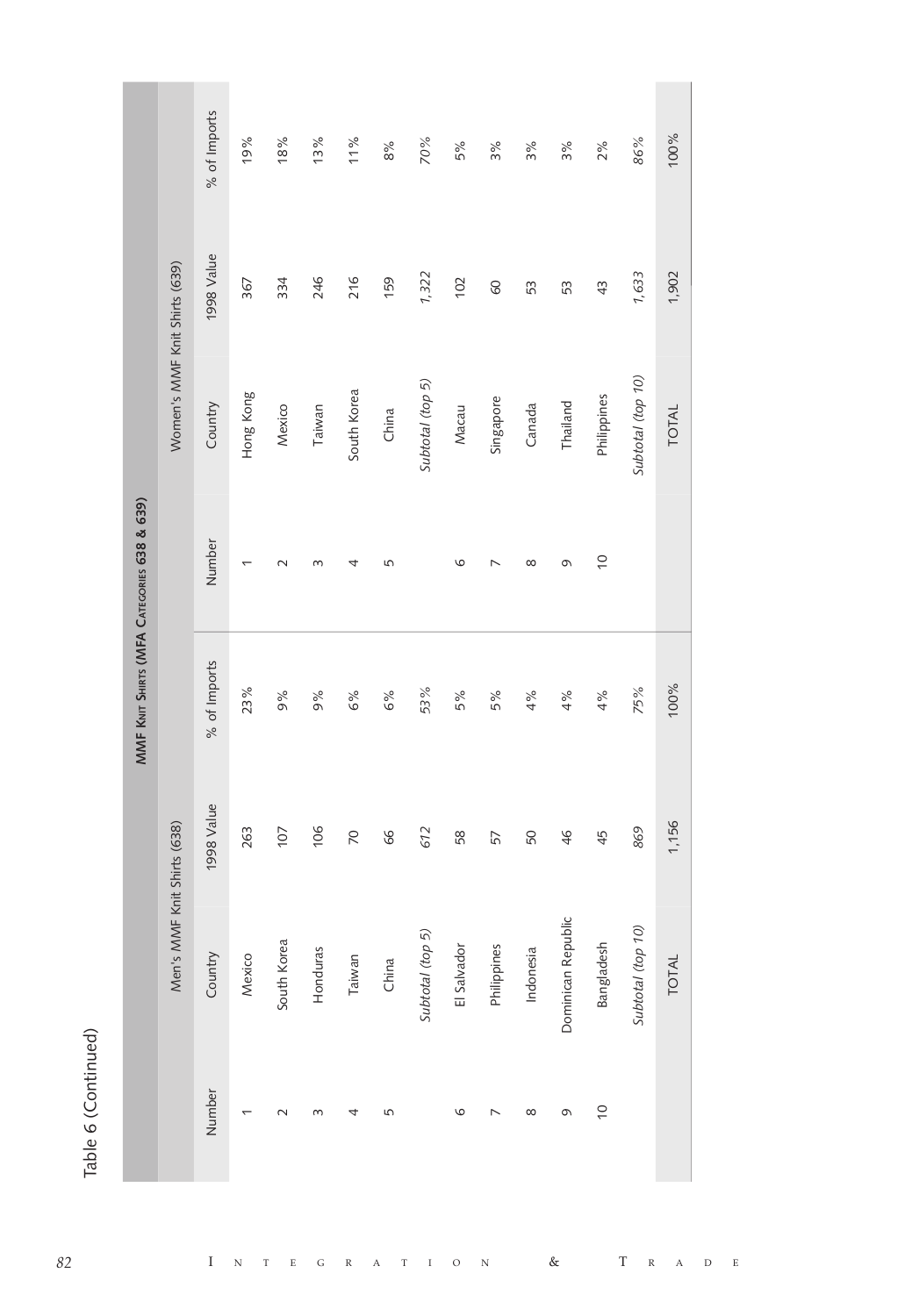Table 6 (Continued)

 $\bar{I}$ 

|                                         |                            | % of Imports | 19%    | 15%                | 8%       | 7%        | 6%          | 55%              | 6%         | 6%       | 4%                 | 3%            | 3%             | 76%               | 100%         |
|-----------------------------------------|----------------------------|--------------|--------|--------------------|----------|-----------|-------------|------------------|------------|----------|--------------------|---------------|----------------|-------------------|--------------|
|                                         |                            | 1998 Value   | 250    | 202                | 101      | 97        | 79          | 729              | 76         | 74       | 54                 | $\frac{4}{1}$ | 35             | 1,009             | 1,328        |
|                                         | Women's MMF Trousers (648) | Country      | Mexico | Taiwan             | China    | Indonesia | South Korea | Subtotal (top 5) | Hong Kong  | Canada   | Dominican Republic | Guatemala     | Philippines    | Subtotal (top 10) | <b>TOTAL</b> |
|                                         |                            | Number       |        | $\sim$             | $\infty$ | 4         | 5           |                  | $\circ$    |          | $\infty$           | Ō             | $\overline{0}$ |                   |              |
| MMF TROUSERS (MFA CATEGORIES 647 & 648) |                            | % of Imports | 18%    | 14%                | 10%      | 9%        | 8%          | 59%              | 5%         | 4%       | 3%                 | 3%            | 3%             | 78%               | 100%         |
|                                         |                            | 1998 Value   | 215    | 164                | 125      | 111       | 97          | 713              | 63         | 46       | $\frac{4}{1}$      | 40            | 39             | 942               | 1,213        |
|                                         | Men's MMF Trousers (647)   | Country      | Mexico | Dominican Republic | China    | Indonesia | Taiwan      | Subtotal (top 5) | Bangladesh | Malaysia | Thailanc           | Honduras      | Sri Lanka      | Subtotal (top 10) | <b>TOTAL</b> |
|                                         |                            | Number       |        | $\sim$             | m        | 4         | 5           |                  | G          |          | $\infty$           | O             | $\overline{0}$ |                   |              |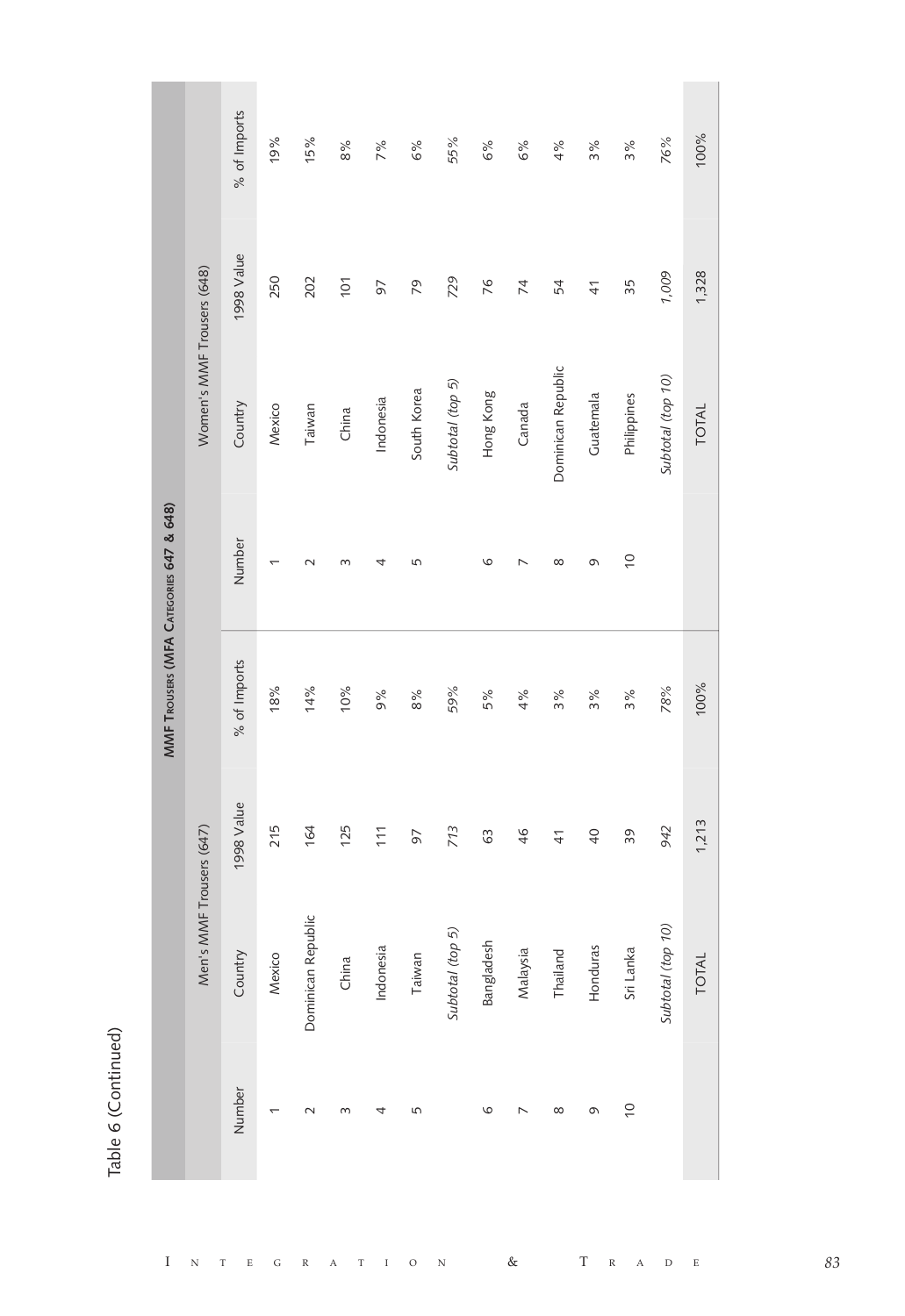Table 6 (Continued)

|                                          |                        | % of Imports | 26%      | 18%                | 12%         | 6%                 | 5%             | 67%              | 4%         | 4%        | 4%          | 3%       | $3\%$          | 85%                   | 100%         |
|------------------------------------------|------------------------|--------------|----------|--------------------|-------------|--------------------|----------------|------------------|------------|-----------|-------------|----------|----------------|-----------------------|--------------|
|                                          |                        | 1998 Value   | 239      | 167                | 112         | 59                 | $\overline{4}$ | 619              | 38         | 36        | 36          | 30       | 27             | 786                   | 924          |
|                                          | MMF Brassieres (649)   | Country      | Mexico   | Dominican Republic | Honduras    | Costa Rica         | Sri Lanka      | Subtotal (top 5) | Indonesia  | China     | Philippines | Thailand | El Salvador    | Subtotal (top 10)     | TOTAL        |
|                                          |                        | Number       | ᡪ        | $\sim$             | $\infty$    | 4                  | 5              |                  | G          | ↖         | $\infty$    | G        | $\frac{1}{2}$  |                       |              |
| UNDERGARMENTS (MFA CATEGORIES 352 & 649) |                        | % of Imports | 16%      | 12%                | 12%         | 11%                | 8%             | 59%              | 6%         | 5%        | 4%          | 4%       | 3%             | 81%                   | 100%         |
|                                          |                        | 1998 Value   | 322      | 248                | 234         | 232                | 155            | 1,190            | 120        | 110       | 85          | 77       | 69             | 1,651                 | 2,027        |
|                                          | Cotton Underwear (352) | Country      | Honduras | Mexico             | El Salvador | Dominican Republic | Jamaica        | Subtotal (top 5) | Costa Rica | Hong Kong | Bangladesh  | Israel   | Thailand       | (01)<br>Subtotal (top | <b>TOTAL</b> |
|                                          |                        | Number       |          | $\sim$             | $\infty$    | 4                  | 5              |                  | O          |           | $^{\circ}$  | Q        | $\overline{0}$ |                       |              |

 $\boldsymbol{\mathrm{N}}$ 

 $\rm I$  $\circ$ 

 $\mathbf T$ 

 $\&$ 

 $\overline{T}$ 

 $\mathbb R$  $\,$  A  $\,$  D  $\overline{E}$ 

 $\bar{\rm I}$ 

 $\rm N$  $\footnotesize\text{T}$  $\mathbf E$  ${\bf G}$  $\mathbb R$  $\overline{A}$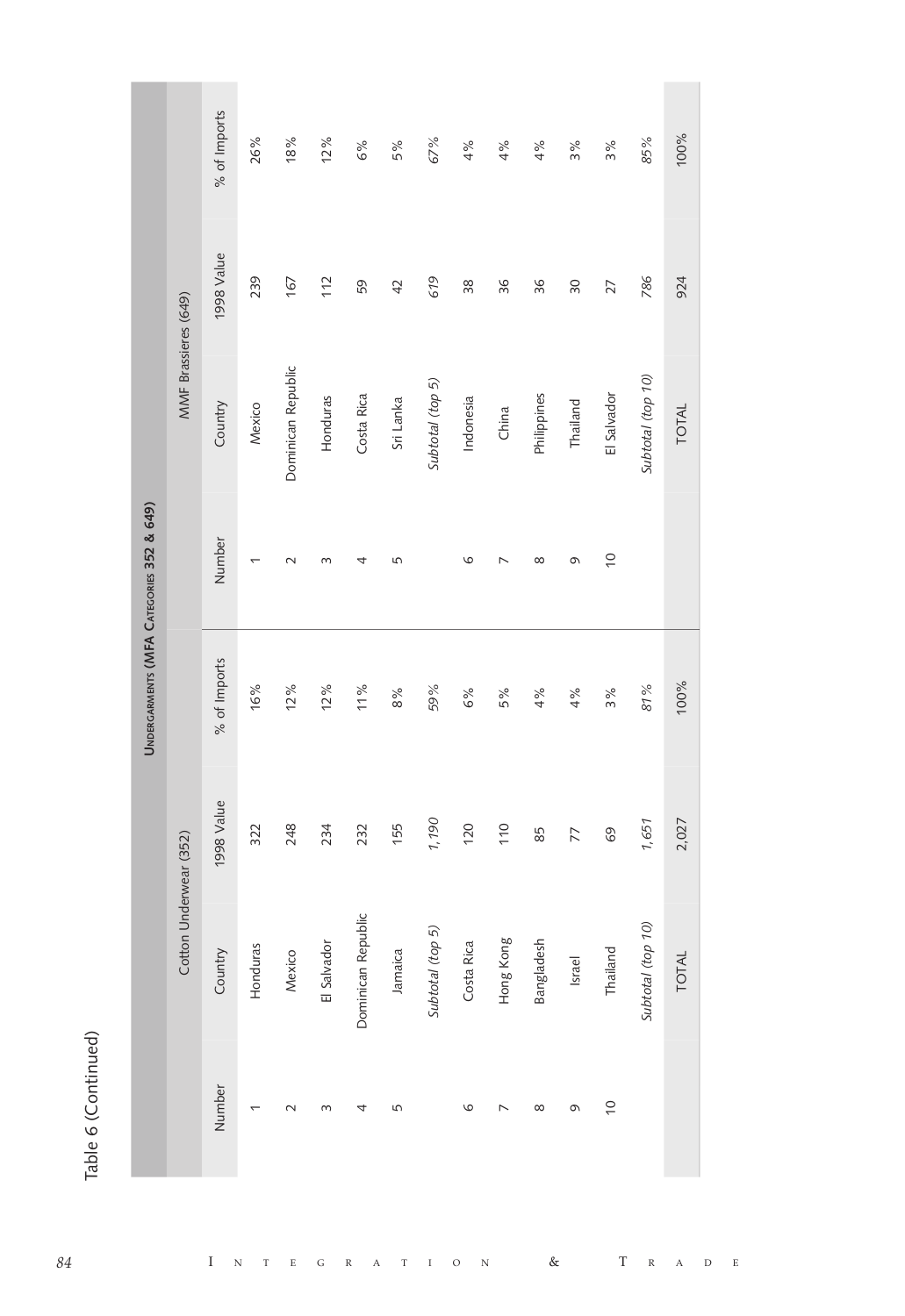| lable                                |                                                                                                                                                                                                                                                                                                 |
|--------------------------------------|-------------------------------------------------------------------------------------------------------------------------------------------------------------------------------------------------------------------------------------------------------------------------------------------------|
|                                      | Recent Restructuring in the North American Apparel Industry                                                                                                                                                                                                                                     |
| FIRM: LEVI STRAUS, SAN FRANCISCO, CA |                                                                                                                                                                                                                                                                                                 |
| Sales in US\$ millions               | 1994: 6,074; 1998: 6,000; change: -1%                                                                                                                                                                                                                                                           |
| Employees                            | 1994: 36,500; 1998: 30,000; change: -18%                                                                                                                                                                                                                                                        |
| Products and role                    | Jeans and trousers; Branded manufacturer and retailer                                                                                                                                                                                                                                           |
| Main Brands                          | Products include jeans, dress pants and casual sportswear under Levi's, Dockers and Slates brands.                                                                                                                                                                                              |
| Foreign activity                     | One-third of Levi's global sales are in Europe and the Asia-Pacific region. Most production will be moved to contract operations in<br>Mexico and the Caribbean.                                                                                                                                |
| Recent manufacturing activity        | Levi's announced in February 1999 that it would be closing 11 US plants and laying off 5,900 workers or 30% of total workforce,<br>Focusing on consumer-focused brand management, as well as moving to internet sales.<br>leaving only 11 plants remaining in the US.                           |
| FIRM: VF CORP, GREENSBORO, NC        |                                                                                                                                                                                                                                                                                                 |
| Sales in US\$ millions               | 1994: 4,972 1998: 5,279 change: +6%                                                                                                                                                                                                                                                             |
| Employees                            | 1994: 68,000 1998: 62,800 change: -8%                                                                                                                                                                                                                                                           |
| Products and role                    | Jeans and intimates; Branded manufacturer                                                                                                                                                                                                                                                       |
| Main Brands                          | Holds 27% of jeans market under the Wrangler, Lee, Riders, Britannia and Rustler labels; produces intimate apparel under Vanity Fair,<br>Bestform and Vassarette; workwear, and Jansport daypacks.                                                                                              |
| Foreign activity                     | Formed VF Global Sourcing Organization in 1996. Offshore production accounted for 57% of production in 1998; plans to increase to<br>80% in the near future. Eight plants in Mexico; six in Costa Rica; one in Honduras.                                                                        |
| Recent manufacturing activity        | more flexible, efficient and competitive. Announced a \$1.25 billion brand-investment program. Acquired Britannia jeans from Levi Strauss<br>In 1997 launched "consumerization" plan: 17 decentralized divisions consolidated into five product-based coalitions in order to become<br>in 1997. |

**Contract** 

Table 7

**Contract Contract** 

85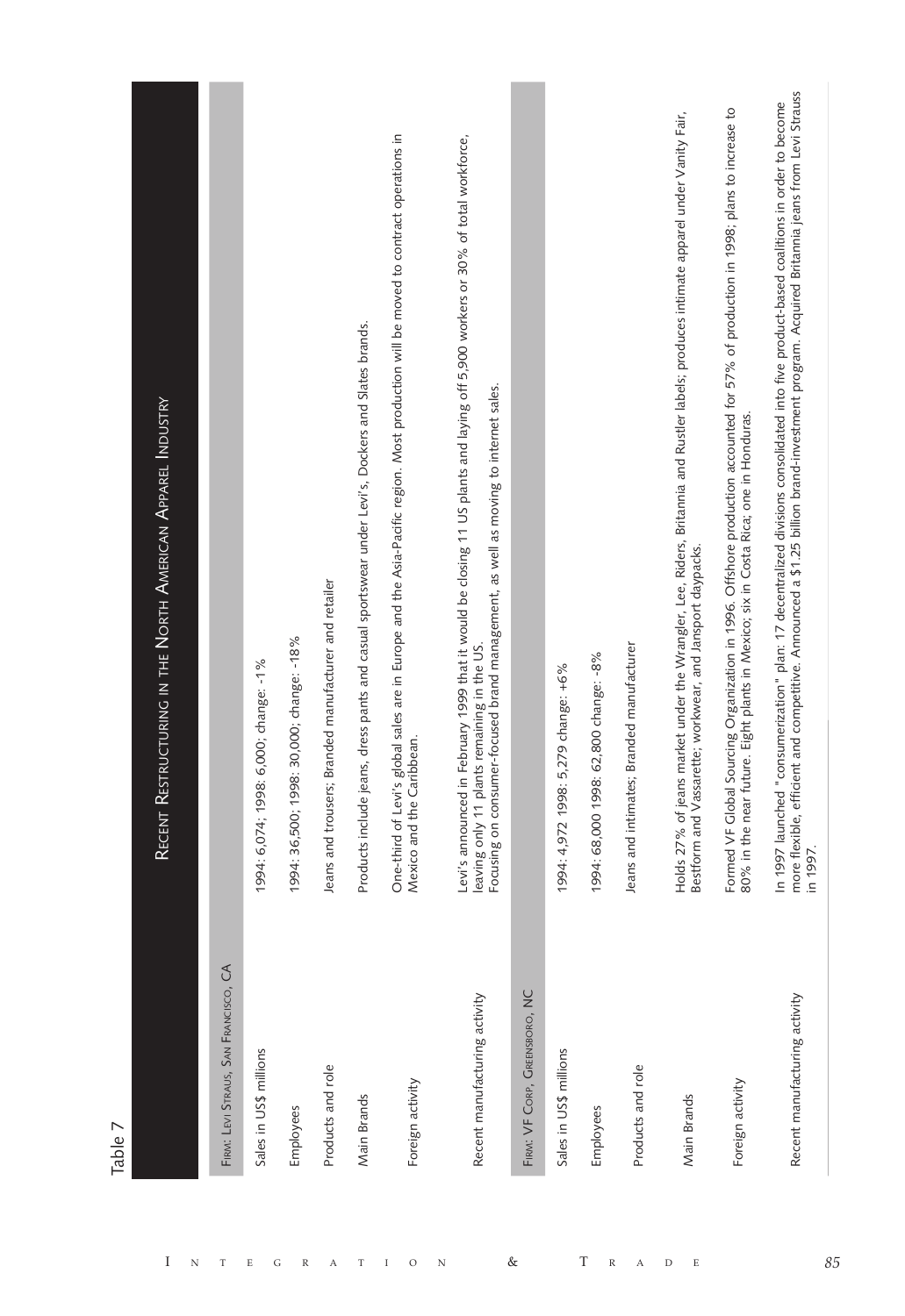| r |  |
|---|--|
| г |  |
|   |  |
|   |  |
|   |  |
|   |  |

| Sales in US\$ millions                 | 1994: 6,449 1998: 7,317 change: +13%                                                                                                                                                                                                                                         |
|----------------------------------------|------------------------------------------------------------------------------------------------------------------------------------------------------------------------------------------------------------------------------------------------------------------------------|
| Employees                              | $\frac{1}{2}$                                                                                                                                                                                                                                                                |
| Products and role                      | Intimate and athletic apparel, Branded manufacturer and marketer                                                                                                                                                                                                             |
| Main Brands                            | Products include underwear, intimate apparel, hosiery, and athletic and casual apparel under the Hanes, Playtex, Bali, and L'eggs brands<br>and Champion label.                                                                                                              |
| Foreign activity                       | In 1997, foreign operations accounted for 42% of apparel sales and 47% of profits. Announced plans in February 1999 to spend \$45<br>million to expand Puerto Rico apparel plants, where it already owns 12 plants and is Puerto Rico's largest employer.                    |
| Recent manufacturing activity          | development and brand marketing. Goal is to own fewer fixed assets, and use knowledge-based skills to develop and market its goods.<br>"De-verticalization" plan announced in 1997 resulted in divestiture of nine US textile plants to allow for a greater focus on product |
| FIRM: FRUIT OF THE LOOM, CHICAGO, ILL. |                                                                                                                                                                                                                                                                              |
| Sales in US\$ millions                 | 1994: 2,298 1997: 2,140 change: -7%                                                                                                                                                                                                                                          |
| Employees                              | 1994: 37,400 1997: 28,500 change: -24%                                                                                                                                                                                                                                       |
| Products and role                      | Intimate apparel, Branded manufacturer and marketer                                                                                                                                                                                                                          |
| Main Brands                            | Leading producer of underwear and basic casual family apparel under Fruit of the Loom, BVD, Gitano, Munsingwear, and Wilson brands.                                                                                                                                          |
| Foreign activity                       | 95% of its sewing performed in Mexico and Caribbean Basin countries. Firm's 14 company-owned offshore plants accounted for 50% of<br>offshore sewing in 1998.                                                                                                                |
| Recent manufacturing activity          | Since 1995, has closed 9 US sewing plants, employing more than 7,000 workers, and moved most operations to Mexico and the<br>Caribbean basin in an effort to reduce costs.                                                                                                   |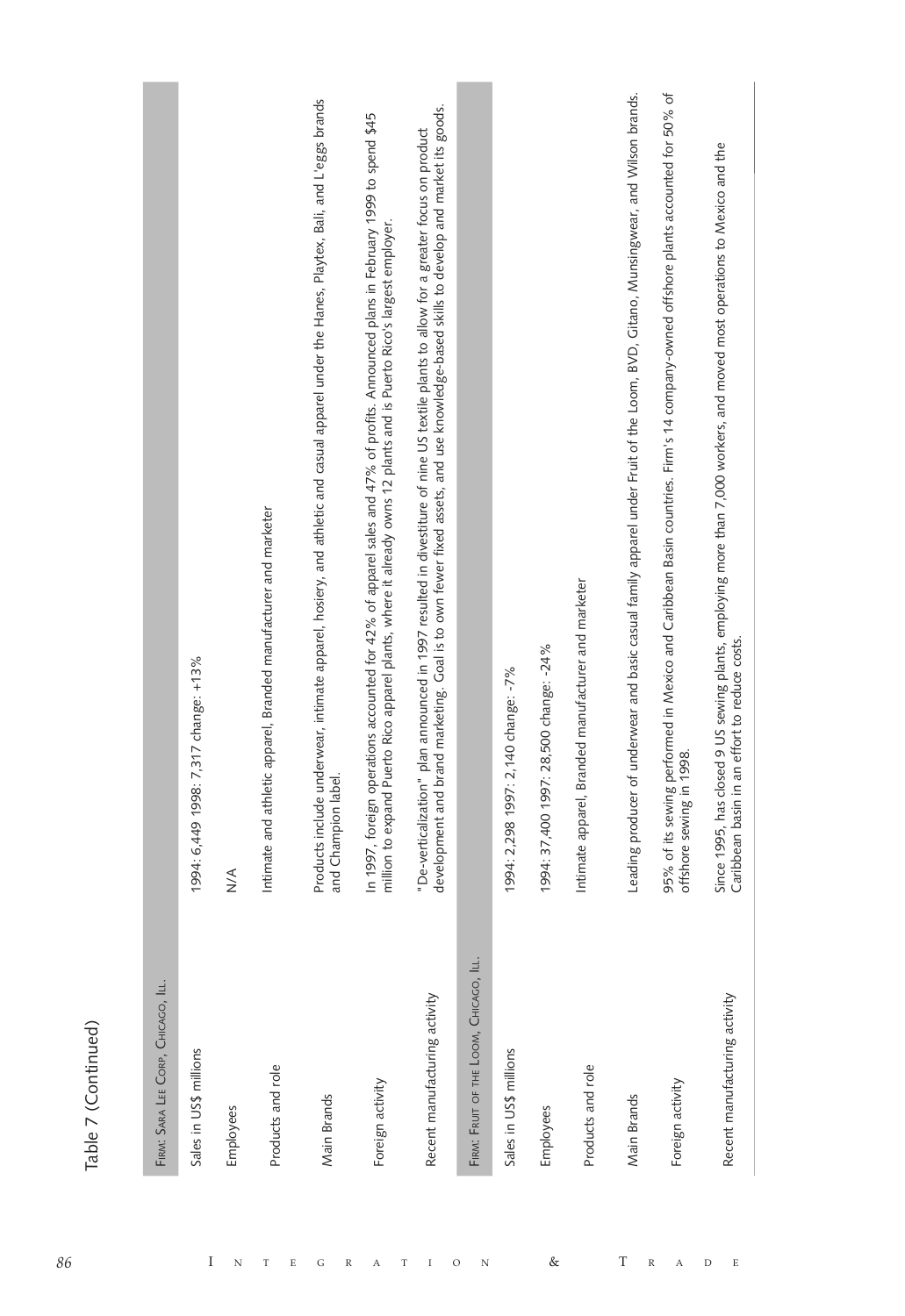| r |  |
|---|--|
|   |  |
|   |  |
|   |  |
|   |  |
|   |  |
|   |  |
|   |  |

| FIRM: WARNACO, NEW YORK, NY                 |                                                                                                                                                                                                                                                                                                                                                                                                                                                                                                                          |
|---------------------------------------------|--------------------------------------------------------------------------------------------------------------------------------------------------------------------------------------------------------------------------------------------------------------------------------------------------------------------------------------------------------------------------------------------------------------------------------------------------------------------------------------------------------------------------|
| Sales in US\$ millions                      | 1994: 789 1997: 1,436 change: +82%                                                                                                                                                                                                                                                                                                                                                                                                                                                                                       |
| Employees                                   | 1994: 14,800 1997: 20,000 change: +35%                                                                                                                                                                                                                                                                                                                                                                                                                                                                                   |
| Products and role                           | Intimate apparel, Manufacturer of licensed goods                                                                                                                                                                                                                                                                                                                                                                                                                                                                         |
| Main Brands                                 | The leading marketer of bras to US department and specialty stores, with more than 30% of the market. The company boasts a diverse<br>portfolio of its own and licensed women's and menswear brands, including Calvin Klein, Warner's, and Chaps by Ralph Lauren.                                                                                                                                                                                                                                                        |
| Foreign activity                            | Has subsidiaries and manufacturing facilities in North and South America, the Caribbean Basin, and Asia. Operations in Mexico are<br>primarily production-sharing arrangements. Owns 20 Calvin Klein stores in Asia.                                                                                                                                                                                                                                                                                                     |
| Recent manufacturing activity               | Continues to acquire licenses for major brand names to consolidate branded share of intimate wear and sleepwear market. In 1997<br>acquired Designer Holdings, Ltd., holder of a 40-year extendable license for Calvin Klein jeans and jeans-related sportswear.                                                                                                                                                                                                                                                         |
| FIRM: BURLINGTON INDUSTRIES, GREENSBORO, NC |                                                                                                                                                                                                                                                                                                                                                                                                                                                                                                                          |
| Sales in US\$ millions                      | 1994: 2,127 1998: 2,010 change: -6%                                                                                                                                                                                                                                                                                                                                                                                                                                                                                      |
| Employees                                   | 1994: 23,800 1998: 18,900 change: -21%                                                                                                                                                                                                                                                                                                                                                                                                                                                                                   |
| Products and role                           | Textiles, Textile production and full-package apparel services                                                                                                                                                                                                                                                                                                                                                                                                                                                           |
| Main Brands                                 | Producer of textiles including synthetic fabrics, denim, polyesters and blends and worsted wool blends. In recent years it has added<br>apparel service operations to each of its textile divisions in order to meet booming demand in private-label apparel market                                                                                                                                                                                                                                                      |
| Foreign activity                            | Mexico is a key growth area. Involved in NuStart, a planned "textile city" south of Mexico City. In 1998 announced plans to invest \$80<br>million in five garment-making facilities coordinated by its garment service center in Chihuahua, to employ 2,000 workers and expected<br>to add \$225 million to Burlington's annual sales. In 1999 three new plants will open in Morelos. In May 1999, announced new joint<br>venture with Los Angeles-based Tarrant Apparel Group to manufacture casual apparel in Mexico. |
| Recent manufacturing activity               | Currently undergoing reorganization. US plant production capacity to decrease 25%, and seven plants to be closed. Sportswear division<br>slacks with some fabrics coming from Mexican weaving plants, and with sewing contracted to apparel manufacturers around Mexico<br>is to become absorbed as a unit within the Global Denim division. Sportswear, recently moved to Mexico, produces men's shirts and<br>City. Adopting full-package assembly in various stages in all divisions.                                 |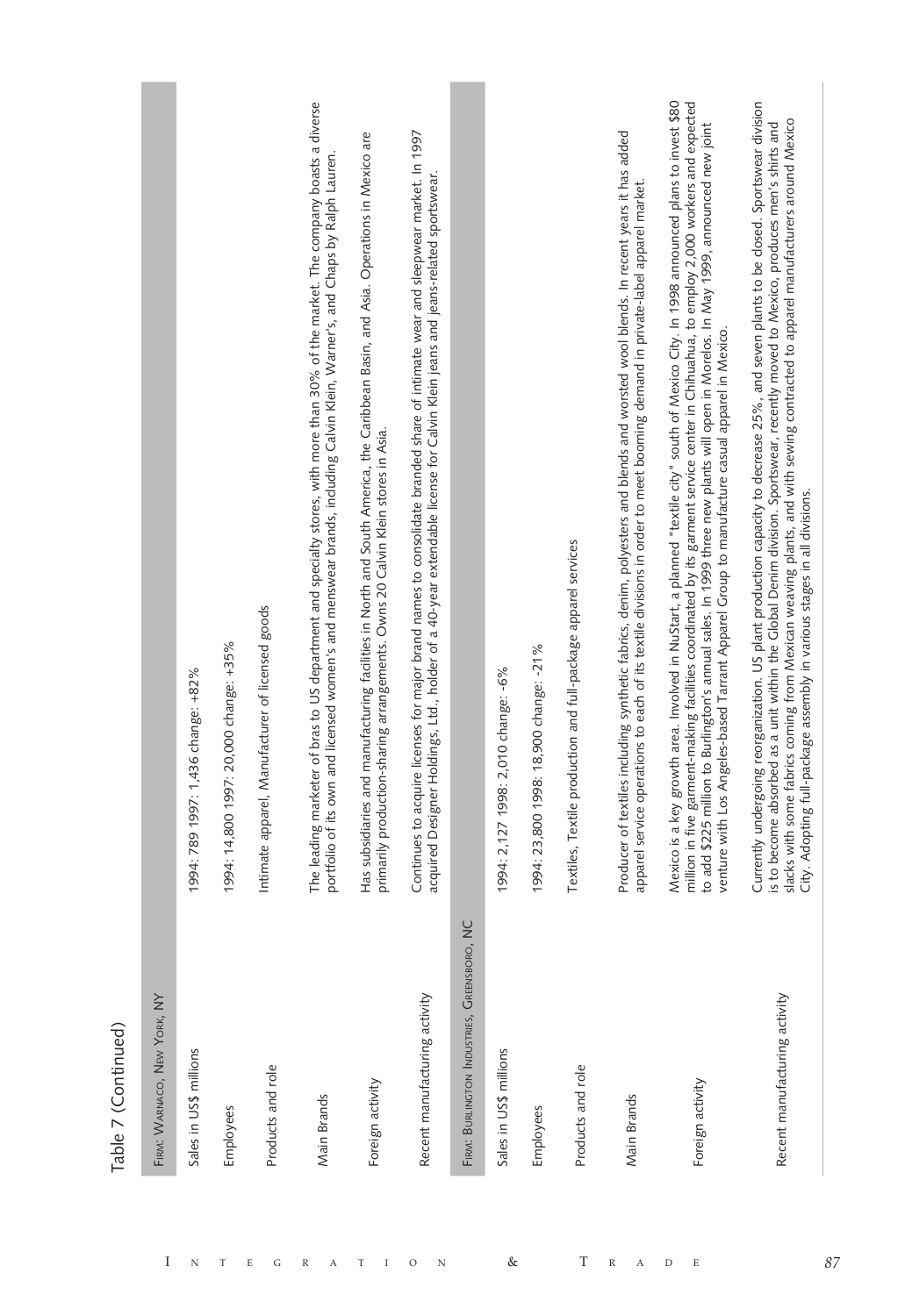| ۰<br>ď                   |  |
|--------------------------|--|
|                          |  |
|                          |  |
| ١<br>ਨ<br>$\overline{c}$ |  |
|                          |  |

| FIRM: CONE MILLS, GREENSBORO, NC |                                                                                                                                                                                                                                                                               |
|----------------------------------|-------------------------------------------------------------------------------------------------------------------------------------------------------------------------------------------------------------------------------------------------------------------------------|
| Sales in US\$ millions           | 1994: 806 1998: 729 change: - 10%                                                                                                                                                                                                                                             |
| Employees                        | 1998: 5,500                                                                                                                                                                                                                                                                   |
| Products and role                | Textiles, Textile production                                                                                                                                                                                                                                                  |
| Main Brands                      | Produces denim for jeansmakers such as Levi Strauss.                                                                                                                                                                                                                          |
| Foreign activity                 | Joint venture since 1995 with Compañía Industrial de Parras in Coahuila, Mexico; largest producer of denim in Mexico. Announced in<br>1998 that it would build a manufacturing plant as part of new textile city in Altamira                                                  |
| Recent manufacturing activity    | February 1999 restructuring plan announced to deal with losses stemming from Levi's troubles (Cone's largest customer); plans to save<br>\$20-30 million annually through reduction of 20% of workforce. Real estate subsidiary sold to concentrate on core denim production. |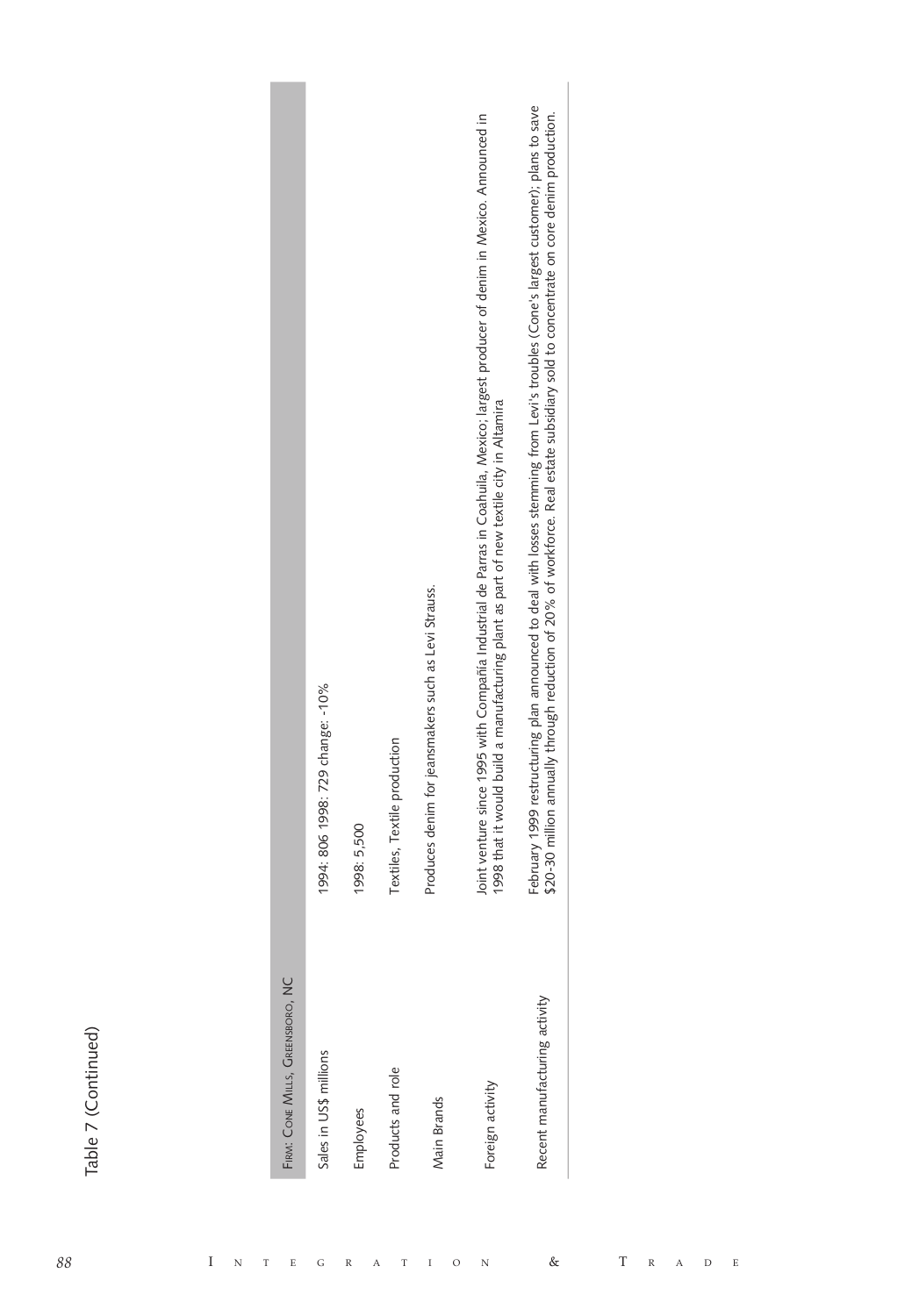| LAYOFFS AT LEVI STRAUSS & CO. |                      |                            |                                                                                 |                                      |  |
|-------------------------------|----------------------|----------------------------|---------------------------------------------------------------------------------|--------------------------------------|--|
| Date                          | No. of Plants Closed | No. of Workers<br>Laid Off | <b>Location of Plants</b><br>and/or Workers                                     | Type of Plant<br>and/or Line of Work |  |
| Nov. 1982                     | 9                    | 2,000                      | Texas, New Mexico,<br>North Carolina                                            |                                      |  |
| June 1984                     | 13                   | 3,200                      | San Jose, Tennessee,<br>Arkansas, Canada,<br>France                             |                                      |  |
| August 1984                   |                      | 400                        | San Francisco                                                                   | Corporate Employees                  |  |
| <b>July 1985</b>              | $\overline{2}$       | 675                        | Texas                                                                           | <b>Distribution Centers</b>          |  |
| June 1986                     | 3                    | 1,200                      | Texas, Virginia                                                                 |                                      |  |
| April 1988                    |                      | 617                        | Texas, North<br>Carolina                                                        |                                      |  |
| Sept. 1988                    |                      | 835                        | Tennessee                                                                       | Jeans Manufacturing                  |  |
| Feb. 1989                     |                      | 140                        | Tennessee                                                                       | Jacket<br>Manufacturing              |  |
| May 1989                      |                      | 240                        | Texas                                                                           | <b>Finishing Center</b>              |  |
| 1990                          | 1                    | 1,100                      | Texas                                                                           | Sewing Factory                       |  |
| Feb. 1997                     |                      | 1,000                      | <b>United States</b>                                                            | White Collar Jobs                    |  |
| Nov. 1997                     | 11                   | 6,395                      | Texas, Arkansas,<br>New Mexico,<br>Tennessee                                    | Manufacturing<br>Plants              |  |
| Sept. 1998                    | $\overline{2}$       | 991                        | Texas                                                                           | <b>Finishing Plants</b>              |  |
| Feb. 1999                     | 11                   | 5,900                      | Texas, Tennessee,<br>Arkansas, Georgia,<br>North Carolina,<br>Virginia, Ontario | <b>Factory Workers</b>               |  |

Source: Emert, 1999.

89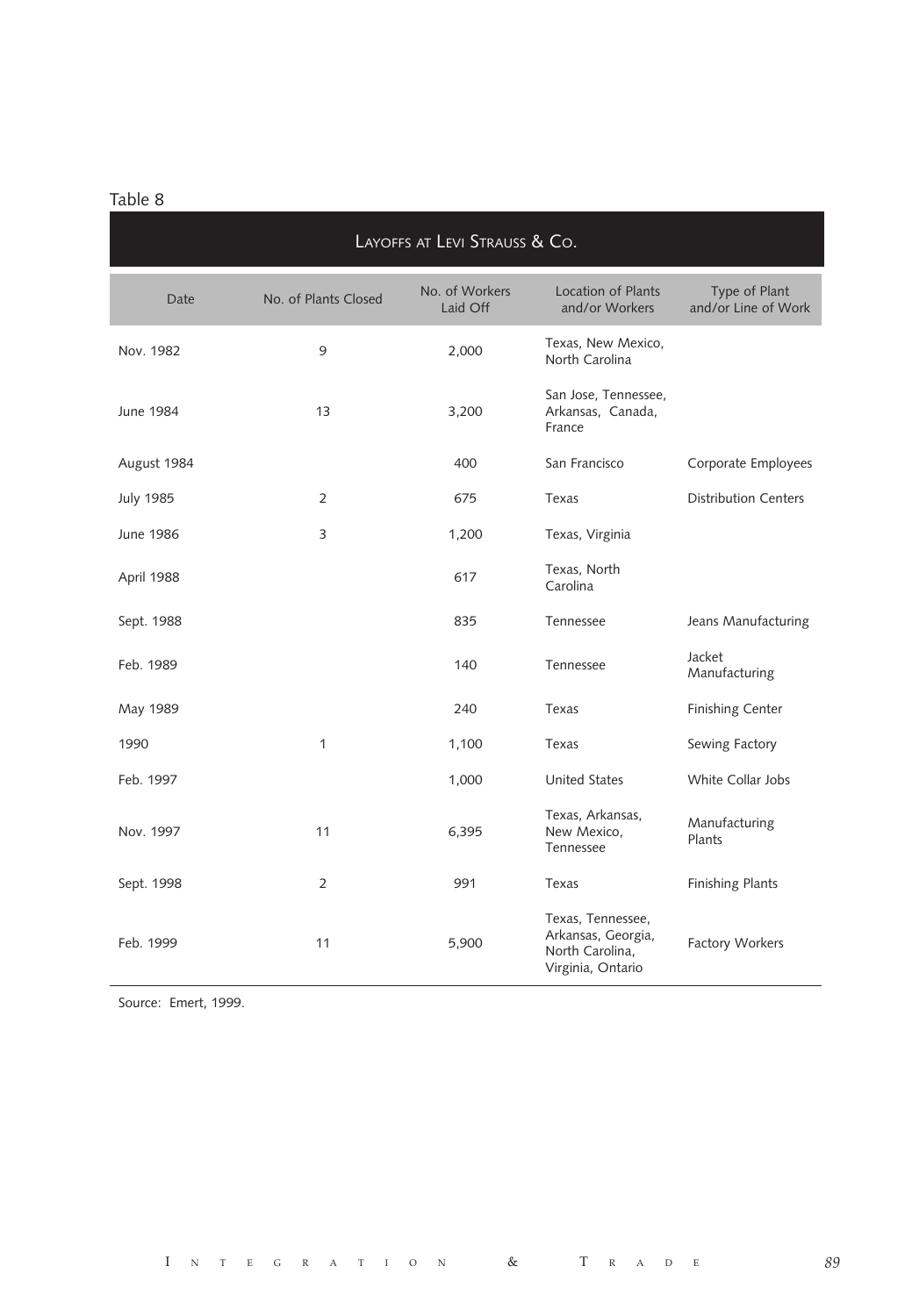# *Bibliography*

AAMA (American Apparel Manufacturers Association). "1998: The year in numbers," *Apparel Industry Trends.* Arlington, VA. March, 1999a.

\_\_\_\_\_\_ "Momentum builds for CBI bill," *AAMA News*, March-April: 1-2. 1999b.

\_\_\_\_\_\_ *Apparel Manufacturing Strategies*, Arlington, VA. 1984.

APPAREL INDUSTRY MAGAZINE. "Convergence 2: Vertical retail" 58, 10 . October. 1997.

- APPELBAUM, RICHARD P. AND GEREFFI, GARY. "Power and profits in the apparel commodity chain in: Edna Bonacich *et al.* (eds.), *Global Production: The Apparel Industry in the Pacific Rim*, Philadelphia, PA : Temple University Press. 1994.
- BERNARD, MITCHELL AND RAVENHILL JOHN. "Beyond product cycles and flying geese: regionalization, hierarchy, and the industrialization of East Asia," *World Politics* 47, 2. 1995.
- BIRDSALL, NANCY, GRAHAM CAROL AND SABOT RICHARD (EDS.). *Beyond Tradeoffs: Market Reforms and Equitable Growth in Latin America*. Washington, D.C. : Inter-American Development Bank (IDB).1998.
- BIRNBAUM, DAVID. *Importing Garments Through Hong Kong*, Hong Kong : Third Horizon Press. 1993.
- BLACK, PHIL. "Megabrands: Firms consolidate, leverage to stay in the game," *Bobbin* 39, 10. June, 1998.
- *BOBBIN.* "Sara Lee announces \$1.6 billion restructuring program" 39, 3. November, 1997.
- BONNER, STACI. "Convergence: one-stop shopping in the apparel supply chain," *Apparel Industry Magazine* 58, 9. September, 1997.
- BORRUS, MICHAEL. "Left for dead: Asian production networks and the revival of U.S. electronics," in: Barry Naughton (ed.), *The China Circle: Economics and Technology in the PRC, Taiwan, and Hong Kong*, Washington, D.C. : Brookings Institution Press. 1997.
- BURNS, J. GAIL. "Free-trade zones: Global overview and future prospects," *Industry, Trade, and Technology Review*. September, 1995.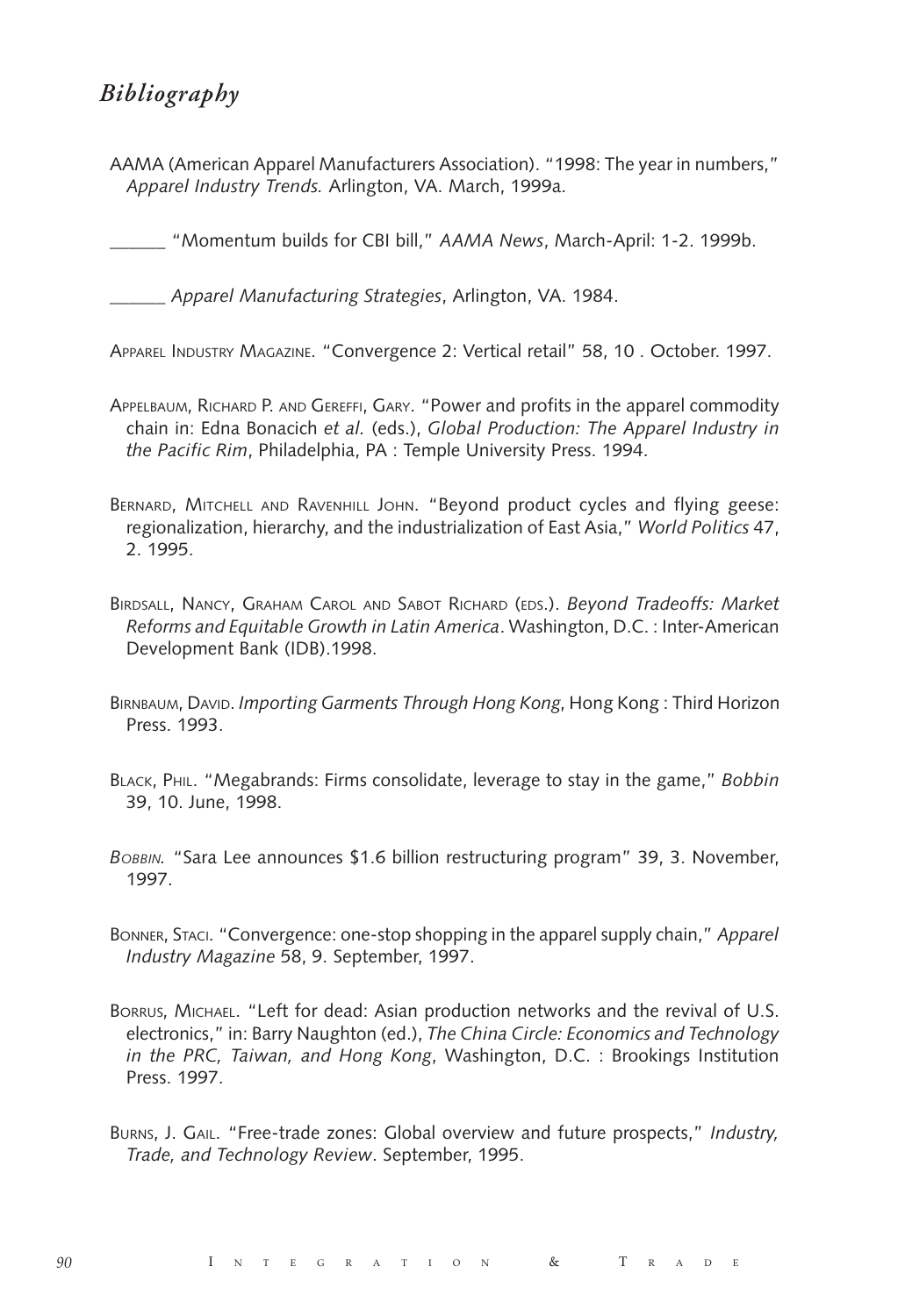- CARRILLO, JORGE. "Third generation maquiladoras? The Delphi-General Motors case," *Journal of Borderlands Studies*, 13, 1. Spring, 1998.
- CASTELLI, PETE D., III. "Agreement escalated destruction of U.S. manufacturing base," *Greensboro News & Record*, Greensboro, NC : February 21, 1999.
- COLEMAN, ZACH. "UnderWar," *Winston-Salem Journal*, Winston-Salem, NC : August 7, 1995.
- DICKERSON, KITTY G. *Textiles and Apparel in the Global Economy*, 2nd edition, Englewood Cliffs, NJ : Prentice Hall. 1995.
- DONER, RICHARD F. *Driving a Bargain: Automobile Industrialization and Japanese Firms in Southeast Asia*. Berkeley, CA : University of California Press. 1991.
- DYER, ERIC. "NAFTA sides can say, 'I told you so'," *Greensboro News & Record*, Greensboro, NC : January 24, 1999.
- ECLAC (Economic Commission for Latin America and the Caribbean) *Foreign Investment in Latin America and the Caribbean* (LC/G.2042-P). Santiago : Chile. United Nations publication, Sales No. E.98.II.G.14. 1998.
- \_\_\_\_\_\_. *Latin America and the Caribbean: Policies to Improve Linkages with the Global Economy* (LC/G.1800-SES.25/3), Santiago, Chile. 1994.
- EMERT, CAROL. "Levi's to slash U.S. plants: Competitors' foreign-made jeans blamed," *San Francisco Chronicle*, February 23, 1999.
- FLORIDA, RICHARD AND KENNEY MARTIN. "Transplanted organizations: The transfer of Japanese industrial organization to the United States," *American Sociological Review* 56, 3. 1991.
- GEREFFI, GARY. "International trade and industrial upgrading in the apparel commodity chain," *Journal of International Economics* 48, 1. June,1999.

\_\_\_\_\_\_. "Global shifts, regional response: Can North America meet the full-package challenge?" *Bobbin* 39, 3 . November,1997.

\_\_\_\_\_\_. "Commodity chains and regional divisions of labor in East Asia," *Journal of Asian Business* 12, 1. 1996a.

\_\_\_\_\_\_. "Global commodity chains: New forms of coordination and control among nations and firms in international industries," *Competition & Change* 1, 4. 1996b.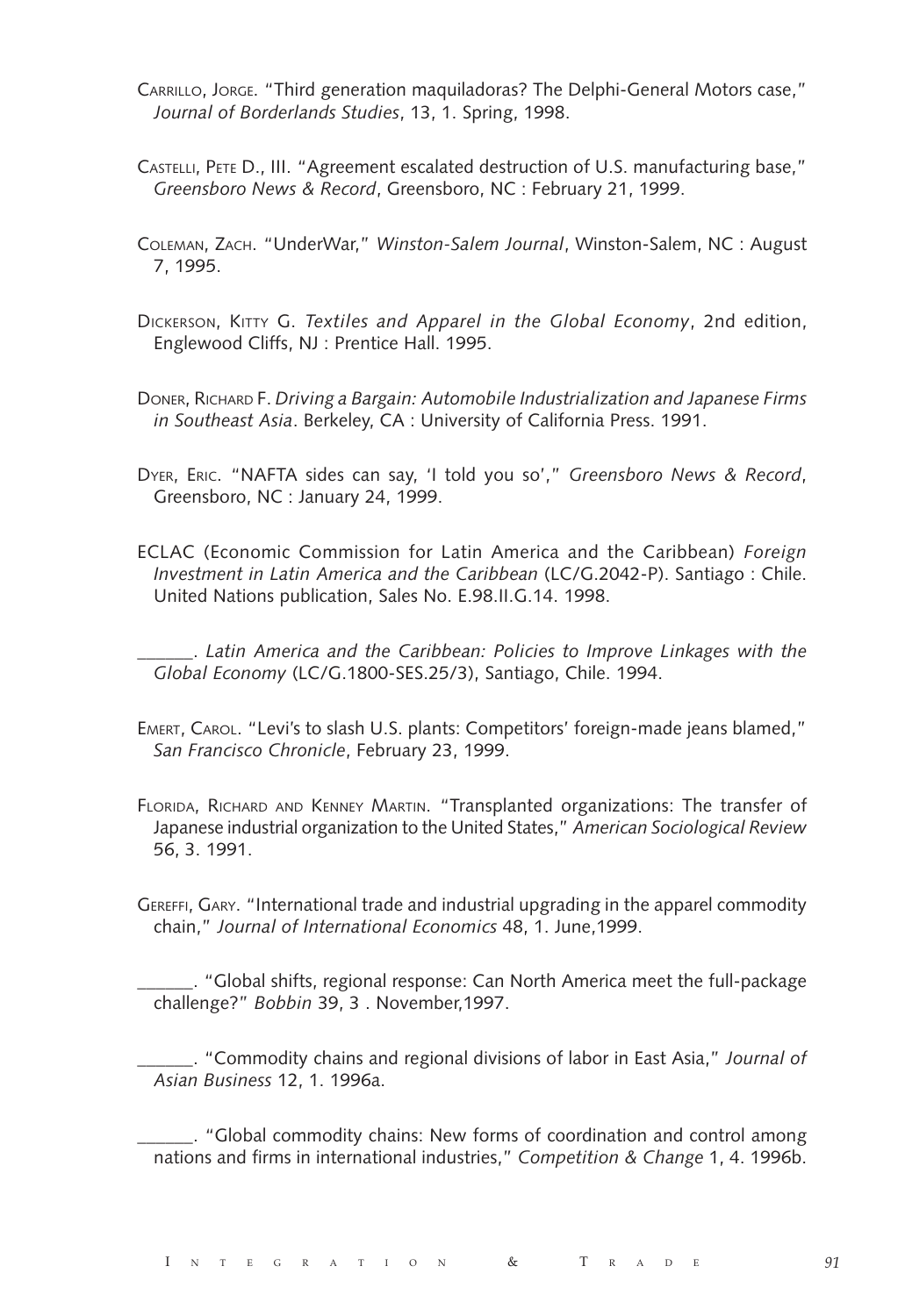\_\_\_\_\_\_ "Mexico's 'old' and 'new' maquiladora industries: Contrasting approaches to North American integration," in: Gerardo Otero (ed.), *Mexico's Future(s): Economic Restructuring and Politics*, Boulder, CO : Westview Press. 1996c.

\_\_\_\_\_\_ "Global production systems and third world development," in: Barbara Stallings (ed.), *Global Change, Regional Response: The New International Context of Development*, New York : Cambridge University Press. 1995.

\_\_\_\_\_\_ "The organization of buyer-driven global commodity chains: How U.S. retailers shape overseas production networks," in: Gary Gereffi and Miguel Korzeniewicz (eds.), *Commodity Chains and Global Capitalism*, Westport, CT : Praeger. 1994.

- GEREFFI, GARY AND BAIR, JENNIFER "U.S. companies eye NAFTA's prize," *Bobbin* 39, 7. March, 1998.
- GEREFFI, GARY AND HEMPEL LYNN "Latin America in the global economy: running faster to stay in place," *NACLA Report on the Americas* 29, 4. Jan./Feb. 1996.
- GEREFFI, GARY AND KORZENIEWICZ MIGUEL (EDS.). *Commodity Chains and Global Capitalism*, Westport, CT : Praeger. 1994.
- GEREFFI, GARY AND TAM TONY. "Industrial upgrading through organizational chains: Dynamics of rent, learning, and mobility in the global economy," paper presented at the 93rd annual meeting of the American Sociological Association, San Francisco, CA, August 21-25. 1998.
- GRANITSAS, ALKMAN. "Back in fashion: Hong Kong's leading garment makers are going global – learning to add value and high technology," *Far Eastern Economic Review*. May 21, 1998.
- HENDERSON, JEFFREY. *The Globalisation of High Technology Production: Society, Space and Semiconductors in the Restructuring of the Modern World*, New York, Routledge. 1989.
- HILL, RICHARD CHILD. "Comparing transnational production systems: The automobile industry in the USA and Japan," *International Journal of Urban and Regional Research* 13, 3. 1989.
- HILL, SUZETTE. "Fashion or five-pocket, VF Jeanswear values basics," *Apparel Industry Magazine* 60, 1. January, 1999a.

\_\_\_\_\_\_. "Brittania: Going to extremes," *Apparel Industry Magazine* 60, 1. January, 63-64. 1999b.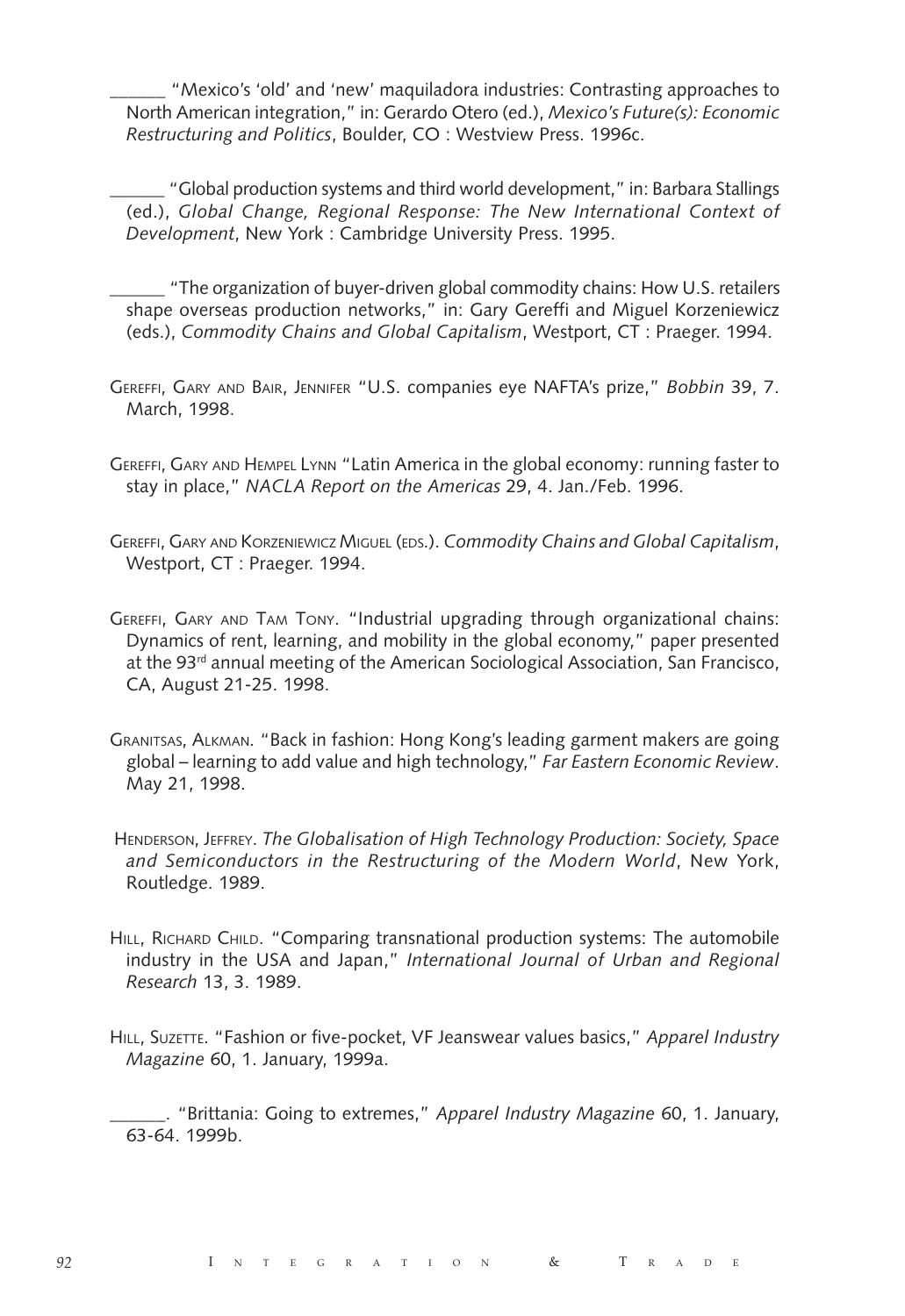\_\_\_\_\_\_. "Levi Strauss & Co. Icon in revolution," *Apparel Industry Magazine* 60, 1. January, 1999c.

IDB (INTER-AMERICAN DEVELOPMENT BANK). *Facing Up to Inequality in Latin America: Report on Economic and Social Progress in Latin America, 1998-99*. Washington, D.C. 1998.

\_\_\_\_\_\_. *Economic and Social Progress in Latin America.* Washington, D.C.

- ILO (International Labor Organization). *Recent Developments in the Clothing Industry*, Report I. Geneva : ILO. 1995.
- JONES, JACKIE. "Apparel sourcing strategies for competing in the U.S. market," *Industry, Trade, and Technology Review.* December, 1998.

\_\_\_\_\_\_. "Forces behind restructuring in U.S. apparel retailing and its effect on the U.S. apparel industry," *Industry, Trade, and Technology Review.* March, 1995.

- JUD, G. DONALD AND CASSILL, NANCY L. "Local textile companies can survive with longterm vision," *Greensboro News & Record*, Greensboro, NC : February 21, 1999.
- KAPLINSKY, RAPHAEL. "Export processing zones in the Dominican Republic: Transforming manufactures into commodities," *World Development*, 21, 11. 1993.
- KHANNA, SRI RAM. "Structural changes in Asian textiles and clothing industries: The second migration of production," *Textile Outlook International* 49. September: 11-32.
- KROUSE, PETER. "Caught in the middle: Apparel jobs are on the move," *Greensboro News & Record*, Greensboro, NC : February 4. 1996.
- MACLACHLAN, IAN, AND AGUILAR ADRIAN G. "Maquiladora myths: Locational and structural change in Mexico's export manufacturing industry," *Professional Geographer* 50, 3. 1998.
- MILLMAN, JOEL. "Is the Mexico model worth the pain?" *Wall Street Journal*, March 8. 1999.
- MOORE, CARLOS. "NAFTA: A good deal or not?" *Greensboro News & Record*, Greensboro, NC : February 21, 1999.
- NEIDER, ALISON A. "Tarrant and Burlington in joint venture," *California Apparel News*, April 30-May 6, 1999.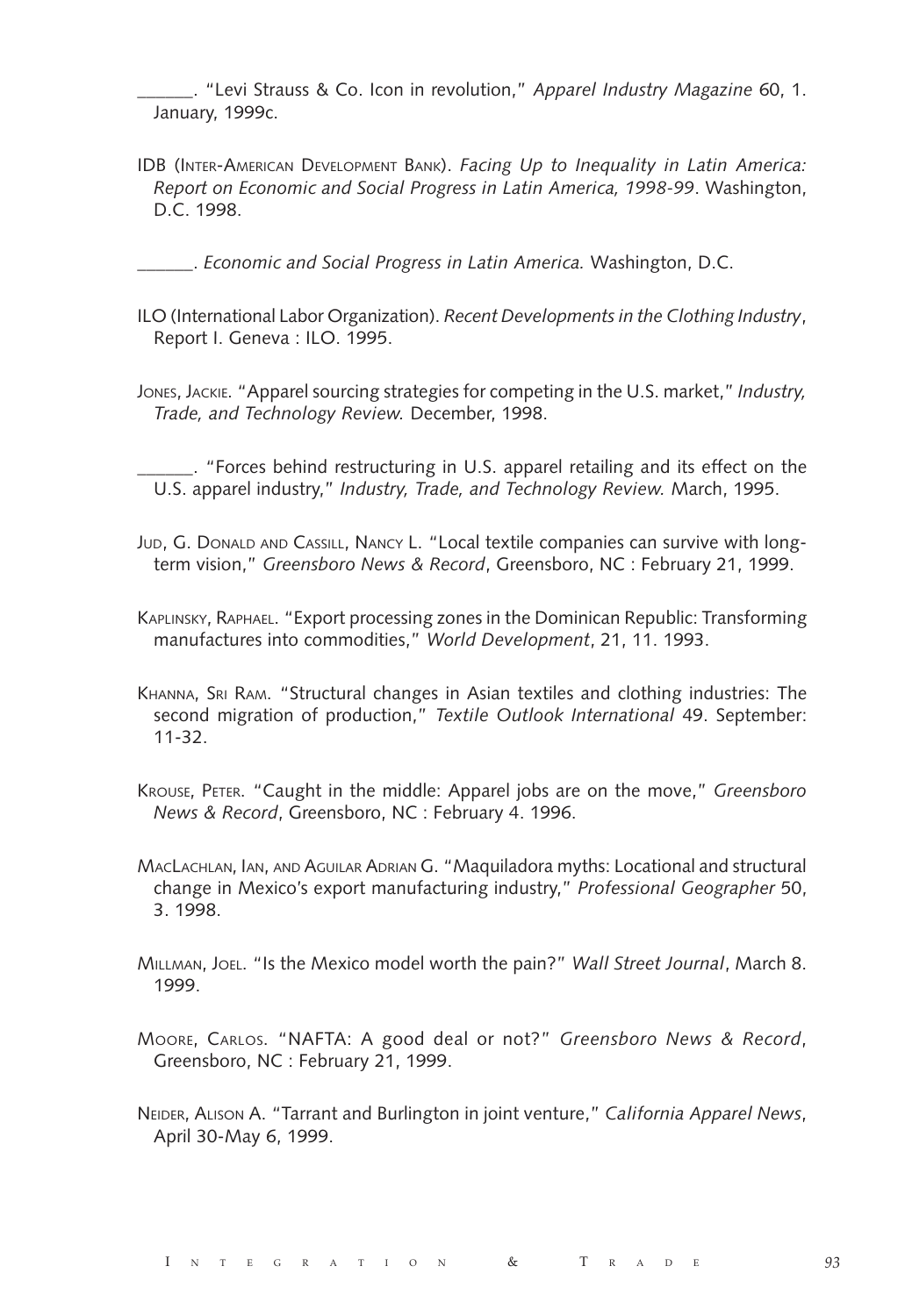- OETH (L'Observatoire Européen du Textile et de l'Habillement). *The EU Textile and Clothing Industry 1993/94*. Brussels : 1995.
- OTA (Office of Technology Assessment). US Congress. *US-Mexico Trade: Pulling Together or Pulling Apart?*, ITE-545, Washington, DC : US Government Printing Office. 1992.
- PORTER, MICHAEL. *The Competitive Advantage of Nations*, New York : The Free Press. 1990.
- ROHTER, LARRY. "Impact of NAFTA pounds economies of the Caribbean, jobs flowing to Mexico," *New York Times*. January 30, 1997.
- SCHEFFER, MICHAEL. *The Changing Map of European Textiles: Production and Sourcing Strategies of Textile and Clothing Firms.* Brussels : OETH. 1994.
- SMITH, JAMES F. "Mexico: Sweeping changes of last decade translate into a tale of two economies," *Los Angeles Times*. January 10, 1999.

*SWEATSHOP WATCH.* "Sweating for the Gap in Central America,"1, 1. Fall, 1995.

- THORP, ROSEMARY. *Progress, Poverty and Exclusion: An Economic History of Latin America*, Washington, D.C. : Inter-American Development Bank (IDB). 1998.
- UNCTAD (United Nations Conference on Trade and Development) *World Investment Report 1994: Transnational Corporations, Employment and the Workplace*. New York : United Nations Publication, Sales No. E.94.II.A.14. 1994.
- USITC (United States International Trade Commission). *Production Sharing: Use of U.S. Components and Materials in Foreign Assembly Operations, 1992-1995*. Washington, D.C. : USITC Publication 3032. 1997.
- WOLFENSOHN, JAMES D. President of the World Bank Group. "The other Crisis". Speech to the Board of Governors on oct. 6, 1998. http://worldbank.org/html/extdr/extme/ 1964.htm